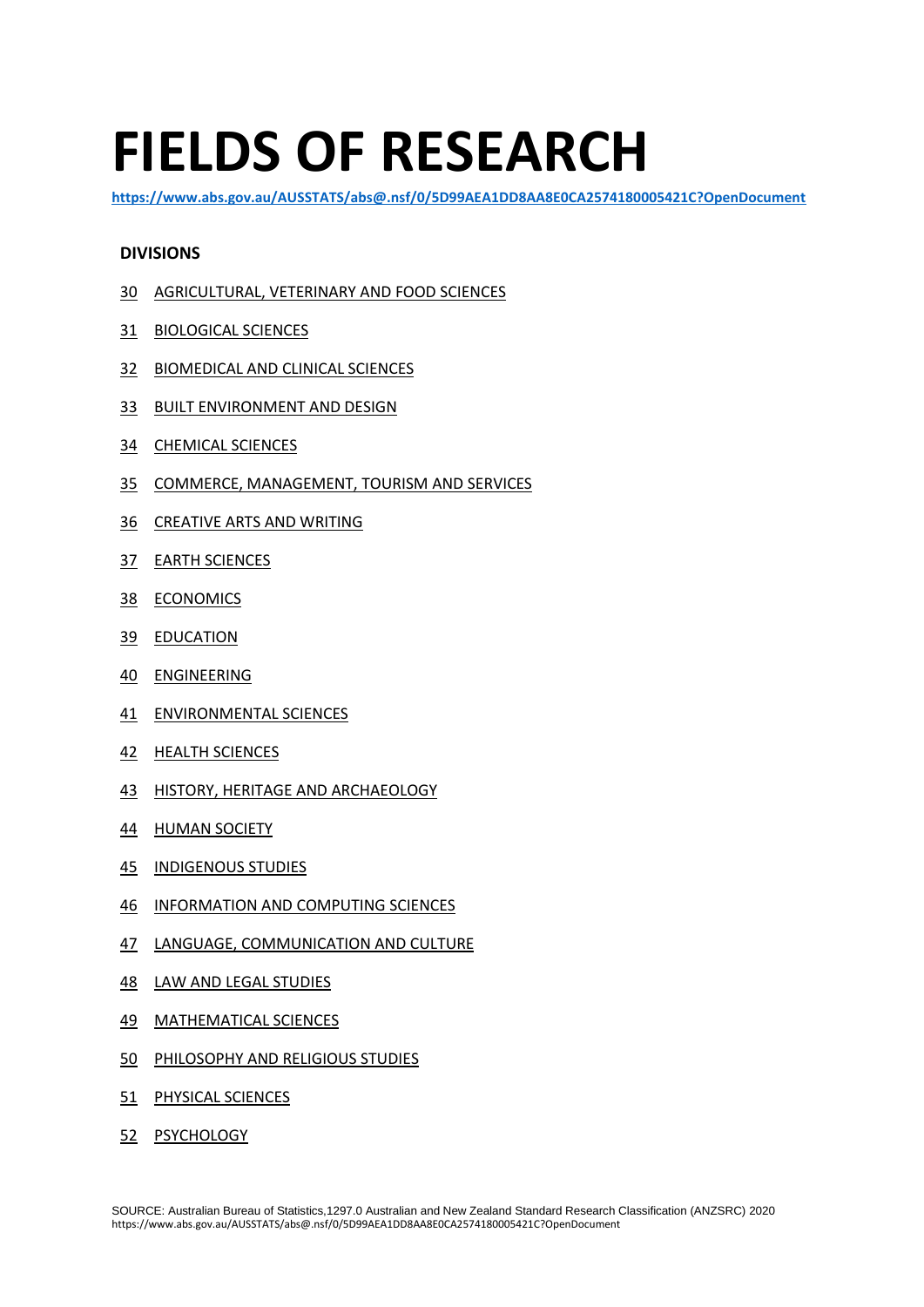#### **AGRICULTURAL, VETERINARY AND FOOD SCIENCES**

#### **Agricultural biotechnology**

- Agricultural biotechnology diagnostics (incl. biosensors)
- Agricultural marine biotechnology
- Agricultural molecular engineering of nucleic acids and proteins
- Genetically modified animals
- Genetically modified field crops and pasture
- Genetically modified horticulture plants
- Genetically modified trees
- Livestock cloning
- Non-genetically modified uses of biotechnology
- Transgenesis
- Agricultural biotechnology not elsewhere classified

## **Agriculture, land and farm management**

- Agricultural hydrology
- Agricultural land management
- Agricultural land planning
- Agricultural management of nutrients
- Agricultural production systems simulation
- Agricultural spatial analysis and modelling
- Agricultural systems analysis and modelling
- Farm management, rural management and agribusiness
- Germplasm management
- Sustainable agricultural development
- Agriculture, land and farm management not elsewhere classified

## **Animal production**

- Animal growth and development
- Animal management
- Animal nutrition
- Animal protection (incl. pests and pathogens)
- Animal reproduction and breeding
- Animal welfare
- Environmental studies in animal production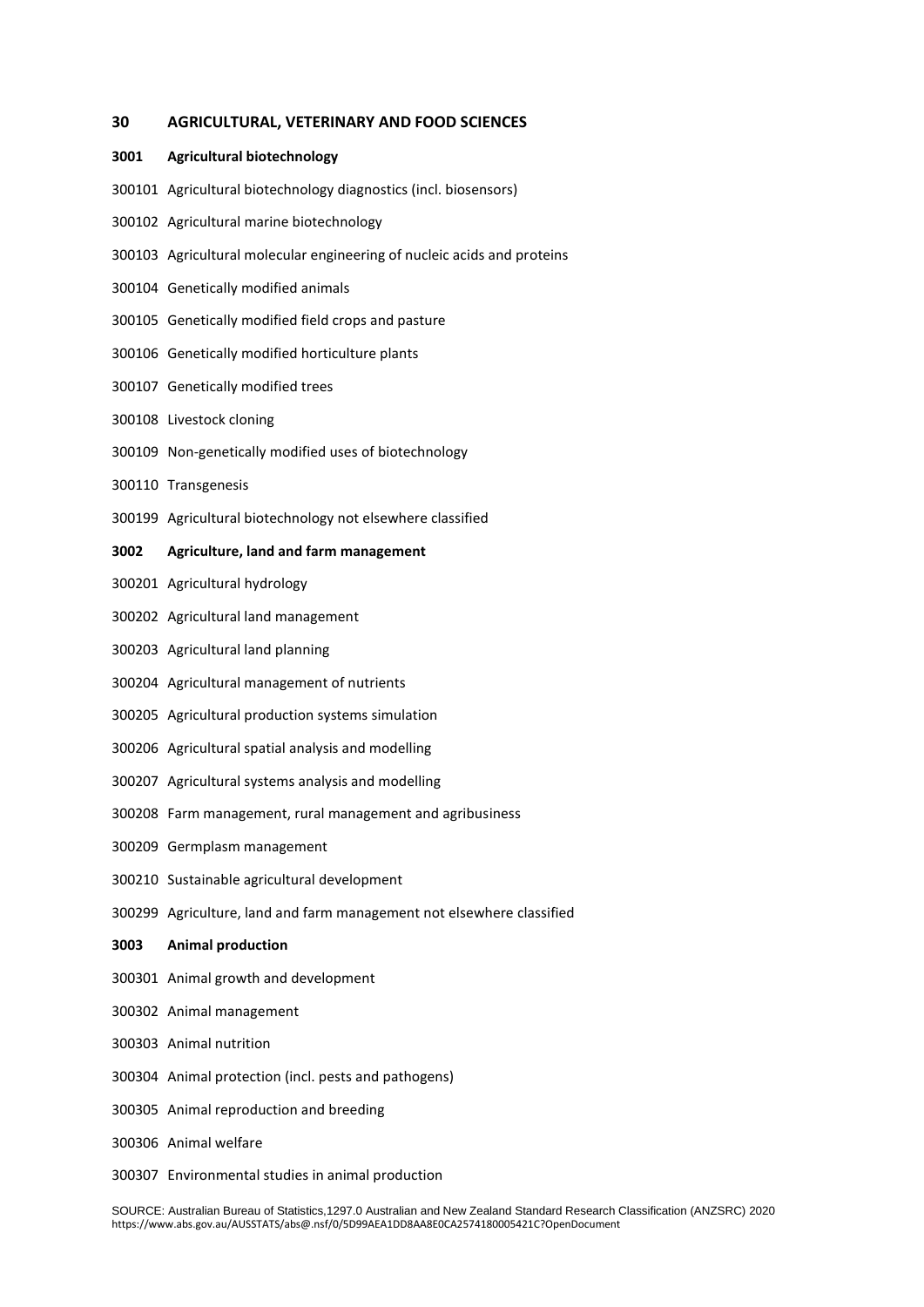| 3004 | Crop and pasture production                                                          |
|------|--------------------------------------------------------------------------------------|
|      | 300401 Agrochemicals and biocides (incl. application)                                |
|      | 300402 Agro-ecosystem function and prediction                                        |
|      | 300403 Agronomy                                                                      |
|      | 300404 Crop and pasture biochemistry and physiology                                  |
|      | 300405 Crop and pasture biomass and bioproducts                                      |
|      | 300406 Crop and pasture improvement (incl. selection and breeding)                   |
|      | 300407 Crop and pasture nutrition                                                    |
|      | 300408 Crop and pasture post harvest technologies (incl. transportation and storage) |
|      | 300409 Crop and pasture protection (incl. pests, diseases and weeds)                 |
|      | 300410 Crop and pasture waste water use                                              |
|      | 300411 Fertilisers (incl. application)                                               |
|      | 300412 Organic and low chemical input crop production                                |
|      | 300413 Pollination biology and systems                                               |
|      | 300499 Crop and pasture production not elsewhere classified                          |
|      | 3005 Fisheries sciences                                                              |
|      | 300501 Aquaculture                                                                   |
|      | 300502 Aquaculture and fisheries stock assessment                                    |
|      | 300503 Fish pests and diseases                                                       |
|      | 300504 Fish physiology and genetics                                                  |
|      | 300505 Fisheries management                                                          |
|      | 300506 Post-harvest fisheries technologies (incl. transportation)                    |
|      | 300599 Fisheries sciences not elsewhere classified                                   |
| 3006 | <b>Food sciences</b>                                                                 |
|      | 300601 Beverage chemistry and beverage sensory science                               |
|      | 300602 Food chemistry and food sensory science                                       |
|      | 300603 Food nutritional balance                                                      |
|      | 300604 Food packaging, preservation and processing                                   |
|      | 300605 Food safety, traceability, certification and authenticity                     |
|      | 300606 Food sustainability                                                           |
|      | 300607 Food technology                                                               |
|      | 300699 Food sciences not elsewhere classified                                        |

Animal production not elsewhere classified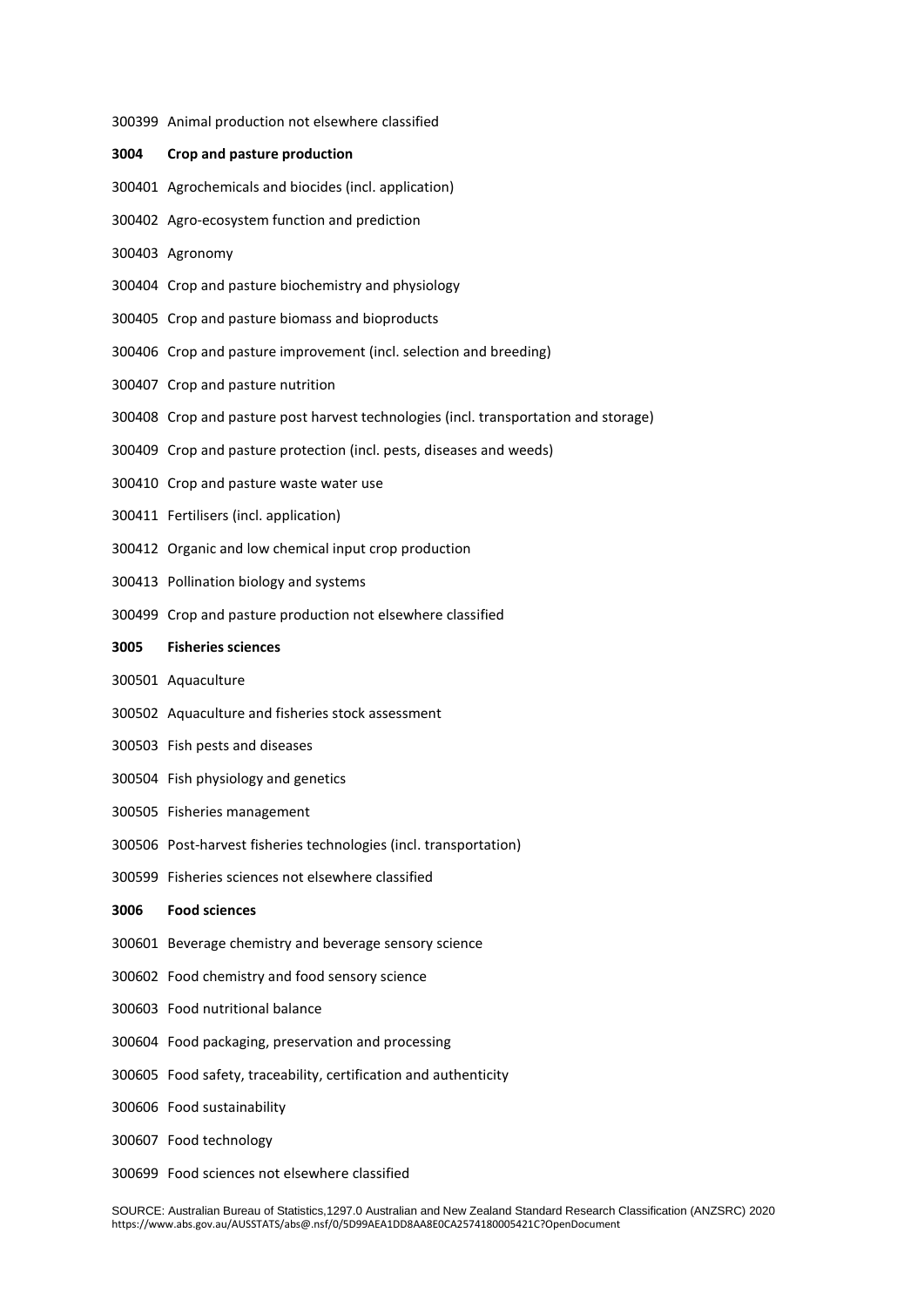## Agroforestry Forest biodiversity Forest ecosystems Forest health and pathology Forestry biomass and bioproducts

**Forestry sciences**

- Forestry fire management
- Forestry management and environment
- Forestry product quality assessment
- Tree improvement (incl. selection and breeding)
- Tree nutrition and physiology
- Wood fibre processing
- Wood processing
- Forestry sciences not elsewhere classified

## **Horticultural production**

- Field organic and low chemical input horticulture
- Horticultural crop growth and development
- Horticultural crop improvement (incl. selection and breeding)
- Horticultural crop protection (incl. pests, diseases and weeds)
- Oenology and viticulture
- Post harvest horticultural technologies (incl. transportation and storage)
- Horticultural production not elsewhere classified

#### **Veterinary sciences**

- Veterinary anaesthesiology and intensive care
- Veterinary anatomy and physiology
- Veterinary bacteriology
- Veterinary diagnosis and diagnostics
- Veterinary epidemiology
- Veterinary immunology
- Veterinary medicine (excl. urology)
- Veterinary mycology
- Veterinary parasitology
- Veterinary pathology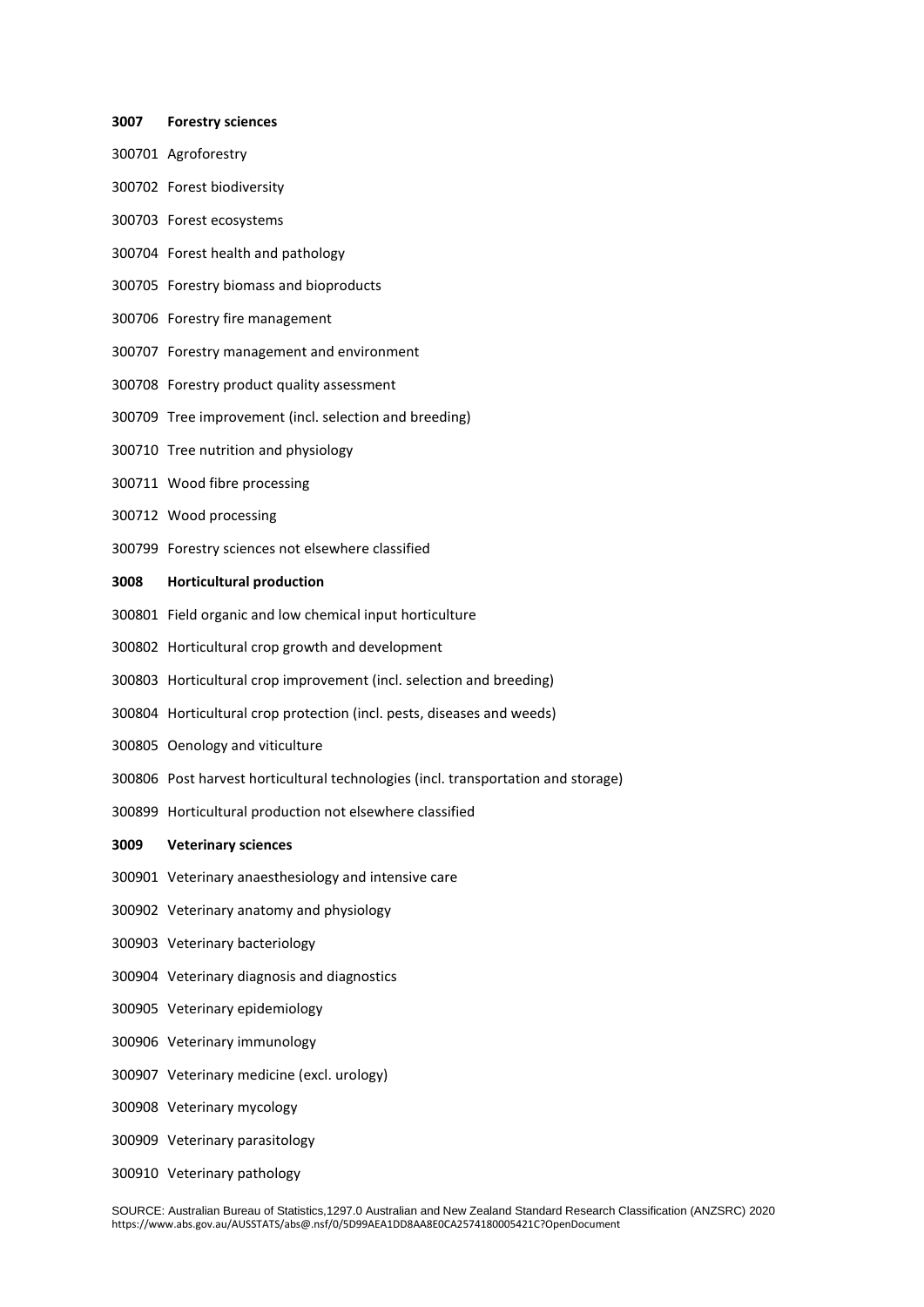- Veterinary pharmacology
- Veterinary surgery
- Veterinary urology
- Veterinary virology
- Veterinary sciences not elsewhere classified

#### **Other agricultural, veterinary and food sciences**

Other agricultural, veterinary and food sciences not elsewhere classified

## **BIOLOGICAL SCIENCES**

## **Biochemistry and cell biology**

- Analytical biochemistry
- Cell development, proliferation and death
- Cell metabolism
- Cell neurochemistry
- Cellular interactions (incl. adhesion, matrix, cell wall)
- Enzymes
- Glycobiology
- Protein trafficking
- Proteomics and intermolecular interactions (excl. medical proteomics)
- Receptors and membrane biology
- Signal transduction
- Structural biology (incl. macromolecular modelling)
- Synthetic biology
- Systems biology
- Biochemistry and cell biology not elsewhere classified

## **Bioinformatics and computational biology**

- Bioinformatic methods development
- Biological network analysis
- Computational ecology and phylogenetics
- Genomics and transcriptomics
- Proteomics and metabolomics
- Sequence analysis
- Statistical and quantitative genetics
- Translational and applied bioinformatics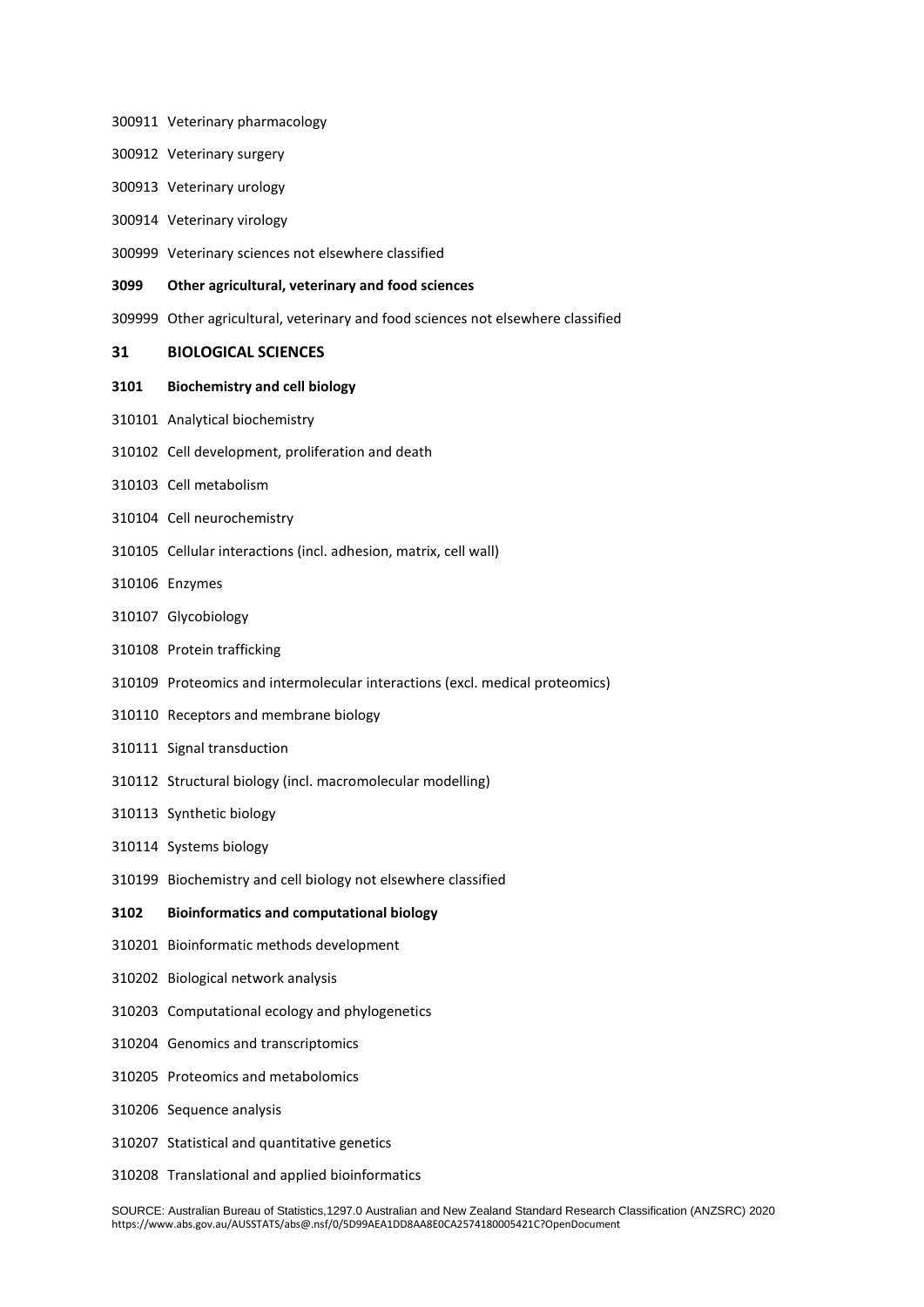Bioinformatics and computational biology not elsewhere classified

 **Ecology** Behavioural ecology Community ecology (excl. invasive species ecology) Ecological physiology Freshwater ecology Marine and estuarine ecology (incl. marine ichthyology) Palaeoecology Population ecology Terrestrial ecology Ecology not elsewhere classified **Evolutionary biology** Animal systematics and taxonomy Biogeography and phylogeography Biological adaptation Evolution of developmental systems Evolutionary ecology Evolutionary impacts of climate change Host-parasite interactions Life histories Microbial taxonomy Phylogeny and comparative analysis Plant and fungus systematics and taxonomy Speciation and extinction Evolutionary biology not elsewhere classified **Genetics** Anthropological genetics Cell and nuclear division Developmental genetics (incl. sex determination) Epigenetics (incl. genome methylation and epigenomics) Gene expression (incl. microarray and other genome-wide approaches) Gene mapping Genetic immunology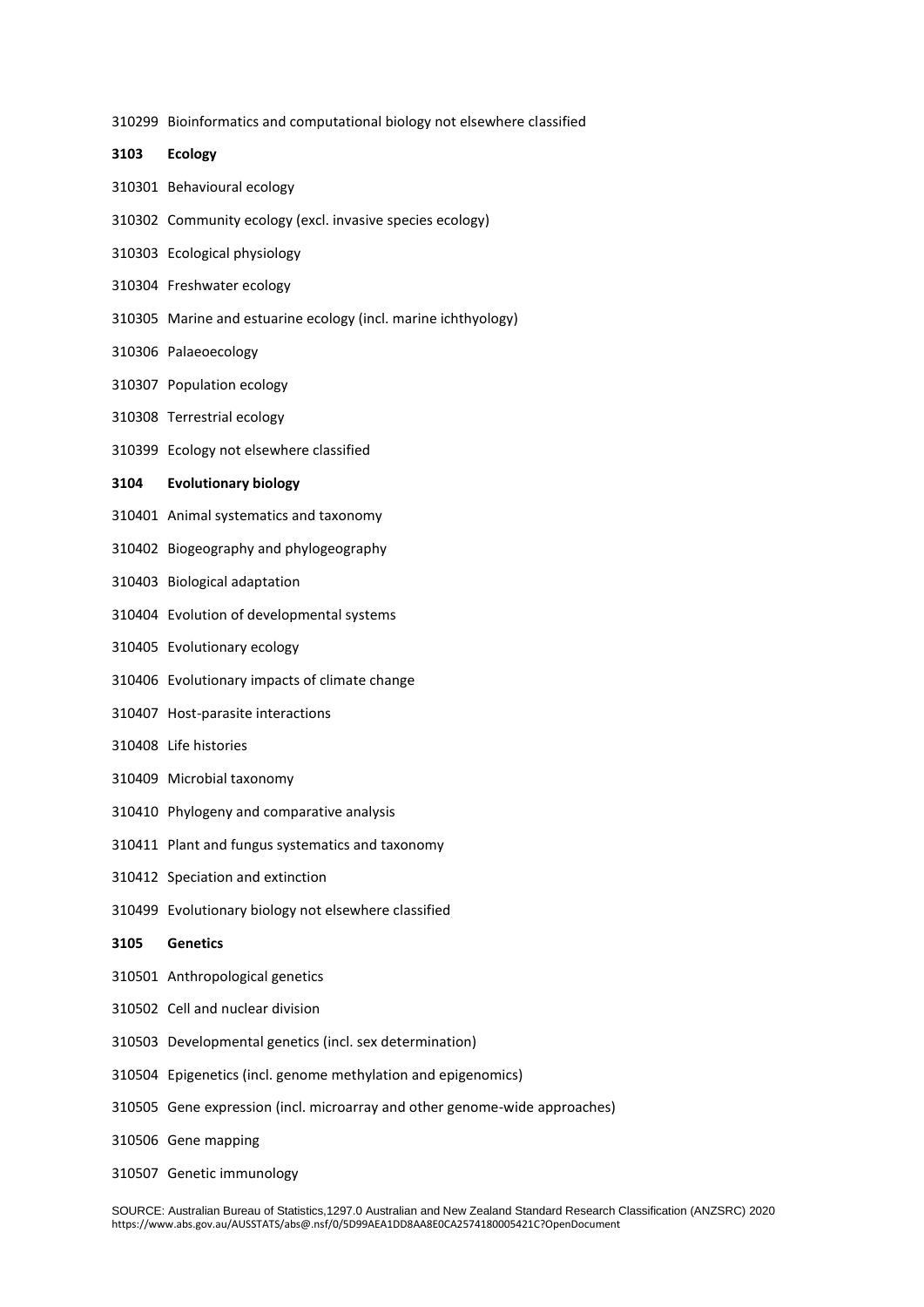- Genome structure and regulation
- Genomics
- Molecular evolution
- Neurogenetics
- Genetics not elsewhere classified
- **Industrial biotechnology**
- Biocatalysis and enzyme technology
- Bioprocessing, bioproduction and bioproducts
- Fermentation
- Industrial biotechnology diagnostics (incl. biosensors)
- Industrial microbiology (incl. biofeedstocks)
- Industrial molecular engineering of nucleic acids and proteins
- Nanobiotechnology
- Industrial biotechnology not elsewhere classified

## **Microbiology**

- Bacteriology
- Infectious agents
- Microbial ecology
- Microbial genetics
- Mycology
- Virology
- Microbiology not elsewhere classified
- **Plant biology**
- Phycology (incl. marine grasses)
- Plant biochemistry
- Plant cell and molecular biology
- Plant developmental and reproductive biology
- Plant pathology
- Plant physiology
- Plant biology not elsewhere classified
- **Zoology**
- Animal behaviour
- Animal cell and molecular biology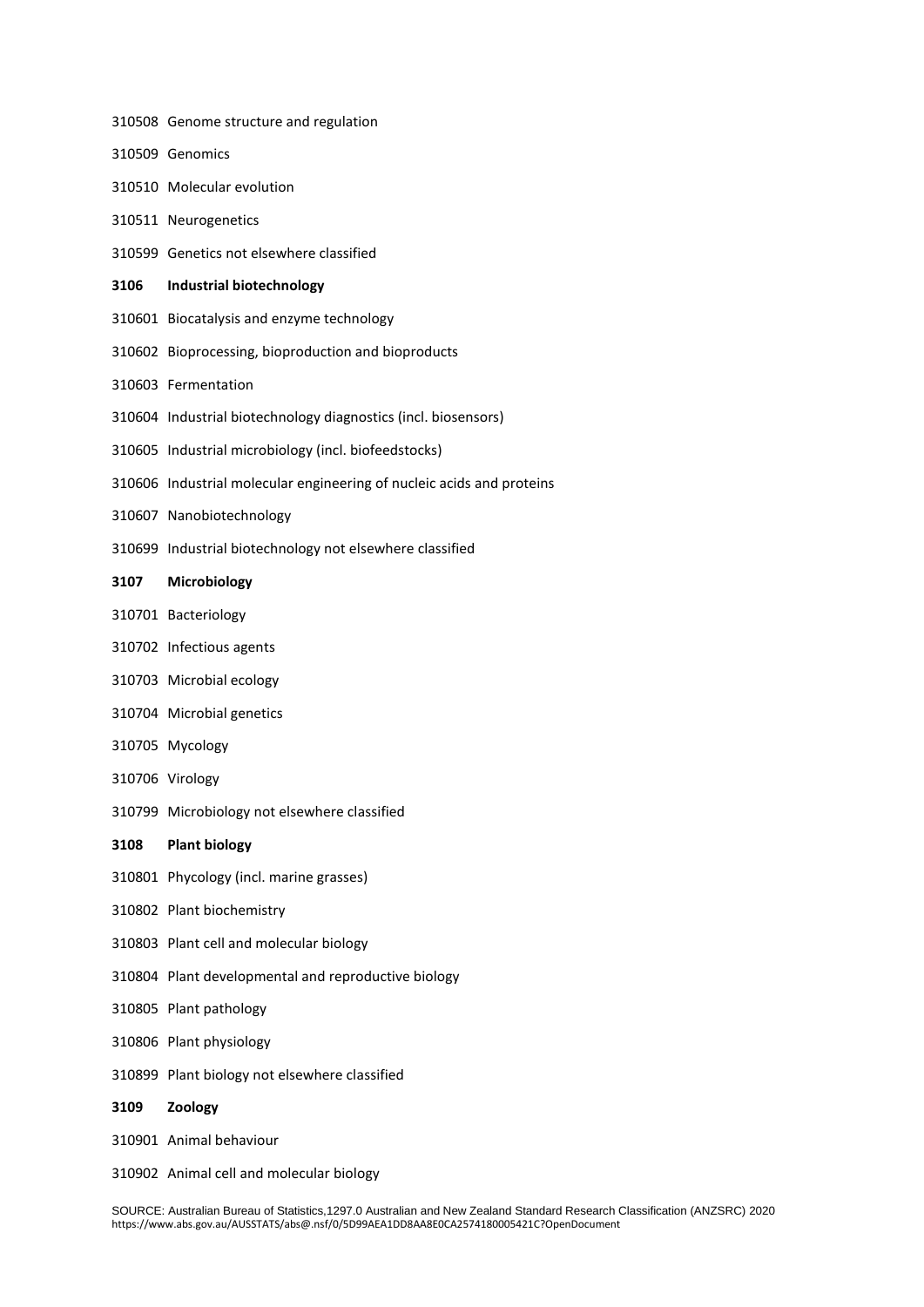- Animal developmental and reproductive biology
- Animal diet and nutrition
- Animal immunology
- Animal neurobiology
- Animal physiological ecology
- Animal physiology biophysics
- Animal physiology cell
- Animal physiology systems
- Animal structure and function
- Comparative physiology
- Invertebrate biology
- Vertebrate biology
- Zoology not elsewhere classified
- **Other biological sciences**
- Forensic biology
- Global change biology
- Other biological sciences not elsewhere classified

## **BIOMEDICAL AND CLINICAL SCIENCES**

#### **Cardiovascular medicine and haematology**

- Cardiology (incl. cardiovascular diseases)
- Haematology
- Respiratory diseases
- Cardiovascular medicine and haematology not elsewhere classified
- **Clinical sciences**
- Anaesthesiology
- Clinical chemistry (incl. diagnostics)
- Clinical microbiology
- Clinimetrics
- Dermatology
- Diagnostic radiography
- Emergency medicine
- Endocrinology
- Gastroenterology and hepatology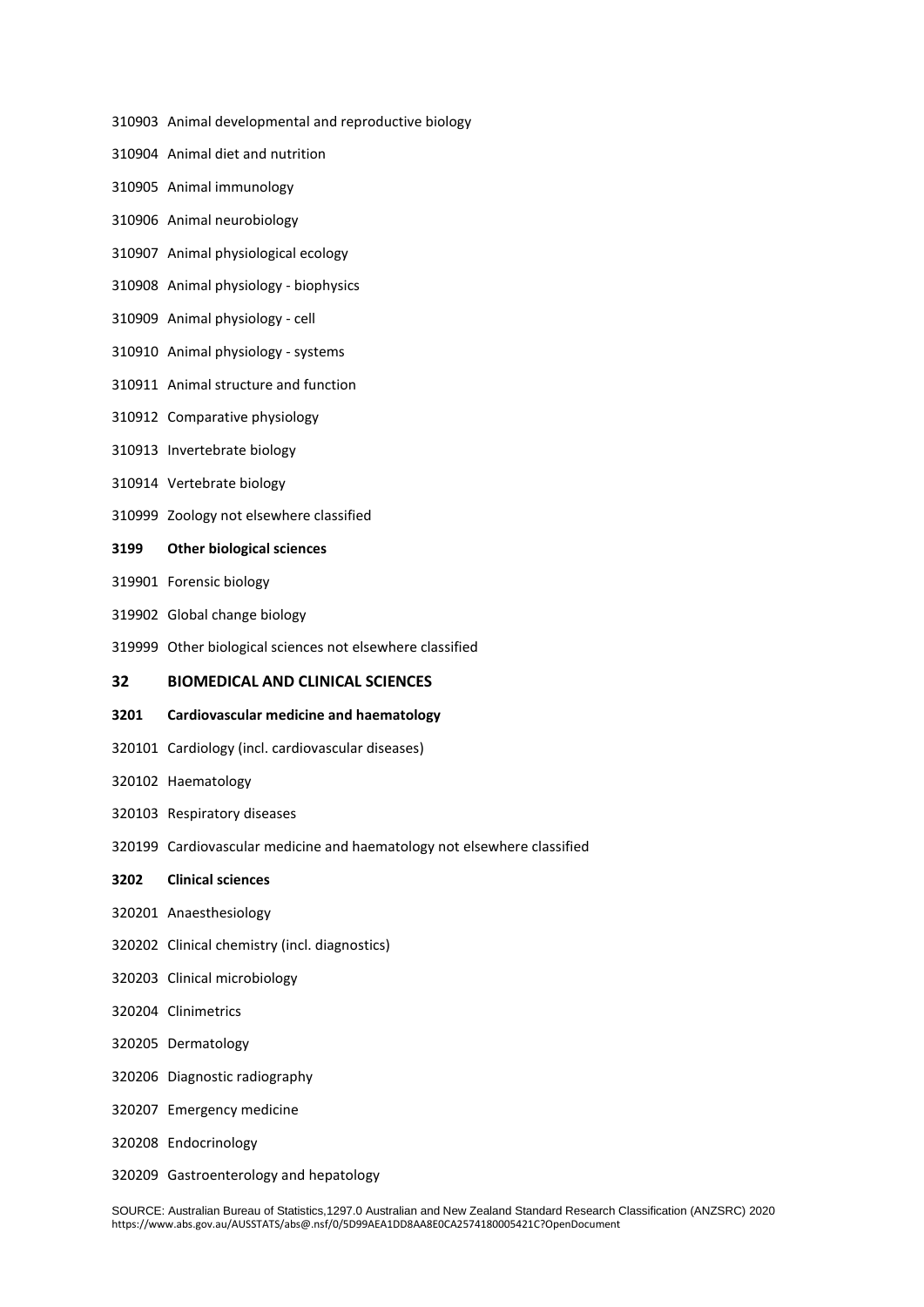- Geriatrics and gerontology
- Infectious diseases
- Intensive care
- Medical genetics (excl. cancer genetics)
- Nephrology and urology
- Nuclear medicine
- Orthopaedics
- Otorhinolaryngology
- Pain
- Paramedicine
- Pathology (excl. oral pathology)
- Psychiatry (incl. psychotherapy)
- Radiology and organ imaging
- Rheumatology and arthritis
- Rural clinical health
- Sports medicine
- Surgery
- Venereology
- Clinical sciences not elsewhere classified
- **Dentistry**
- Craniofacial biology
- Dental materials and equipment
- Dental therapeutics, pharmacology and toxicology
- Endodontics
- Oral and maxillofacial surgery
- Oral implantology
- Oral medicine and pathology
- Orthodontics and dentofacial orthopaedics
- Paedodontics
- Periodontics
- Prosthodontics
- Special needs dentistry
- Dentistry not elsewhere classified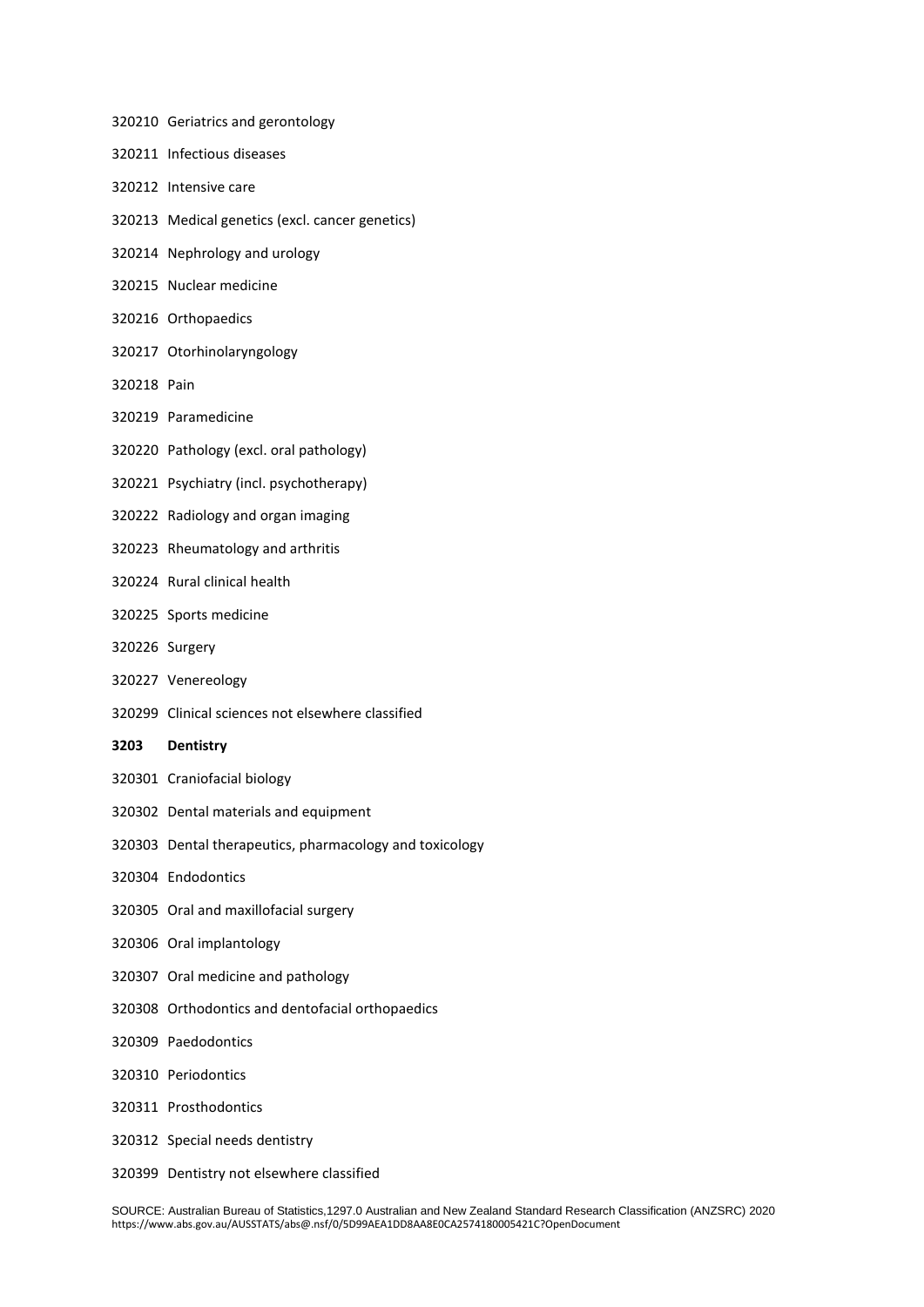#### **Immunology**

- Allergy
- Applied immunology (incl. antibody engineering, xenotransplantation and t-cell therapies)
- Autoimmunity
- Cellular immunology
- Humoural immunology and immunochemistry
- Immunogenetics (incl. genetic immunology)
- Innate immunity
- Transplantation immunology
- Tumour immunology
- Immunology not elsewhere classified

#### **Medical biochemistry and metabolomics**

- Medical biochemistry amino acids and metabolites
- Medical biochemistry carbohydrates
- Medical biochemistry inorganic elements and compounds
- Medical biochemistry lipids
- Medical biochemistry nucleic acids
- Medical biochemistry proteins and peptides (incl. medical proteomics)
- Metabolic medicine
- Medical biochemistry and metabolomics not elsewhere classified

#### **Medical biotechnology**

- Gene and molecular therapy
- Medical biotechnology diagnostics (incl. biosensors)
- Medical molecular engineering of nucleic acids and proteins
- Nanomedicine
- Nanotoxicology, health and safety
- Regenerative medicine (incl. stem cells)
- Medical biotechnology not elsewhere classified

## **Medical microbiology**

- Medical bacteriology
- Medical infection agents (incl. prions)
- Medical mycology
- Medical parasitology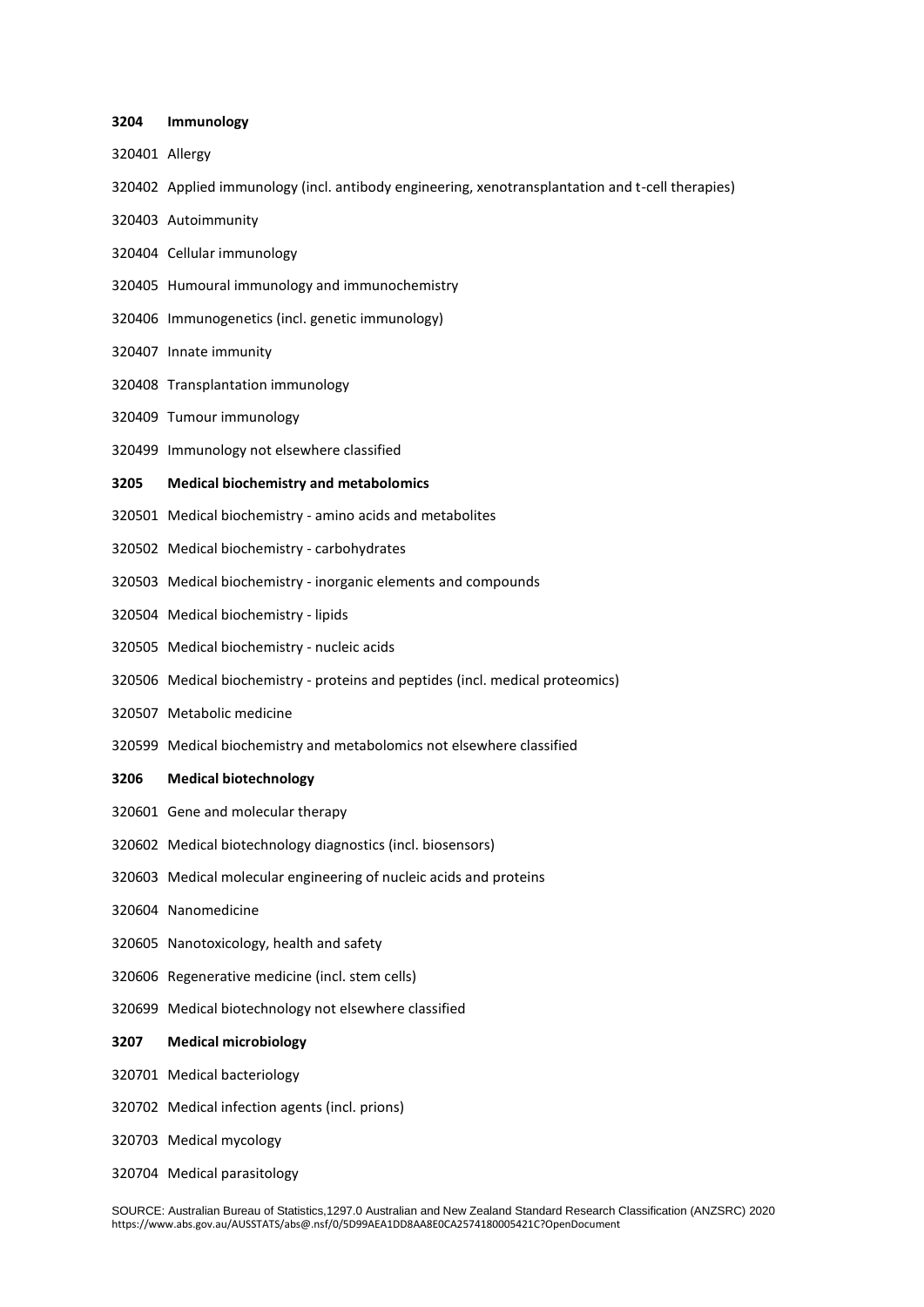- Medical virology
- Medical microbiology not elsewhere classified
- **Medical physiology**
- Cell physiology
- Human biophysics
- Systems physiology
- Medical physiology not elsewhere classified
- **Neurosciences**
- Autonomic nervous system
- Cellular nervous system
- Central nervous system
- Computational neuroscience (incl. mathematical neuroscience and theoretical neuroscience)
- Neurology and neuromuscular diseases
- Peripheral nervous system
- Sensory systems
- Neurosciences not elsewhere classified

#### **Nutrition and dietetics**

- Clinical nutrition
- Food properties (incl. characteristics and health benefits)
- Nutrigenomics and personalised nutrition
- Nutritional science
- Public health nutrition
- Sport and exercise nutrition
- Nutrition and dietetics not elsewhere classified

## **Oncology and carcinogenesis**

- Cancer cell biology
- Cancer diagnosis
- Cancer genetics
- Cancer therapy (excl. chemotherapy and radiation therapy)
- Chemotherapy
- Haematological tumours
- Liquid biopsies
- Molecular targets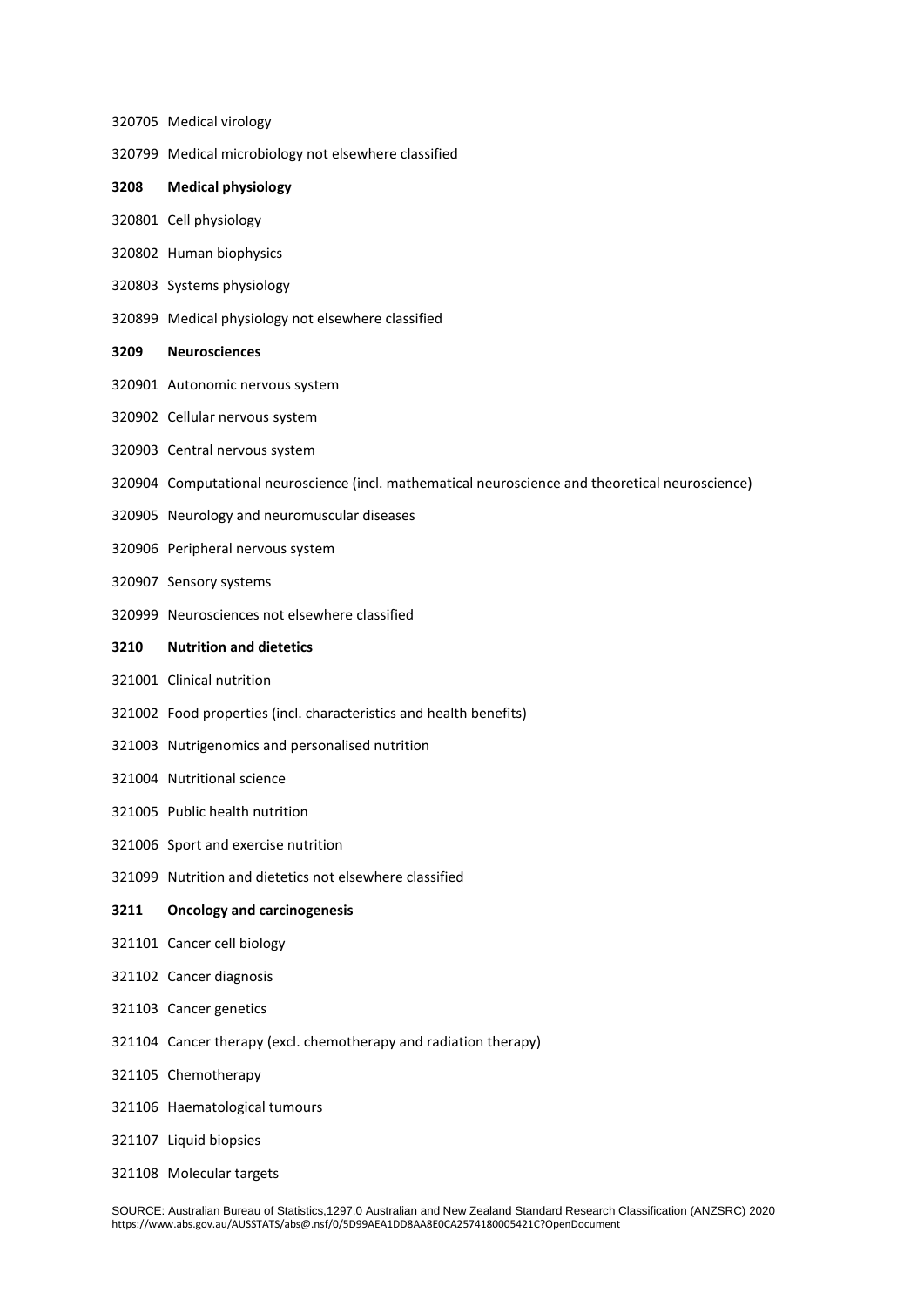- Predictive and prognostic markers
- Radiation therapy
- Solid tumours
- Oncology and carcinogenesis not elsewhere classified

## **Ophthalmology and optometry**

- Ophthalmology
- Optical technology
- Optometry
- Vision science
- Ophthalmology and optometry not elsewhere classified

## **Paediatrics**

- Adolescent health
- Infant and child health
- Neonatology
- Paediatrics not elsewhere classified

#### **Pharmacology and pharmaceutical sciences**

- Basic pharmacology
- Clinical pharmacology and therapeutics
- Clinical pharmacy and pharmacy practice
- Pharmaceutical delivery technologies
- Pharmaceutical sciences
- Pharmacogenomics
- Toxicology (incl. clinical toxicology)
- Pharmacology and pharmaceutical sciences not elsewhere classified

## **Reproductive medicine**

- Foetal development and medicine
- Obstetrics and gynaecology
- Reproduction
- Reproductive medicine not elsewhere classified

#### **Other biomedical and clinical sciences**

Other biomedical and clinical sciences not elsewhere classified

## **BUILT ENVIRONMENT AND DESIGN**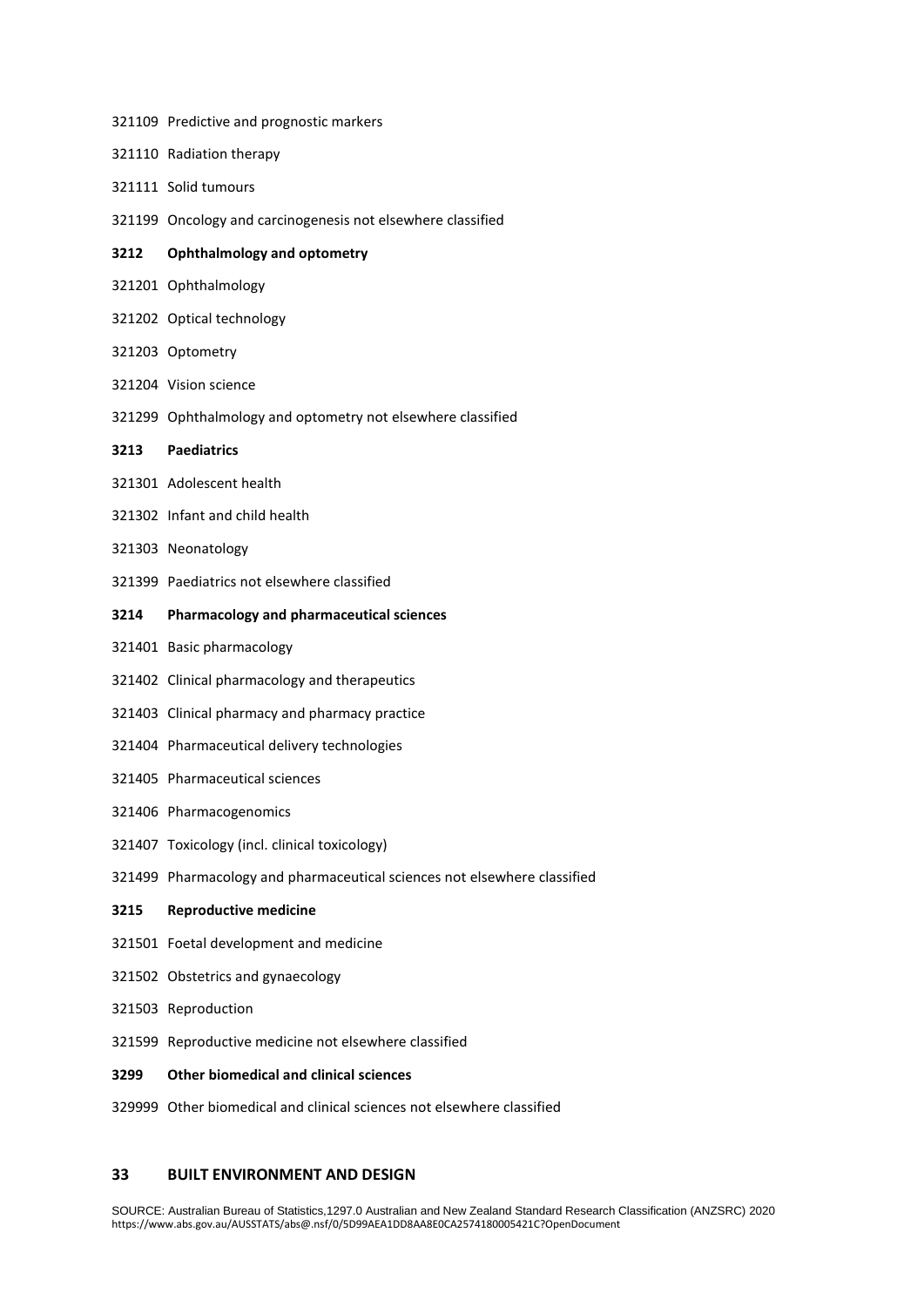#### **Architecture**

- Architectural computing and visualisation methods
- Architectural design
- Architectural heritage and conservation
- Architectural history, theory and criticism
- Architectural science and technology
- Architecture for disaster relief
- Architecture management
- Interior design
- Landscape architecture
- Sustainable architecture
- Architecture not elsewhere classified

## **Building**

- Automation and technology in building and construction
- Building construction management and project planning
- Building industry studies
- Building information modelling and management
- Building organisational studies
- Building science, technologies and systems
- Quantity surveying
- Building not elsewhere classified
- **Design**
- Data visualisation and computational (incl. parametric and generative) design
- Design anthropology
- Design for disaster relief
- Design history, theory and criticism
- Design management
- Design practice and methods
- Ergonomics design
- Fire safety design
- Industrial and product design
- Interaction and experience design
- Models and simulations of design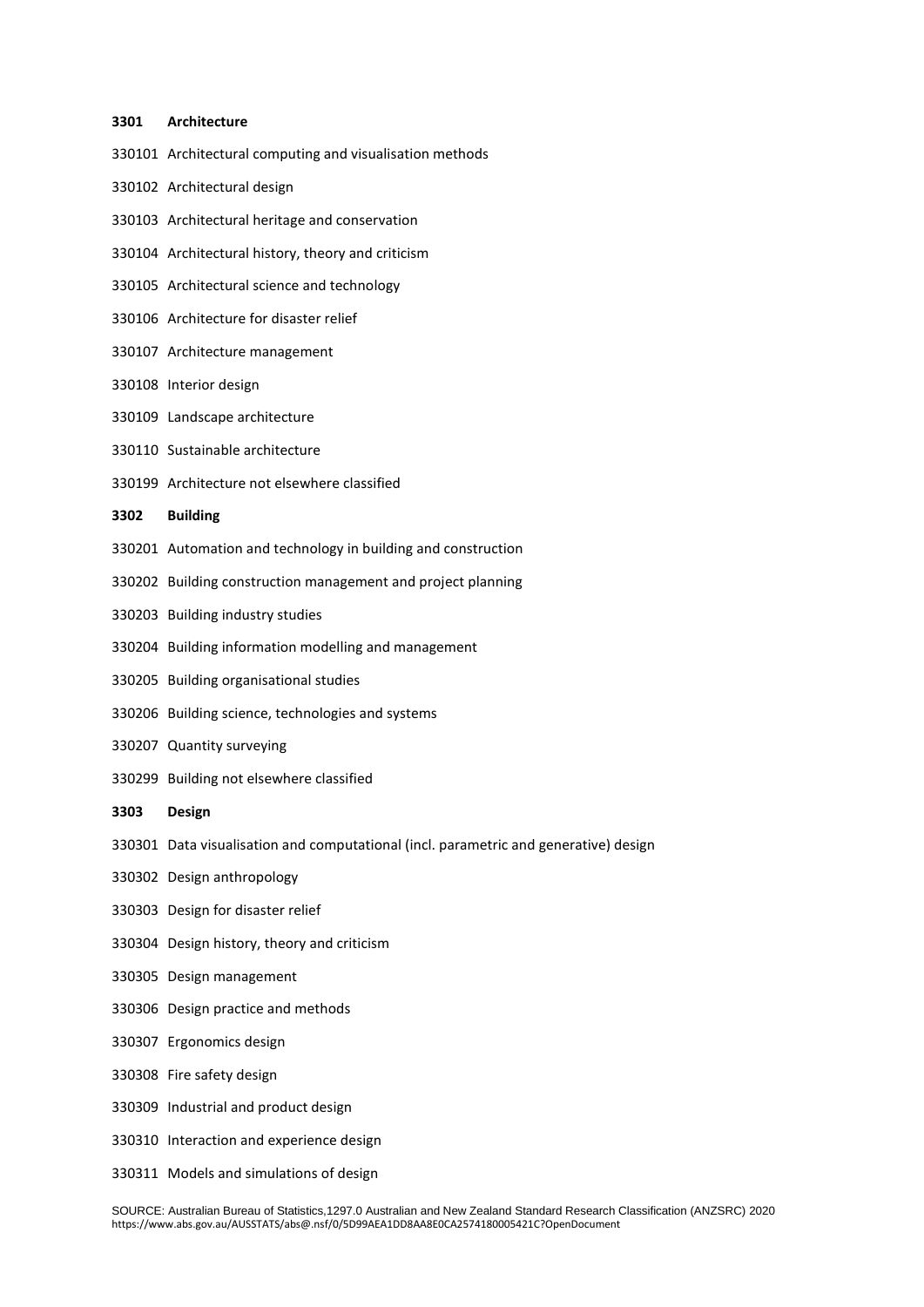- Service design
- Social design
- Sustainable design
- Textile and fashion design
- Visual communication design (incl. graphic design)
- Design not elsewhere classified

## **Urban and regional planning**

- Community planning
- History and theory of the built environment (excl. architecture)
- Housing markets, development and management
- Land use and environmental planning
- Public participation and community engagement
- Regional analysis and development
- Regulatory planning and development assessment
- Strategic, metropolitan and regional planning
- Transport planning
- Urban analysis and development
- Urban design
- Urban informatics
- Urban planning and health
- Urban and regional planning not elsewhere classified

## **Other built environment and design**

Other built environment and design not elsewhere classified

## **CHEMICAL SCIENCES**

## **Analytical chemistry**

- Analytical spectrometry
- Bioassays
- Electroanalytical chemistry
- Flow analysis
- Instrumental methods (excl. immunological and bioassay methods)
- Metabolomic chemistry
- Quality assurance, chemometrics, traceability and metrological chemistry
- Sensor technology (incl. chemical aspects)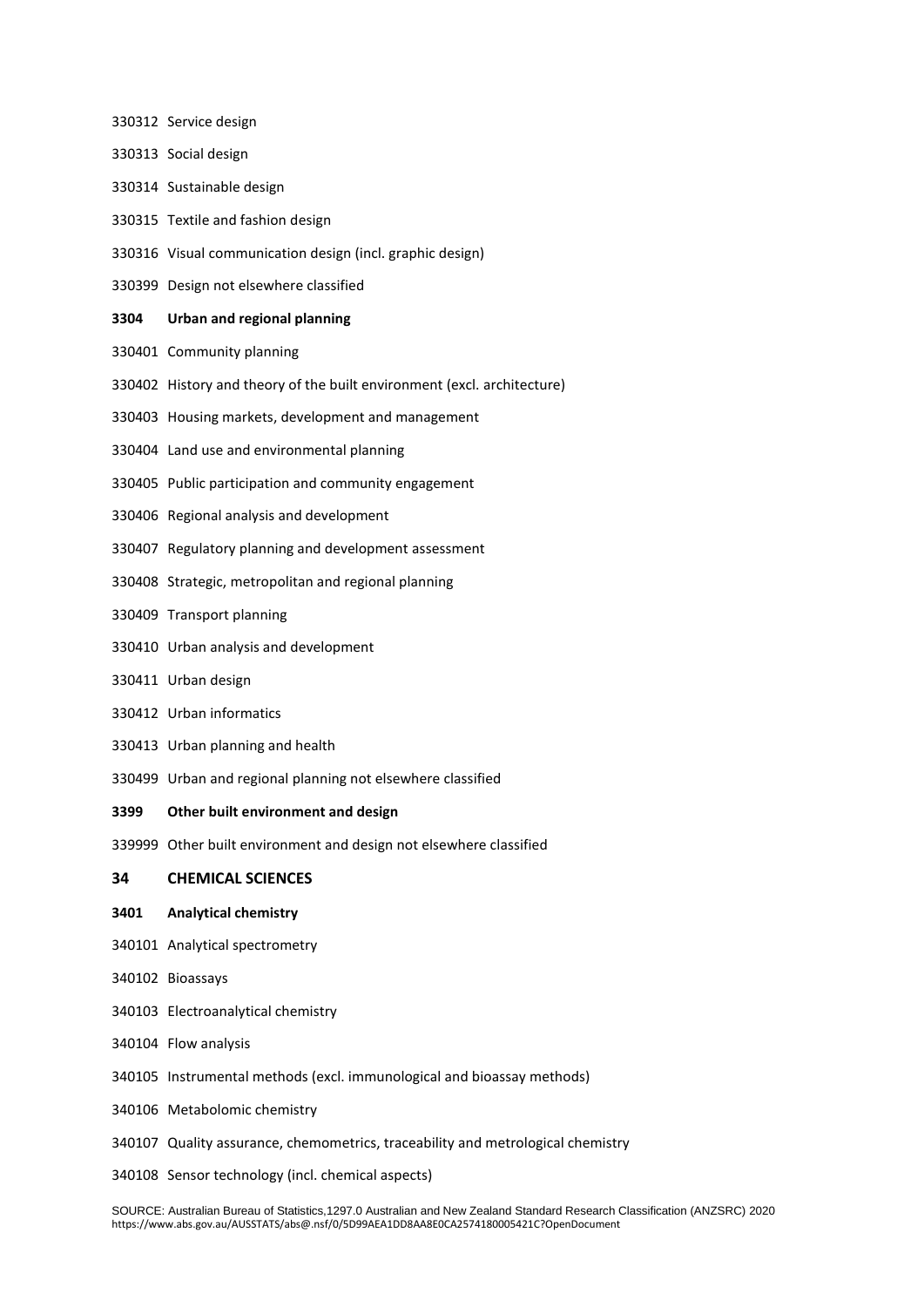- Separation science
- Analytical chemistry not elsewhere classified
- **Inorganic chemistry**
- Bioinorganic chemistry
- Crystallography
- F-block chemistry
- Inorganic green chemistry
- Main group metal chemistry
- Metal cluster chemistry
- Metal organic frameworks
- Non-metal chemistry
- Organometallic chemistry
- Solid state chemistry
- Transition metal chemistry
- Inorganic chemistry not elsewhere classified
- **Macromolecular and materials chemistry**
- Inorganic materials (incl. nanomaterials)
- Macromolecular materials
- Nanochemistry
- Optical properties of materials
- Physical properties of materials
- Polymerisation mechanisms
- Structure and dynamics of materials
- Supramolecular chemistry
- Theory and design of materials
- Macromolecular and materials chemistry not elsewhere classified
- **Medicinal and biomolecular chemistry**
- Biologically active molecules
- Biomolecular modelling and design
- Characterisation of biological macromolecules
- Cheminformatics and quantitative structure-activity relationships
- Glycoconjugates
- Molecular medicine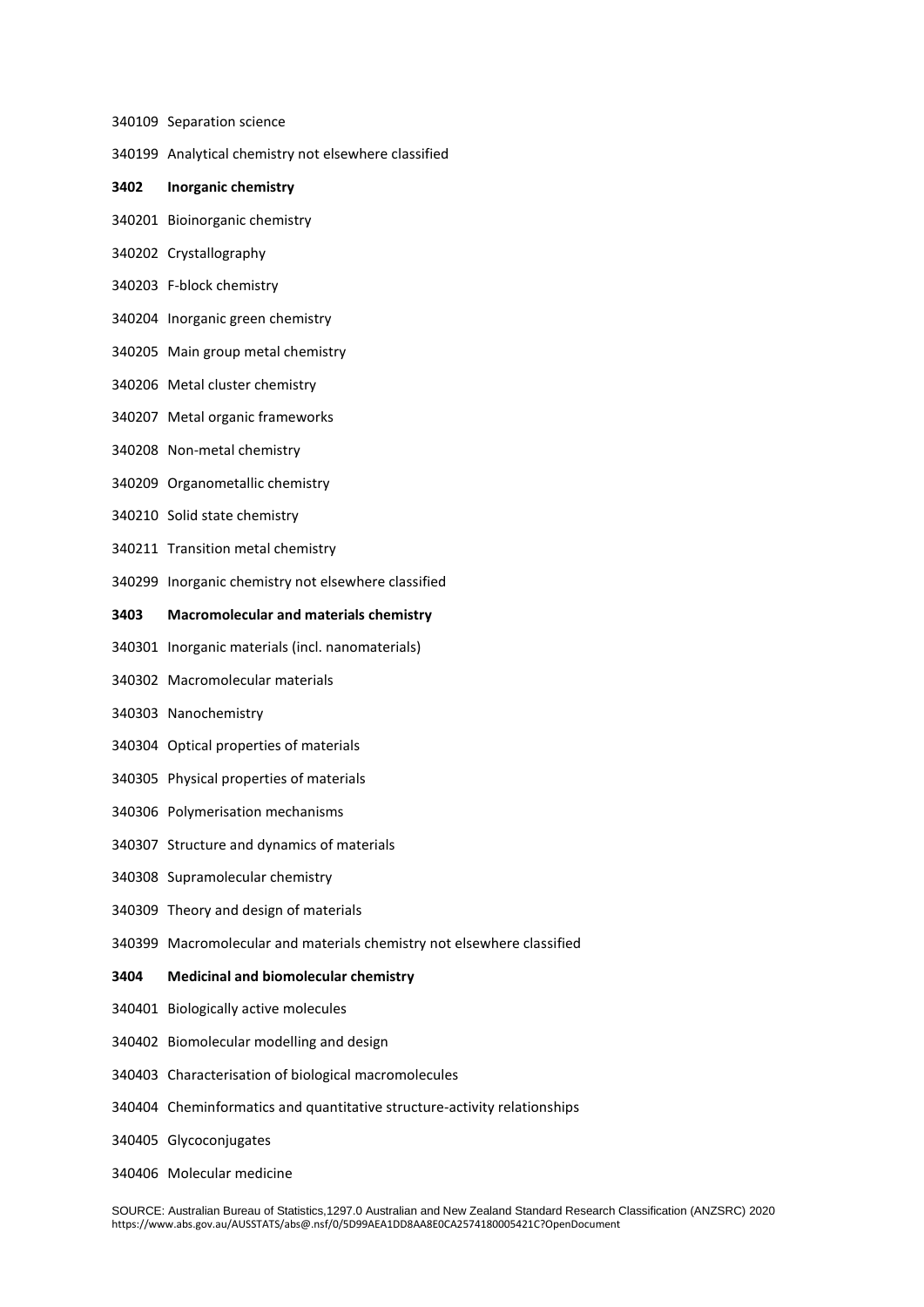Proteins and peptides Medicinal and biomolecular chemistry not elsewhere classified **Organic chemistry** Free radical chemistry Natural products and bioactive compounds Organic chemical synthesis Organic green chemistry Physical organic chemistry Organic chemistry not elsewhere classified **Physical chemistry** Catalysis and mechanisms of reactions Chemical thermodynamics and energetics Colloid and surface chemistry Electrochemistry Molecular imaging (incl. electron microscopy and neutron diffraction) Photochemistry Reaction kinetics and dynamics Solution chemistry Transport properties and non-equilibrium processes Physical chemistry not elsewhere classified **Theoretical and computational chemistry** Computational chemistry Radiation and matter Statistical mechanics in chemistry Theoretical quantum chemistry Theoretical and computational chemistry not elsewhere classified **Other chemical sciences** Forensic chemistry Other chemical sciences not elsewhere classified

## **COMMERCE, MANAGEMENT, TOURISM AND SERVICES**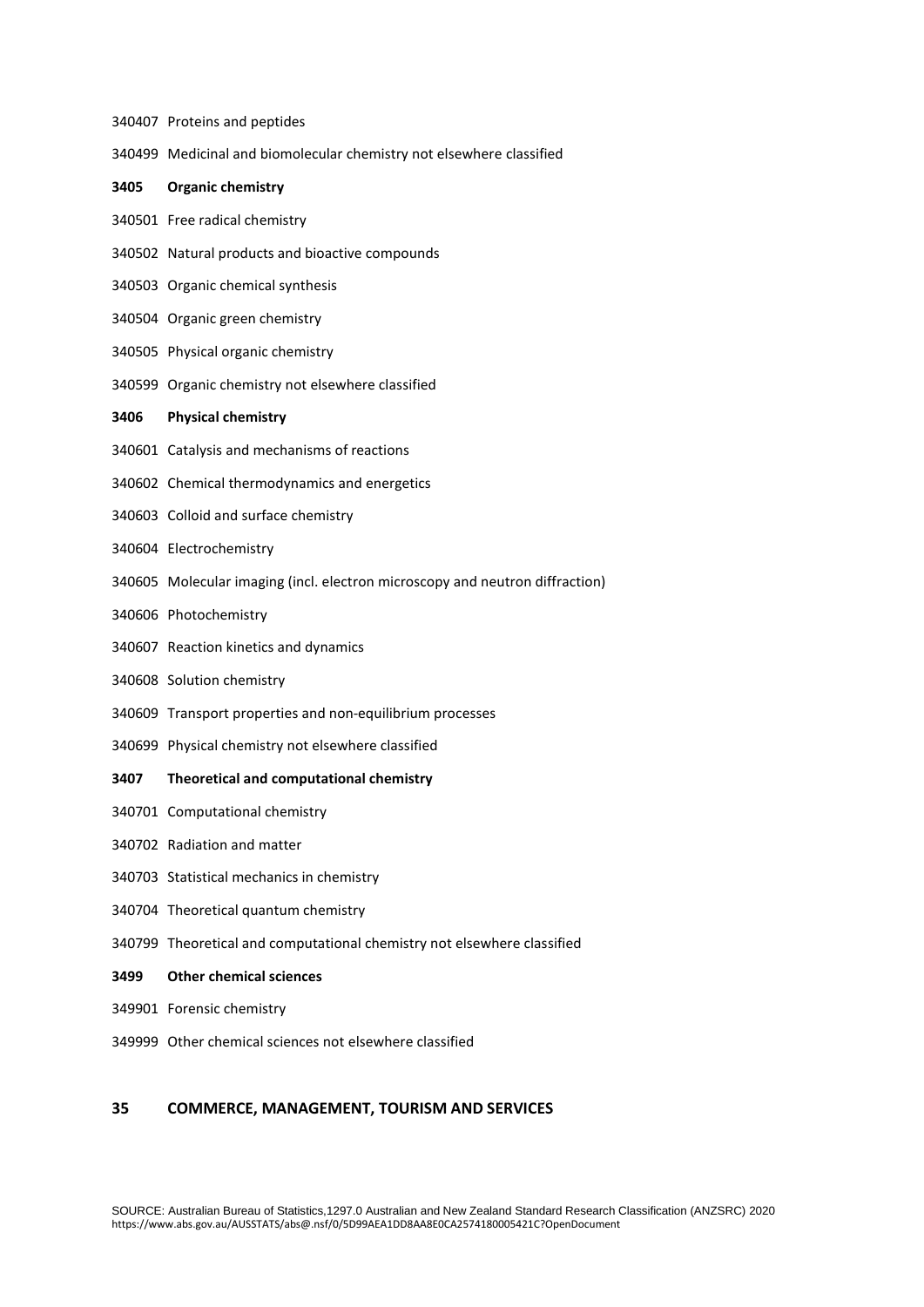#### **Accounting, auditing and accountability**

- Accounting theory and standards
- Auditing and accountability
- Financial accounting
- International accounting
- Management accounting
- Not-for-profit accounting and accountability
- Sustainability accounting and reporting
- Taxation accounting
- Accounting, auditing and accountability not elsewhere classified

## **Banking, finance and investment**

- Environment and climate finance
- Finance
- Financial econometrics
- Financial institutions (incl. banking)
- Household finance and financial literacy
- Insurance studies
- International finance
- Investment and risk management
- Not-for-profit finance and risk
- Banking, finance and investment not elsewhere classified
- **Business systems in context**
- Business analytics
- Business information management (incl. records, knowledge and intelligence)
- Business information systems
- Business systems in context
- Forensic intelligence
- Forensic science and management
- Technology management
- Business systems in context not elsewhere classified
- **Commercial services**
- Food and hospitality services
- Hospitality management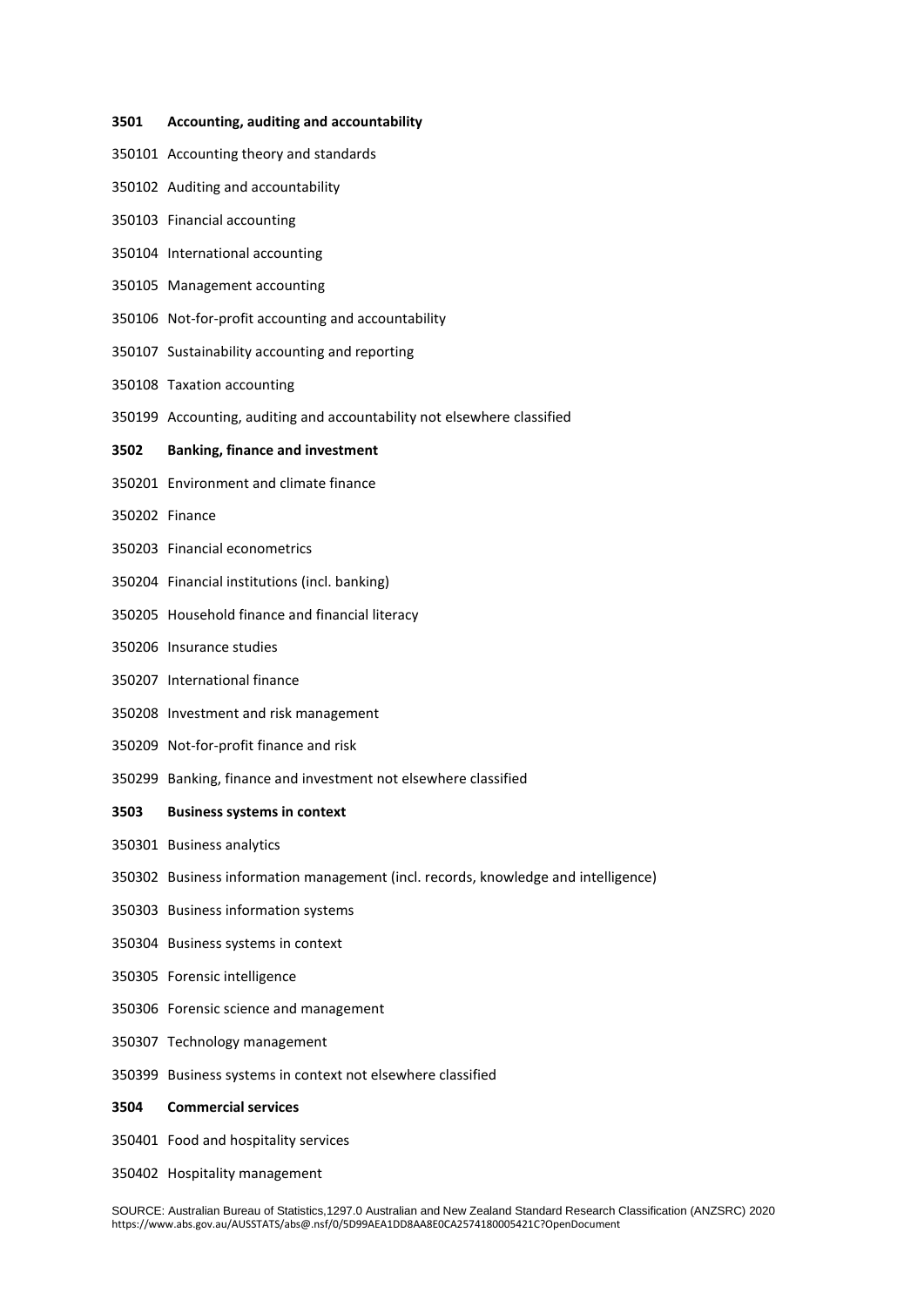Retail Sport and leisure management Commercial services not elsewhere classified **Human resources and industrial relations** Business and labour history Employment equity and diversity Human resources management Industrial and employee relations Occupational and workplace health and safety Workforce planning Workplace wellbeing and quality of working life Human resources and industrial relations not elsewhere classified **Marketing** Consumer behaviour Consumer-oriented product or service development Industrial marketing Marketing communications Marketing management (incl. strategy and customer relations) Marketing research methodology Marketing technology Marketing theory Not-for-profit marketing Pricing (incl. consumer value estimation) Service marketing Social marketing Marketing not elsewhere classified **Strategy, management and organisational behaviour** Corporate governance Corporate social responsibility Disaster and emergency management Entrepreneurship

Real estate and valuation services

Innovation management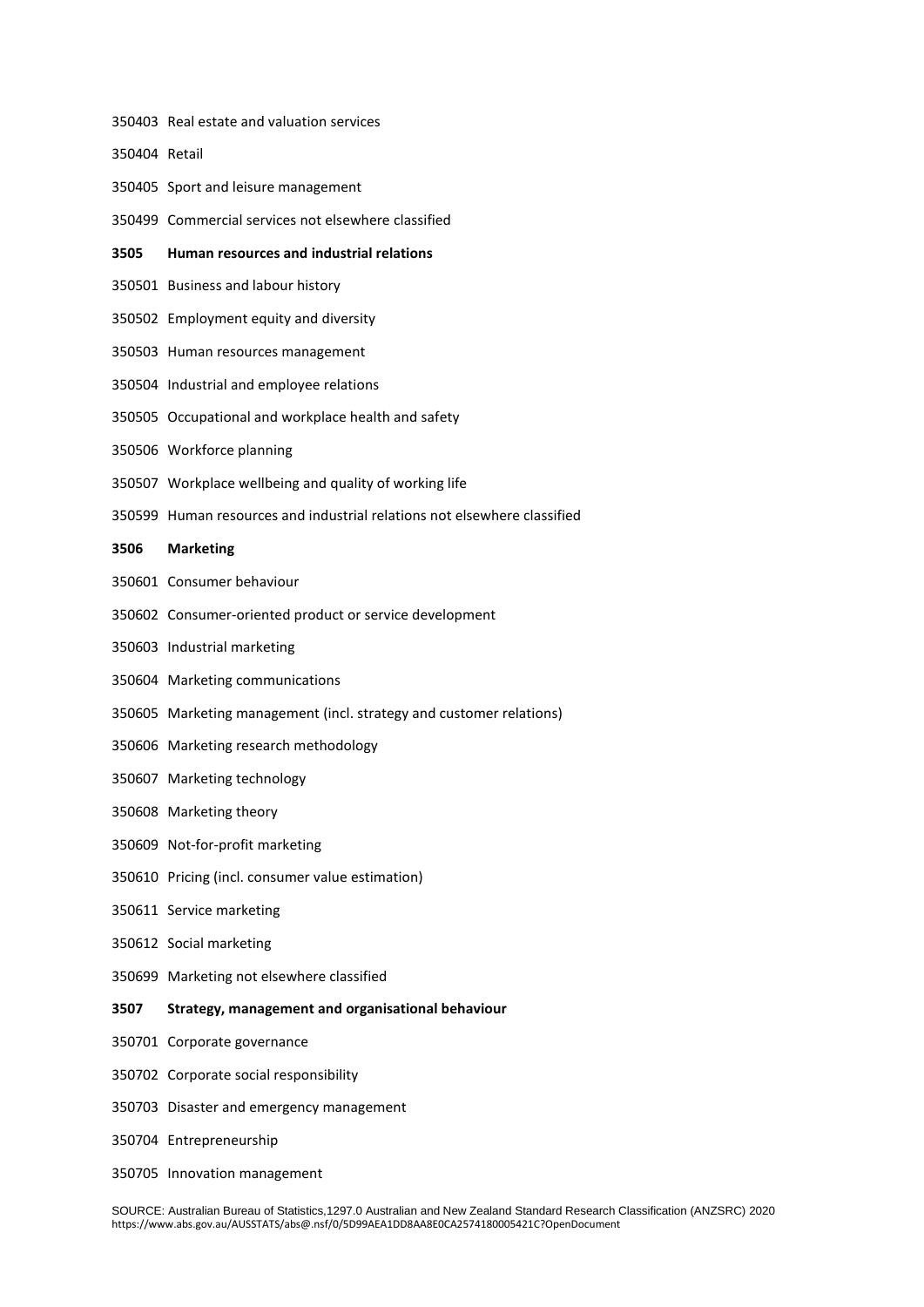- International business
- Leadership
- Not-for-profit business and management
- Organisation and management theory
- Organisational behaviour
- Organisational planning and management
- Production and operations management
- Project management
- Public sector organisation and management
- Quality management
- Small business organisation and management
- Stakeholder engagement
- Strategy
- Strategy, management and organisational behaviour not elsewhere classified
- **Tourism**
- Impacts of tourism
- Tourism forecasting
- Tourism management
- Tourism marketing
- Tourism resource appraisal
- Tourist behaviour and visitor experience
- Tourism not elsewhere classified
- **Transportation, logistics and supply chains**
- Air transportation and freight services
- Intelligent mobility
- Logistics
- Maritime transportation and freight services
- Passenger needs
- Public transport
- Rail transportation and freight services
- Road transportation and freight services
- Supply chains
- Transportation, logistics and supply chains not elsewhere classified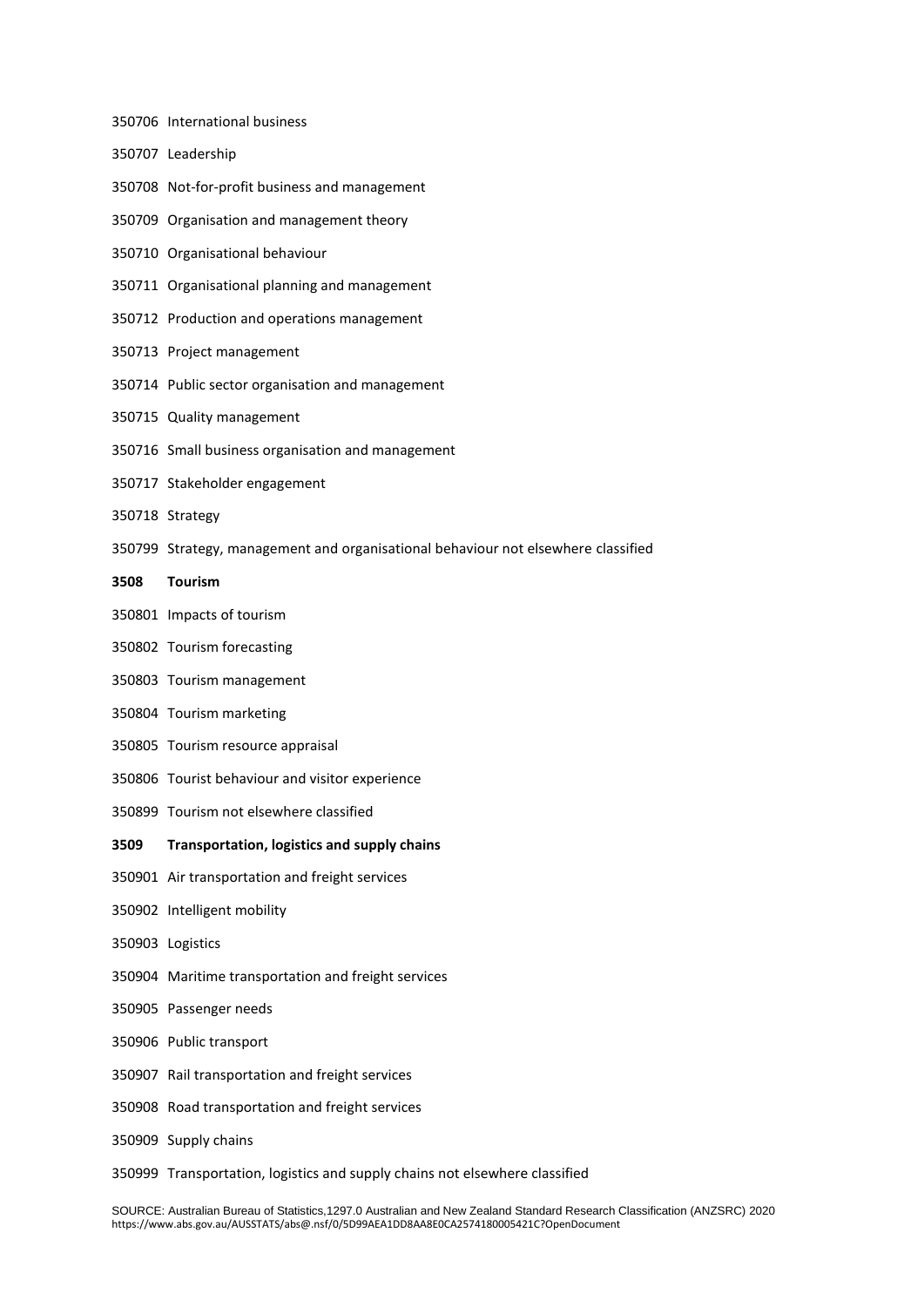#### **Other commerce, management, tourism and services**

Other commerce, management, tourism and services not elsewhere classified

#### **CREATIVE ARTS AND WRITING**

- **Art history, theory and criticism**
- Art criticism
- Art history
- Art theory
- Visual cultures
- Art history, theory and criticism not elsewhere classified

#### **Creative and professional writing**

- Creative writing (incl. scriptwriting)
- Digital writing
- Professional writing and journalism practice
- Site-based writing
- Technical writing
- Creative and professional writing not elsewhere classified

#### **Music**

- Music cognition
- Music composition and improvisation
- Music education
- Music performance
- Music technology and recording
- Musicology and ethnomusicology
- Music not elsewhere classified

## **Performing arts**

- Applied theatre
- Dance and dance studies
- Drama, theatre and performance studies
- Performing arts not elsewhere classified
- **Screen and digital media**
- Cinema studies
- Computer gaming and animation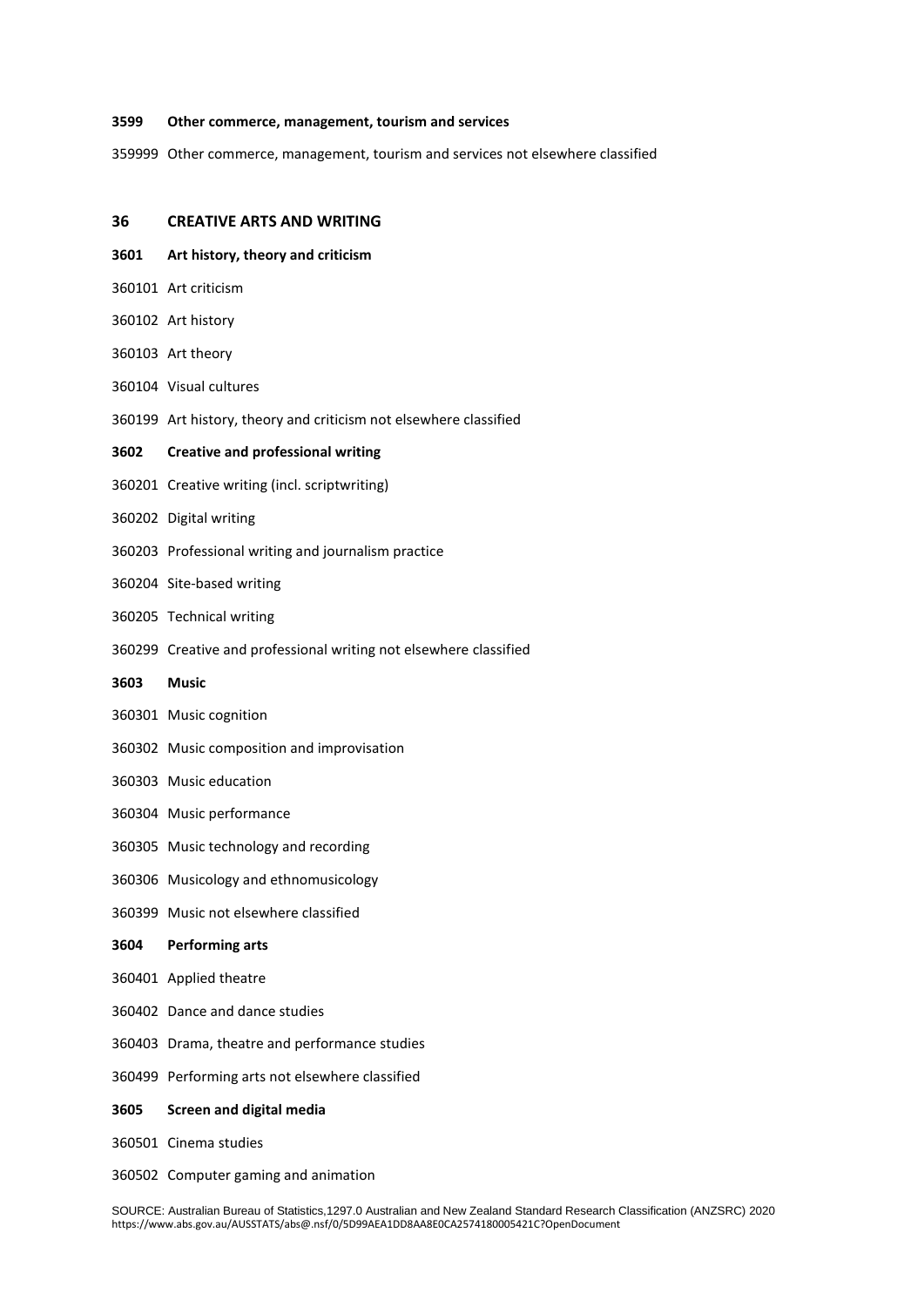- Digital and electronic media art
- Interactive media
- Screen media
- Visual effects
- Screen and digital media not elsewhere classified
- **Visual arts**
- Crafts
- Fine arts
- Performance art
- Photography, video and lens-based practice
- Visual arts not elsewhere classified

#### **Other creative arts and writing**

Other creative arts and writing not elsewhere classified

## **EARTH SCIENCES**

#### **Atmospheric sciences**

- Adverse weather events
- Air pollution processes and air quality measurement
- Atmospheric aerosols
- Atmospheric composition, chemistry and processes
- Atmospheric dynamics
- Atmospheric radiation
- Cloud physics
- Meteorology
- Tropospheric and stratospheric physics
- Atmospheric sciences not elsewhere classified

## **Climate change science**

- Climate change processes
- Climatology
- Greenhouse gas inventories and fluxes
- Climate change science not elsewhere classified
- **Geochemistry**
- Exploration geochemistry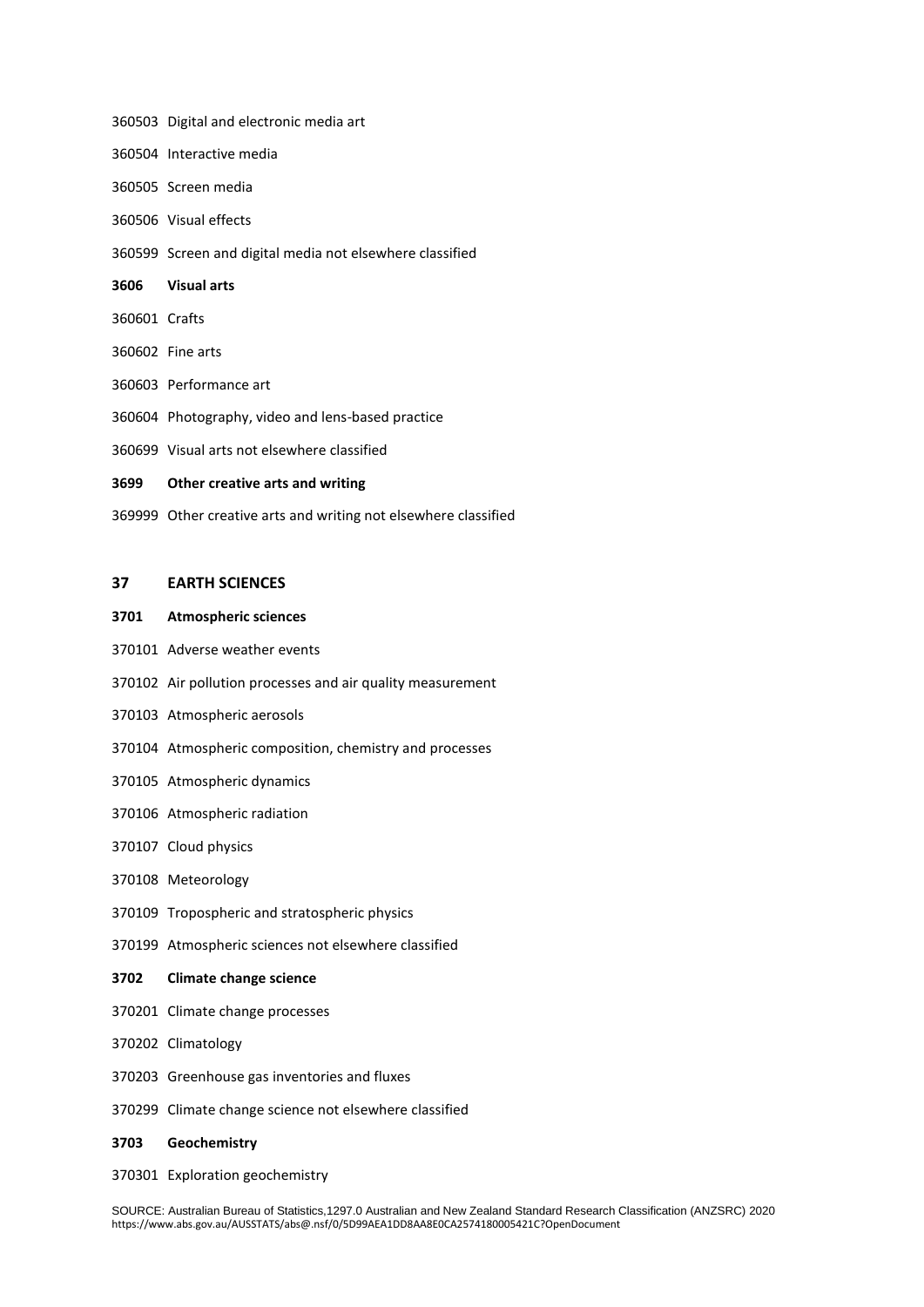|      | 370303 Isotope geochemistry                                                           |
|------|---------------------------------------------------------------------------------------|
|      | 370304 Organic geochemistry                                                           |
|      | 370399 Geochemistry not elsewhere classified                                          |
| 3704 | Geoinformatics                                                                        |
|      | 370401 Computational modelling and simulation in earth sciences                       |
|      | 370402 Earth and space science informatics                                            |
|      | 370403 Geoscience data visualisation                                                  |
|      | 370499 Geoinformatics not elsewhere classified                                        |
| 3705 | Geology                                                                               |
|      | 370501 Biomineralisation                                                              |
|      | 370502 Geochronology                                                                  |
|      | 370503 Igneous and metamorphic petrology                                              |
|      | 370504 Marine geoscience                                                              |
|      | 370505 Mineralogy and crystallography                                                 |
|      | 370506 Palaeontology (incl. palynology)                                               |
|      | 370507 Planetary geology                                                              |
|      | 370508 Resource geoscience                                                            |
|      | 370509 Sedimentology                                                                  |
|      | 370510 Stratigraphy (incl. biostratigraphy, sequence stratigraphy and basin analysis) |
|      | 370511 Structural geology and tectonics                                               |
|      | 370512 Volcanology                                                                    |
|      | 370599 Geology not elsewhere classified                                               |
| 3706 | <b>Geophysics</b>                                                                     |
|      | 370601 Applied geophysics                                                             |
|      | 370602 Electrical and electromagnetic methods in geophysics                           |
|      | 370603 Geodesy                                                                        |
|      | 370604 Geodynamics                                                                    |
|      | 370605 Geothermics and radiometrics                                                   |
|      | 370606 Gravimetrics                                                                   |
|      | 370607 Magnetism and palaeomagnetism                                                  |
|      | 370608 Petrophysics and rock mechanics                                                |
|      | 370609 Seismology and seismic exploration                                             |

Inorganic geochemistry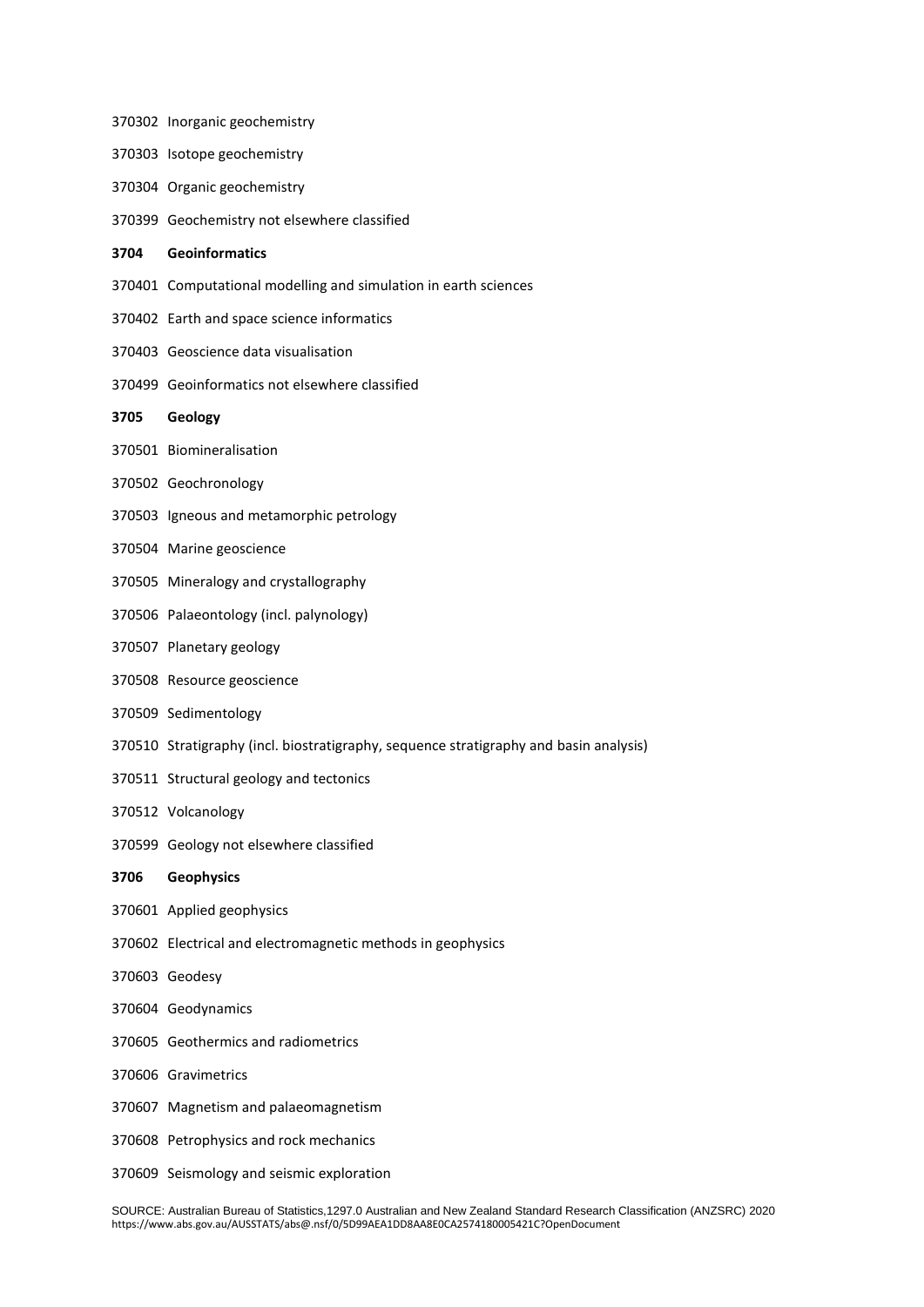- Geophysics not elsewhere classified
- **Hydrology**
- Contaminant hydrology
- Ecohydrology
- Groundwater hydrology
- Surface water hydrology
- Urban hydrology
- Hydrology not elsewhere classified

## **Oceanography**

- Biological oceanography
- Chemical oceanography
- Physical oceanography
- Oceanography not elsewhere classified

#### **Physical geography and environmental geoscience**

- Geomorphology and earth surface processes
- Glaciology
- Natural hazards
- Palaeoclimatology
- Quaternary environments
- Regolith and landscape evolution
- Physical geography and environmental geoscience not elsewhere classified

#### **Other earth sciences**

- Earth system sciences
- Other earth sciences not elsewhere classified

## **ECONOMICS**

#### **Applied economics**

- Agricultural economics
- Behavioural economics
- Economic history
- Economics of education
- Environment and resource economics
- Experimental economics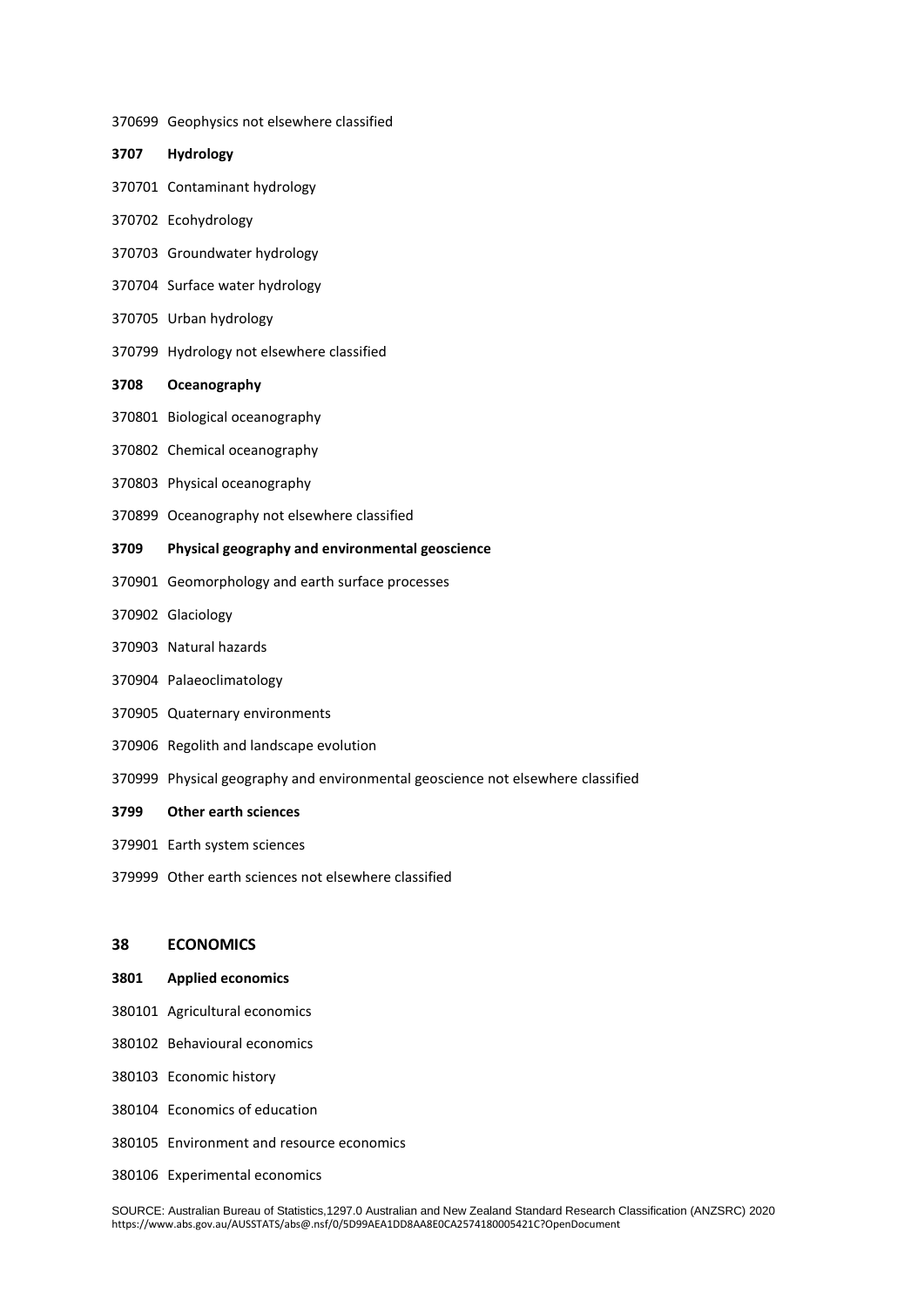- Financial economics
- Health economics
- Industry economics and industrial organisation
- International economics
- Labour economics
- Macroeconomics (incl. monetary and fiscal theory)
- Public economics public choice
- Public economics publicly provided goods
- Public economics taxation and revenue
- Tourism economics
- Transport economics
- Urban and regional economics
- Welfare economics
- Applied economics not elsewhere classified

## **Econometrics**

- Cross-sectional analysis
- Econometric and statistical methods
- Economic models and forecasting
- Panel data analysis
- Time-series analysis
- Econometrics not elsewhere classified

## **Economic theory**

- History of economic thought
- Macroeconomic theory
- Mathematical economics
- Microeconomic theory
- Economic theory not elsewhere classified

## **Other economics**

- Comparative economic systems
- Ecological economics
- Heterodox economics
- Other economics not elsewhere classified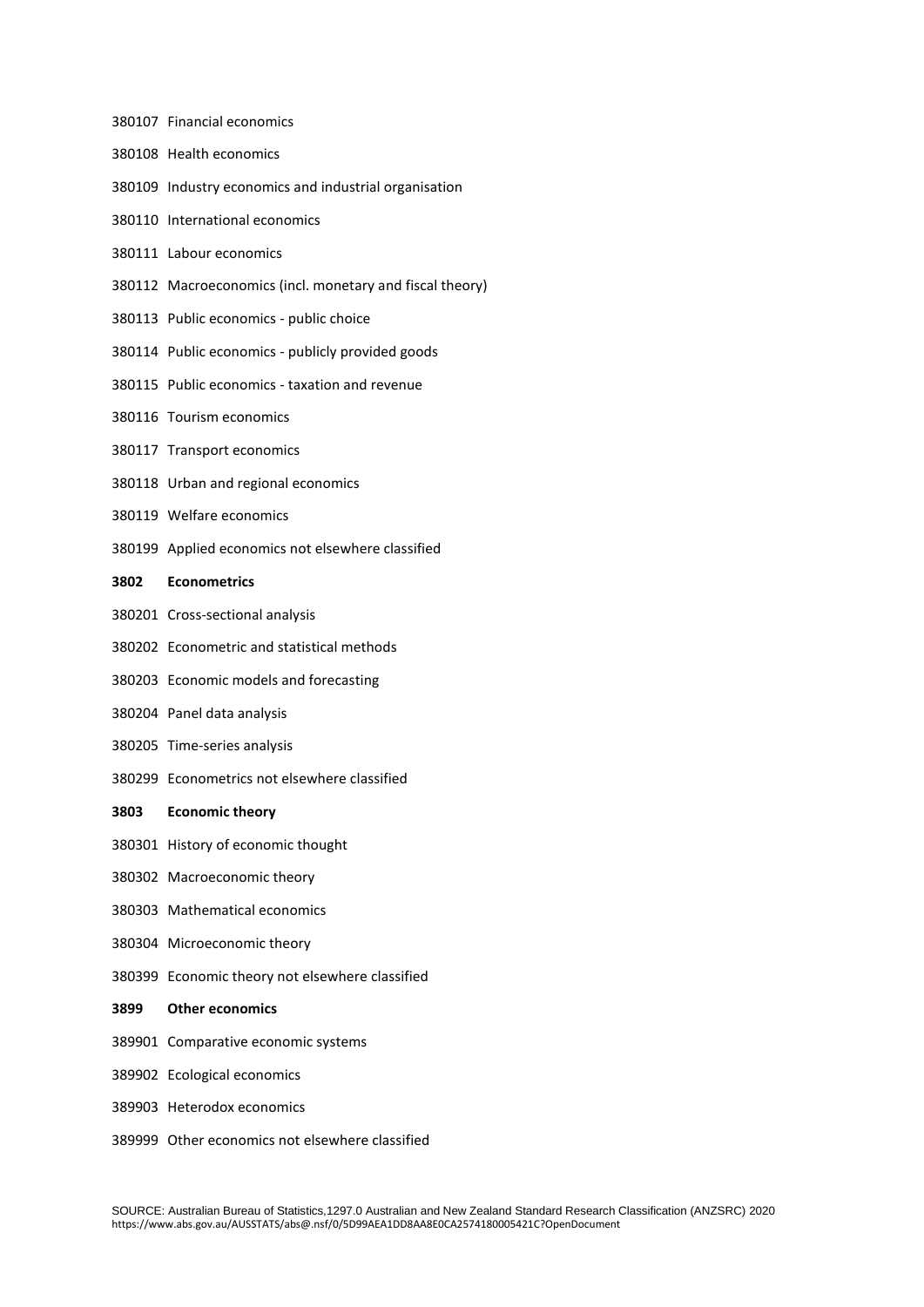## **EDUCATION**

#### **Curriculum and pedagogy**

- Creative arts, media and communication curriculum and pedagogy
- Curriculum and pedagogy theory and development
- Economics, business and management curriculum and pedagogy
- English and literacy curriculum and pedagogy (excl. LOTE, ESL and TESOL)
- Environmental education curriculum and pedagogy
- Geography education curriculum and pedagogy

 Humanities and social sciences curriculum and pedagogy (excl. economics, business and management)

- LOTE, ESL and TESOL curriculum and pedagogy
- Mathematics and numeracy curriculum and pedagogy
- Medicine, nursing and health curriculum and pedagogy
- Physical education and development curriculum and pedagogy
- Religion curriculum and pedagogy
- Science, technology and engineering curriculum and pedagogy
- Vocational education and training curriculum and pedagogy
- Work integrated learning (incl. internships)
- Curriculum and pedagogy not elsewhere classified
- **Education policy, sociology and philosophy**
- Education policy
- History and philosophy of education
- Sociology of education
- Education policy, sociology and philosophy not elsewhere classified
- **Education systems**
- Continuing and community education
- Early childhood education
- Higher education
- Primary education
- Professional education and training
- Secondary education
- Teacher education and professional development of educators
- Technical, further and workplace education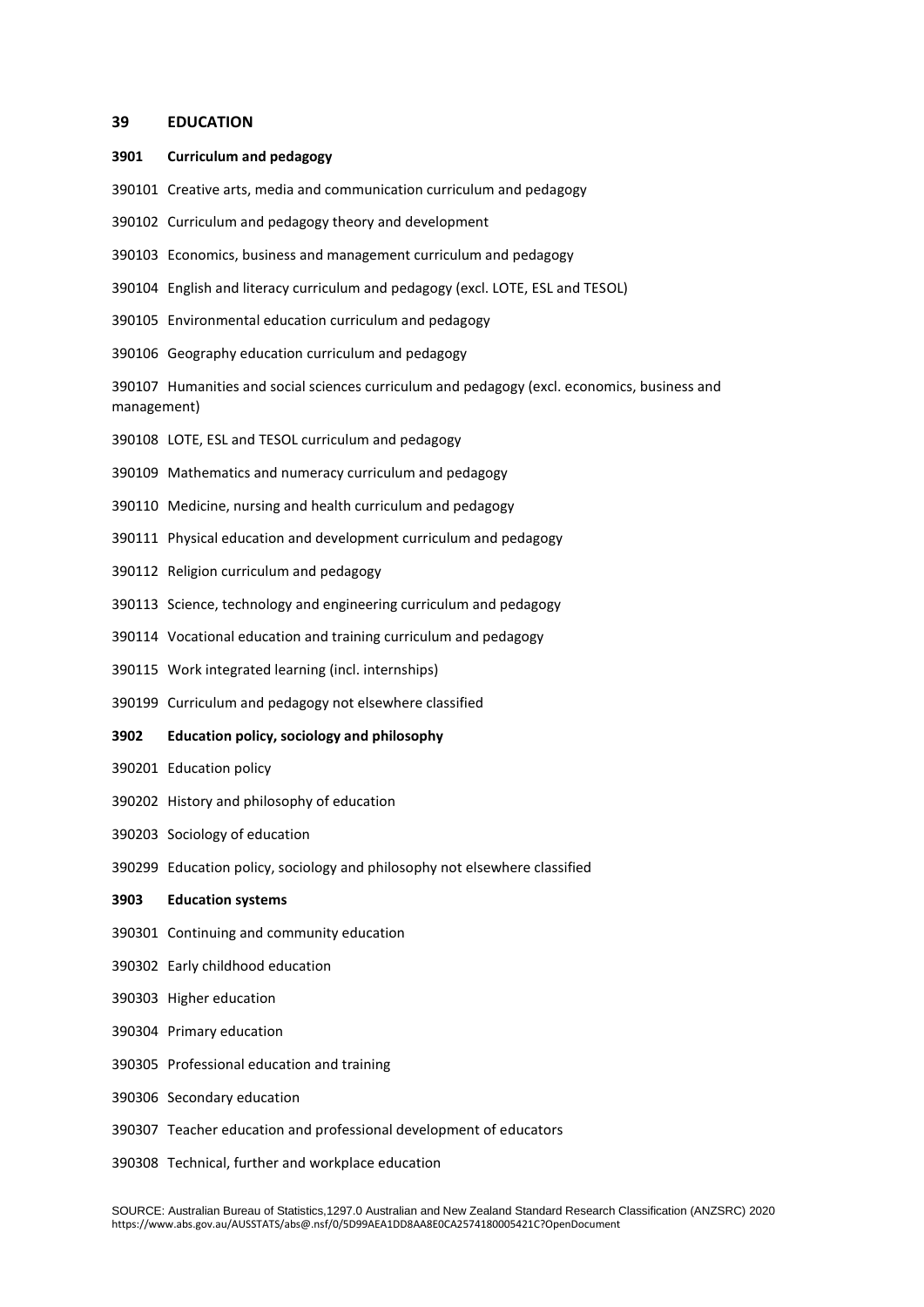#### Education systems not elsewhere classified

## **Specialist studies in education**

- Comparative and cross-cultural education
- Education assessment and evaluation
- Educational administration, management and leadership
- Educational counselling
- Educational technology and computing
- Gender, sexuality and education
- Inclusive education
- Learning analytics
- Learning sciences
- Multicultural education (excl. Aboriginal and Torres Strait Islander, Māori and Pacific Peoples)
- Special education and disability
- Teacher and student wellbeing
- Specialist studies in education not elsewhere classified
- **Other Education**
- Other education not elsewhere classified

## **ENGINEERING**

- **Aerospace engineering**
- Aerospace materials
- Aerospace structures
- Aircraft performance and flight control systems
- Avionics
- Flight dynamics
- Hypersonic propulsion and hypersonic aerothermodynamics
- Satellite, space vehicle and missile design and testing
- Aerospace engineering not elsewhere classified

## **Automotive engineering**

- Automotive combustion and fuel engineering
- Automotive engineering materials
- Automotive mechatronics and autonomous systems
- Automotive safety engineering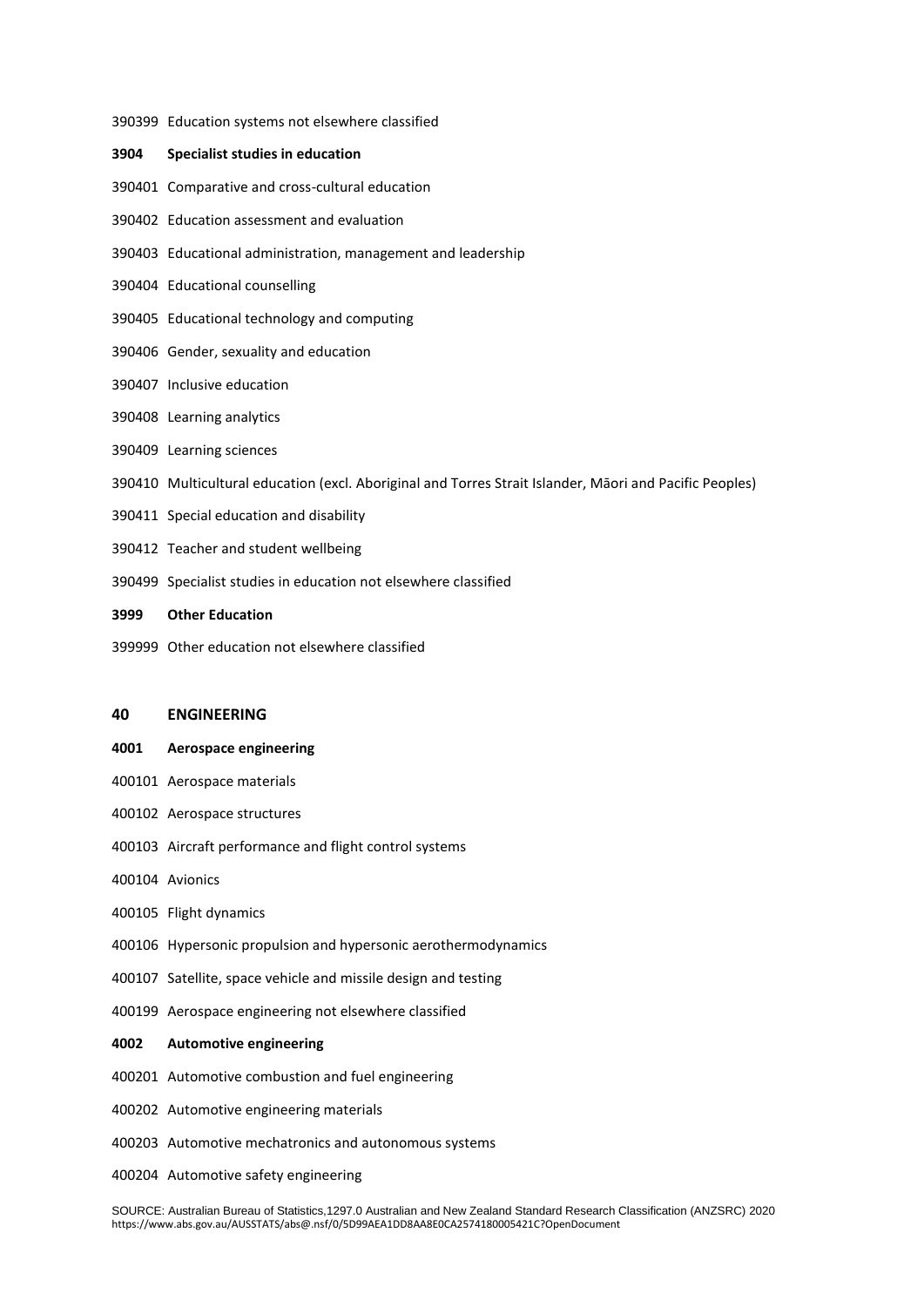- Hybrid and electric vehicles and powertrains
- Automotive engineering not elsewhere classified
- **Biomedical engineering**
- Biofabrication
- Biomaterials
- Biomechanical engineering
- Biomedical imaging
- Biomedical instrumentation
- Computational physiology
- Mechanobiology
- Medical devices
- Neural engineering
- Rehabilitation engineering
- Tissue engineering
- Biomedical engineering not elsewhere classified

#### **Chemical engineering**

- Carbon capture engineering (excl. sequestration)
- Chemical and thermal processes in energy and combustion
- Chemical engineering design
- Electrochemical energy storage and conversion
- Food engineering
- Powder and particle technology
- Process control and simulation
- Reaction engineering (excl. nuclear reactions)
- Separation technologies
- Wastewater treatment processes
- Water treatment processes
- Chemical engineering not elsewhere classified

## **Civil engineering**

- Architectural engineering
- Civil geotechnical engineering
- Complex civil systems
- Construction engineering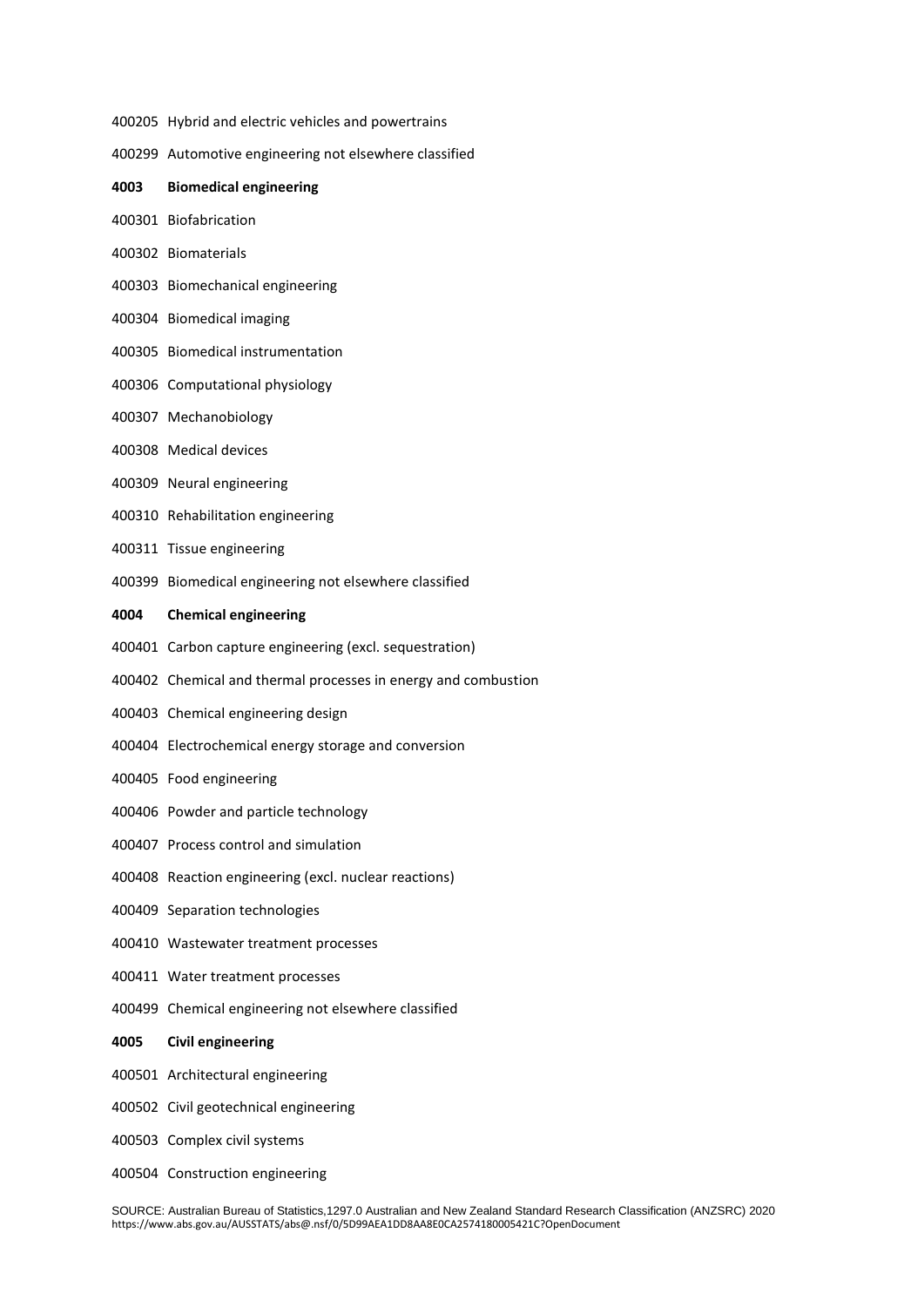- Construction materials
- Earthquake engineering
- Fire safety engineering
- Infrastructure engineering and asset management
- Structural dynamics
- Structural engineering
- Timber engineering
- Transport engineering
- Water resources engineering
- Civil engineering not elsewhere classified

## **Communications engineering**

- Antennas and propagation
- Data communications
- Molecular, biological, and multi-scale communications
- Network engineering
- Optical fibre communication systems and technologies
- Satellite communications
- Signal processing
- Wireless communication systems and technologies (incl. microwave and millimetrewave)
- Communications engineering not elsewhere classified

#### **Control engineering, mechatronics and robotics**

- Assistive robots and technology
- Automation engineering
- Autonomous vehicle systems
- Biomechatronics
- Control engineering
- Field robotics
- Manufacturing robotics
- Mechatronics hardware design and architecture
- Medical robotics
- Micro-manipulation
- Simulation, modelling, and programming of mechatronics systems
- Control engineering, mechatronics and robotics not elsewhere classified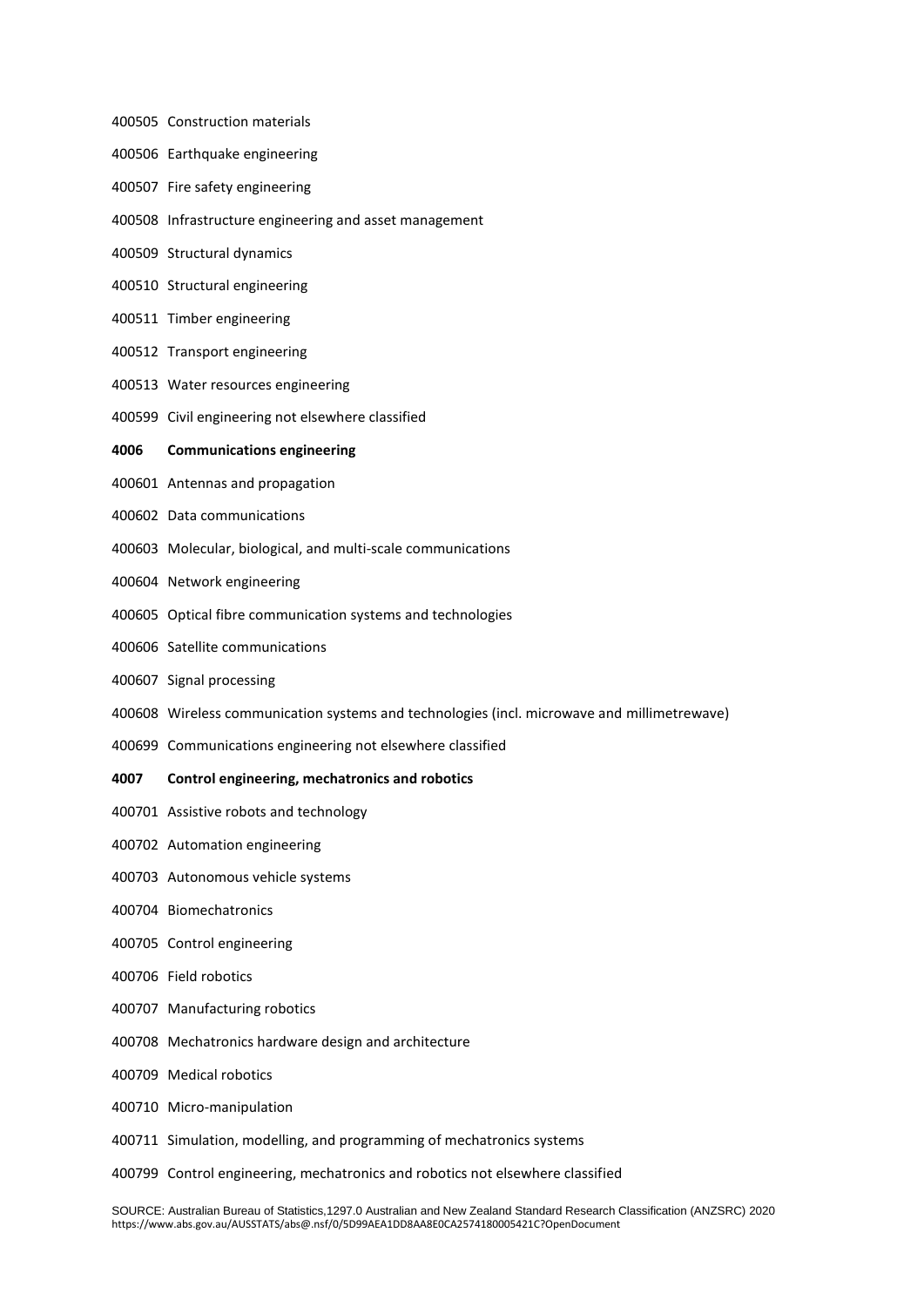| 4008 | <b>Electrical engineering</b>                                                           |
|------|-----------------------------------------------------------------------------------------|
|      | 400801 Circuits and systems                                                             |
|      | 400802 Electrical circuits and systems                                                  |
|      | 400803 Electrical energy generation (incl. renewables, excl. photovoltaics)             |
|      | 400804 Electrical energy storage                                                        |
|      | 400805 Electrical energy transmission, networks and systems                             |
|      | 400806 Electrical machines and drives                                                   |
|      | 400807 Engineering electromagnetics                                                     |
|      | 400808 Photovoltaic power systems                                                       |
|      | 400899 Electrical engineering not elsewhere classified                                  |
| 4009 | <b>Electronics, sensors and digital hardware</b>                                        |
|      | 400901 Analog electronics and interfaces                                                |
|      | 400902 Digital electronic devices                                                       |
|      | 400903 Digital processor architectures                                                  |
|      | 400904 Electronic device and system performance evaluation, testing and simulation      |
|      | 400905 Electronic instrumentation                                                       |
|      | 400906 Electronic sensors                                                               |
|      | 400907 Industrial electronics                                                           |
|      | 400908 Microelectronics                                                                 |
|      | 400909 Photonic and electro-optical devices, sensors and systems (excl. communications) |
|      | 400910 Photovoltaic devices (solar cells)                                               |
|      | 400911 Power electronics                                                                |
|      | 400912 Quantum engineering systems (incl. computing and communications)                 |
|      | 400913 Radio frequency engineering                                                      |
|      | 400999 Electronics, sensors and digital hardware not elsewhere classified               |
| 4010 | <b>Engineering practice and education</b>                                               |
|      | 401001 Engineering design                                                               |
|      | 401002 Engineering education                                                            |
|      | 401003 Engineering practice                                                             |
|      | 401004 Humanitarian engineering                                                         |
|      | 401005 Risk engineering                                                                 |
|      | 401006 Systems engineering                                                              |
|      | 401099 Engineering practice and education not elsewhere classified                      |

#### SOURCE: Australian Bureau of Statistics,1297.0 Australian and New Zealand Standard Research Classification (ANZSRC) 2020 https://www.abs.gov.au/AUSSTATS/abs@.nsf/0/5D99AEA1DD8AA8E0CA2574180005421C?OpenDocument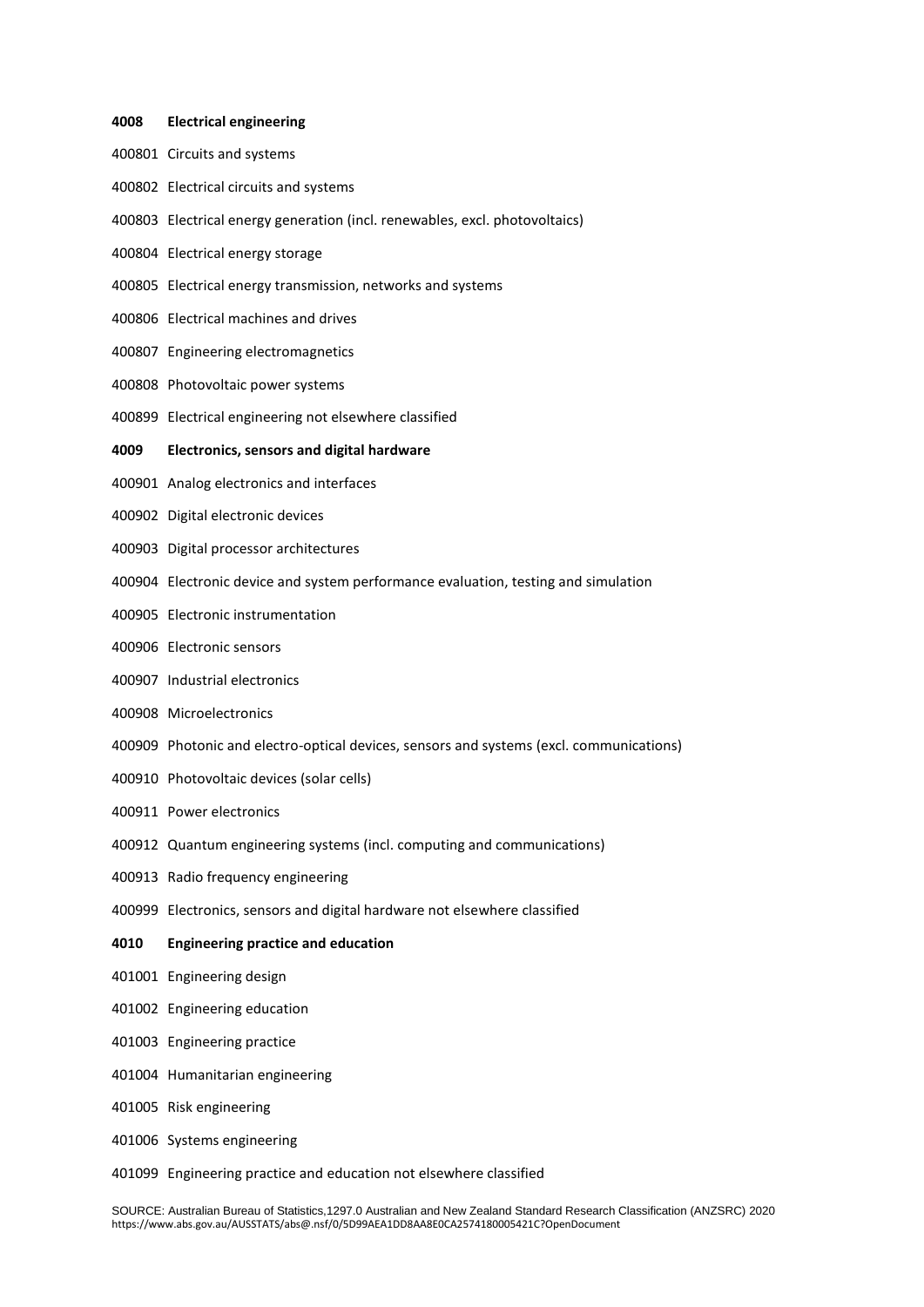#### **Environmental engineering**

- Air pollution modelling and control
- Environmentally sustainable engineering
- Global and planetary environmental engineering
- Health and ecological risk assessment
- Life cycle assessment and industrial ecology
- Waste management, reduction, reuse and recycling
- Environmental engineering not elsewhere classified

## **Fluid mechanics and thermal engineering**

- Aerodynamics (excl. hypersonic aerodynamics)
- Bio-fluids
- Biomedical fluid mechanics
- Computational methods in fluid flow, heat and mass transfer (incl. computational fluid dynamics)
- Experimental methods in fluid flow, heat and mass transfer
- Fluid-structure interaction and aeroacoustics
- Fundamental and theoretical fluid dynamics
- Geophysical and environmental fluid flows
- Hydrodynamics and hydraulic engineering
- Microfluidics and nanofluidics
- Multiphysics flows (incl. multiphase and reacting flows)
- Non-Newtonian fluid flows (incl. rheology)
- Turbulent flows
- Fluid mechanics and thermal engineering not elsewhere classified

## **Geomatic engineering**

- Cartography and digital mapping
- Geospatial information systems and geospatial data modelling
- Navigation and position fixing
- Photogrammetry and remote sensing
- Satellite-based positioning
- Surveying (incl. hydrographic surveying)
- Geomatic engineering not elsewhere classified

#### **Manufacturing engineering**

Additive manufacturing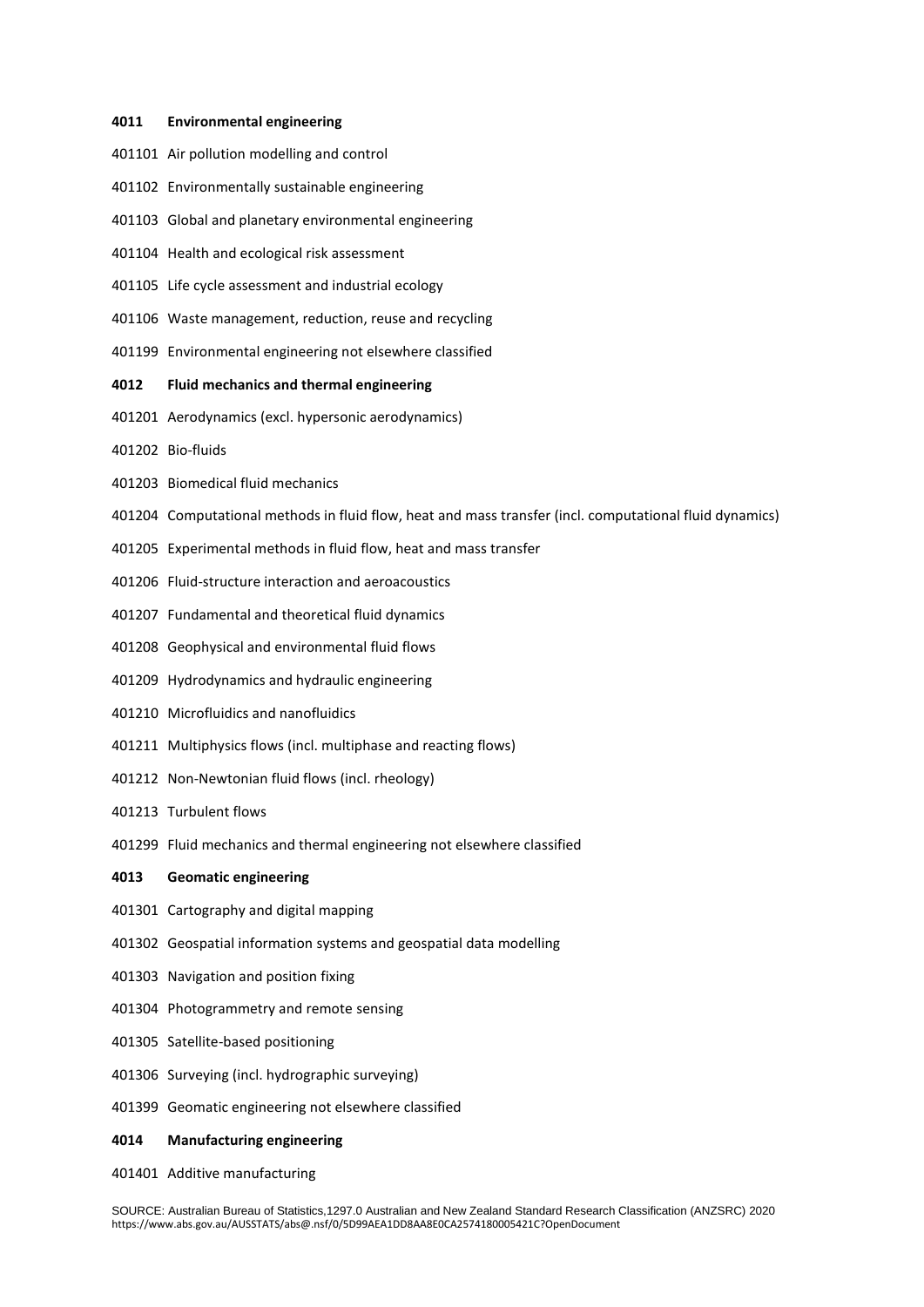#### CAD/CAM systems

- Flexible manufacturing systems
- Industrial engineering
- Machine tools
- Machining
- Manufacturing management
- Manufacturing processes and technologies (excl. textiles)
- Manufacturing safety and quality
- Microtechnology
- Packaging, storage and transportation (excl. food and agricultural products)
- Precision engineering
- Textile technology
- Manufacturing engineering not elsewhere classified

## **Maritime engineering**

- Marine engineering
- Naval architecture
- Ocean engineering
- Ship and platform structures (incl. maritime hydrodynamics)
- Special vehicles
- Maritime engineering not elsewhere classified

## **Materials engineering**

- Ceramics
- Composite and hybrid materials
- Compound semiconductors
- Elemental semiconductors
- Functional materials
- Glass
- Metals and alloy materials
- Organic semiconductors
- Polymers and plastics
- Timber, pulp and paper
- Wearable materials
- Materials engineering not elsewhere classified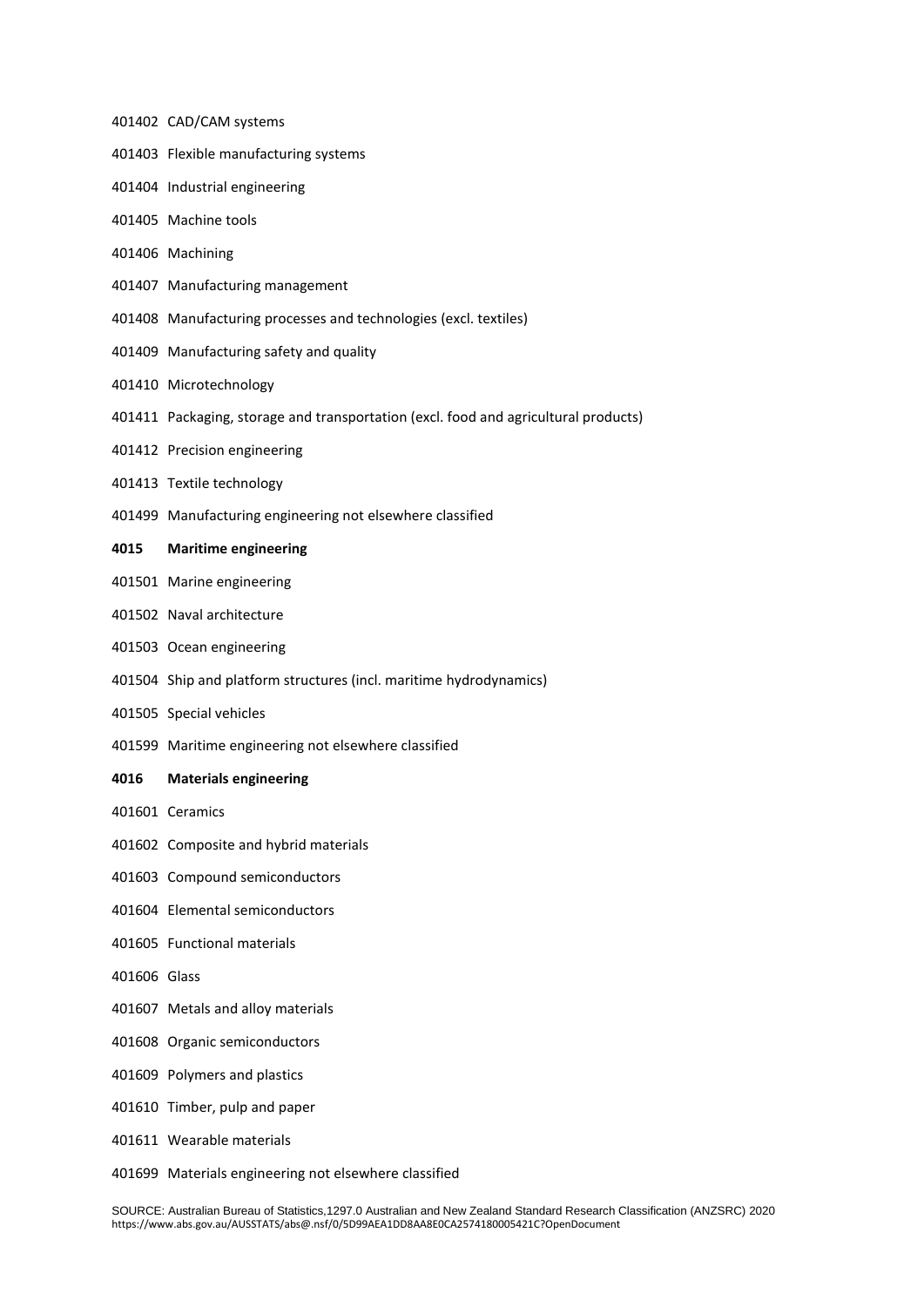#### **Mechanical engineering**

- Acoustics and noise control (excl. architectural acoustics)
- Dynamics, vibration and vibration control
- Energy generation, conversion and storage (excl. chemical and electrical)
- Mechanical engineering asset management
- Microelectromechanical systems (MEMS)
- Numerical modelling and mechanical characterisation
- Solid mechanics
- Tribology
- Mechanical engineering not elsewhere classified

## **Nanotechnology**

- Micro- and nanosystems
- Molecular and organic electronics
- Nanoelectromechanical systems
- Nanoelectronics
- Nanofabrication, growth and self assembly
- Nanomanufacturing
- Nanomaterials
- Nanometrology
- Nanophotonics
- Nanoscale characterisation
- Nanotechnology not elsewhere classified
- **Resources engineering and extractive metallurgy**
- Electrometallurgy
- Geomechanics and resources geotechnical engineering
- Hydrometallurgy
- Mineral processing/beneficiation
- Mining engineering
- Nuclear engineering (incl. fuel enrichment and waste processing and storage)
- Petroleum and reservoir engineering
- Pyrometallurgy
- Resources engineering and extractive metallurgy not elsewhere classified
- **Other engineering**

SOURCE: Australian Bureau of Statistics,1297.0 Australian and New Zealand Standard Research Classification (ANZSRC) 2020 https://www.abs.gov.au/AUSSTATS/abs@.nsf/0/5D99AEA1DD8AA8E0CA2574180005421C?OpenDocument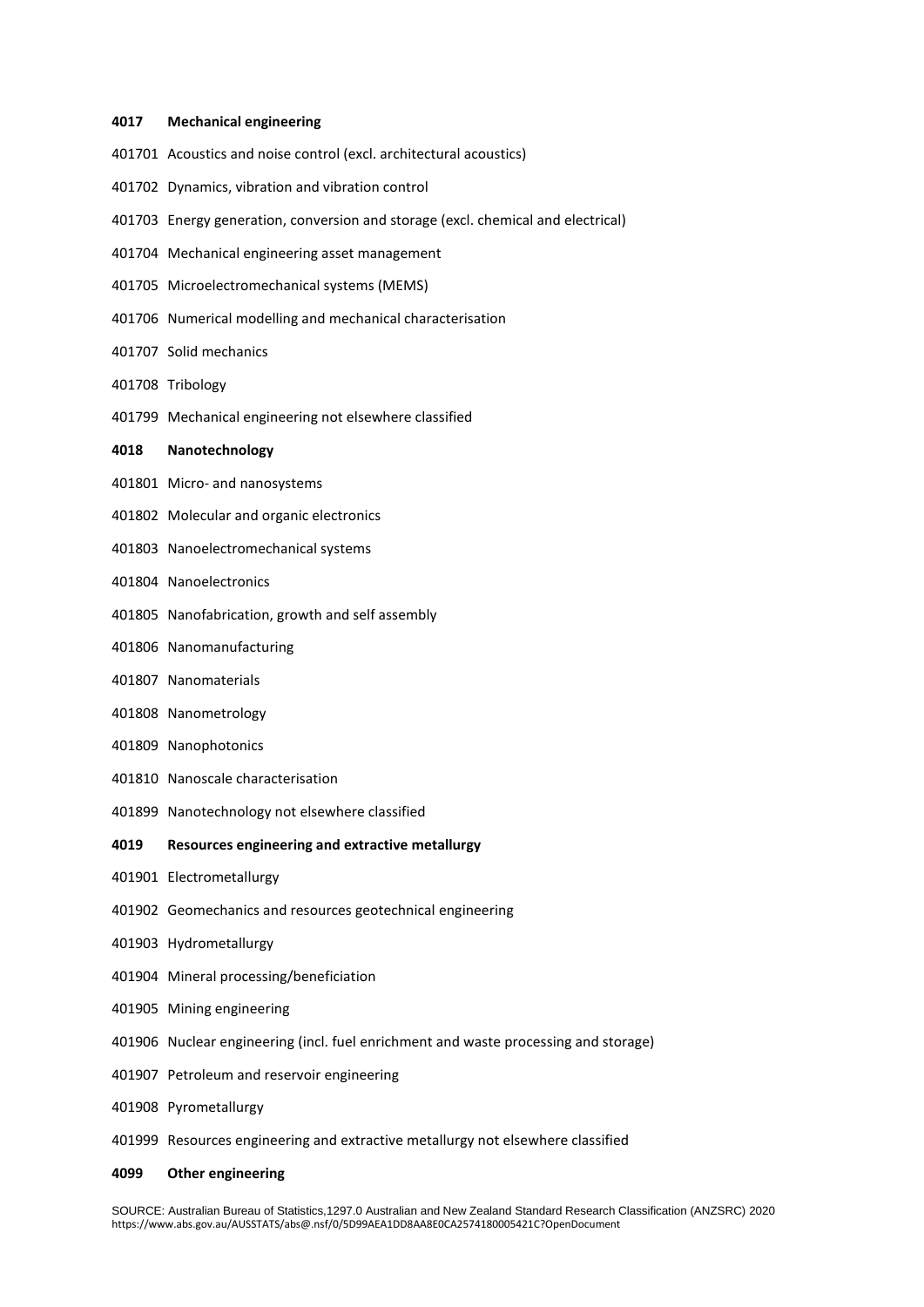- Agricultural engineering
- Engineering instrumentation
- Granular mechanics
- Other engineering not elsewhere classified

## **ENVIRONMENTAL SCIENCES**

#### **Climate change impacts and adaptation**

- Carbon sequestration science
- Ecological impacts of climate change and ecological adaptation
- Human impacts of climate change and human adaptation
- Climate change impacts and adaptation not elsewhere classified

## **Ecological applications**

- Bioavailability and ecotoxicology
- Biosecurity science and invasive species ecology
- Ecosystem function
- Ecosystem services (incl. pollination)
- Fire ecology
- Landscape ecology
- Ecological applications not elsewhere classified
- **Environmental biotechnology**
- Biodiscovery
- Biological control
- Bioremediation
- Environmental biotechnology diagnostics (incl. biosensors)
- Environmental marine biotechnology
- Environmental nanotechnology and nanometrology
- Environmental biotechnology not elsewhere classified

## **Environmental management**

- Conservation and biodiversity
- Environmental assessment and monitoring
- Environmental education and extension
- Environmental management
- Environmental rehabilitation and restoration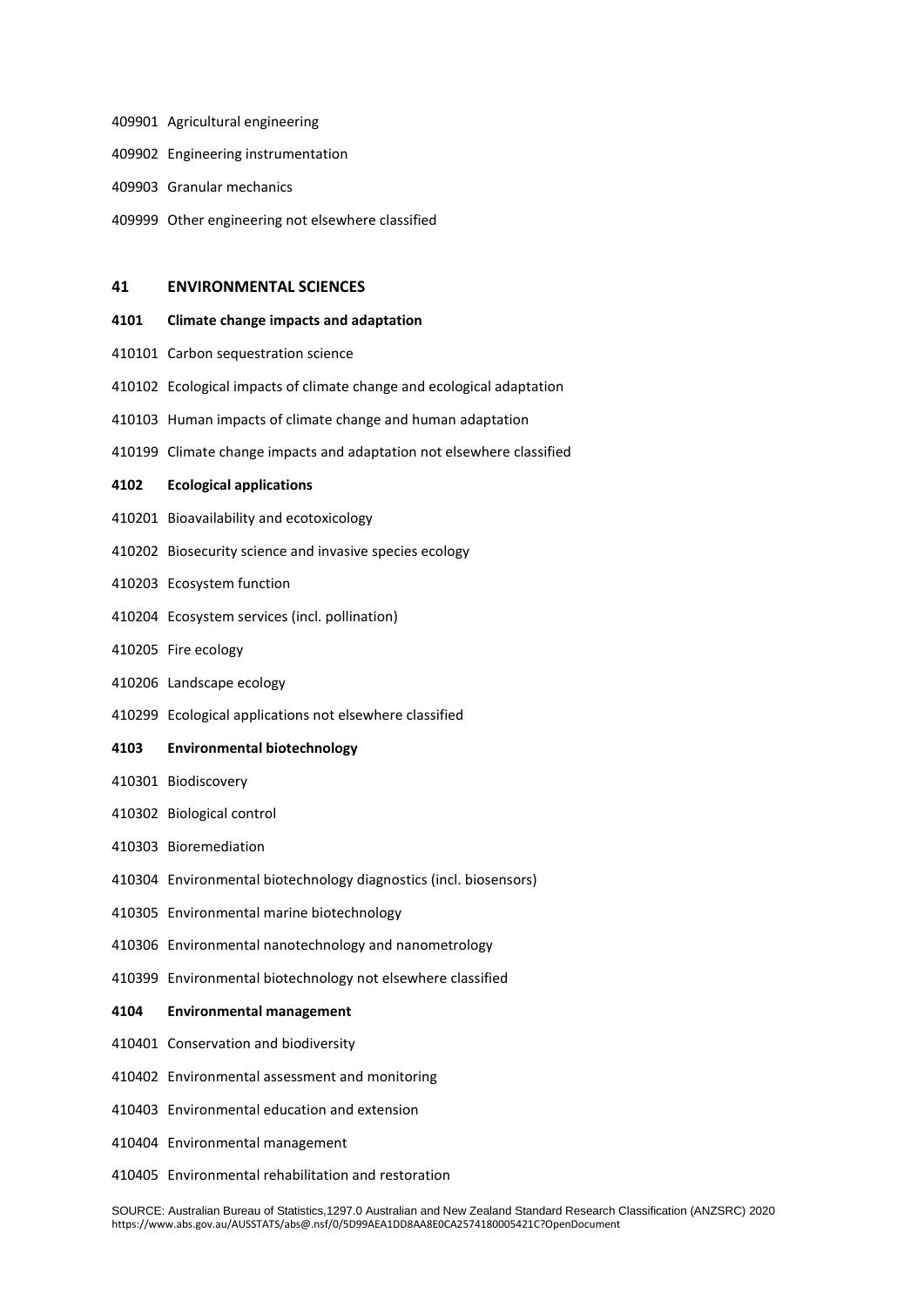- Natural resource management
- Wildlife and habitat management
- Environmental management not elsewhere classified

## **Pollution and contamination**

- Environmental biogeochemistry
- Noise and wave pollution processes and measurement
- Groundwater quality processes and contaminated land assessment
- Surface water quality processes and contaminated sediment assessment
- Pollution and contamination not elsewhere classified

## **Soil sciences**

- Land capability and soil productivity
- Pedology and pedometrics
- Soil biology
- Soil chemistry and soil carbon sequestration (excl. carbon sequestration science)
- Soil physics
- Soil sciences not elsewhere classified
- **Other environmental sciences**
- Other environmental sciences not elsewhere classified

## **HEALTH SCIENCES**

## **Allied health and rehabilitation science**

- Arts therapy
- Audiology
- Music therapy
- Occupational therapy
- Orthoptics
- Physiotherapy
- Podiatry
- Prosthetics and orthotics
- Rehabilitation
- Speech pathology
- Allied health and rehabilitation science not elsewhere classified

#### **Epidemiology**

SOURCE: Australian Bureau of Statistics,1297.0 Australian and New Zealand Standard Research Classification (ANZSRC) 2020 https://www.abs.gov.au/AUSSTATS/abs@.nsf/0/5D99AEA1DD8AA8E0CA2574180005421C?OpenDocument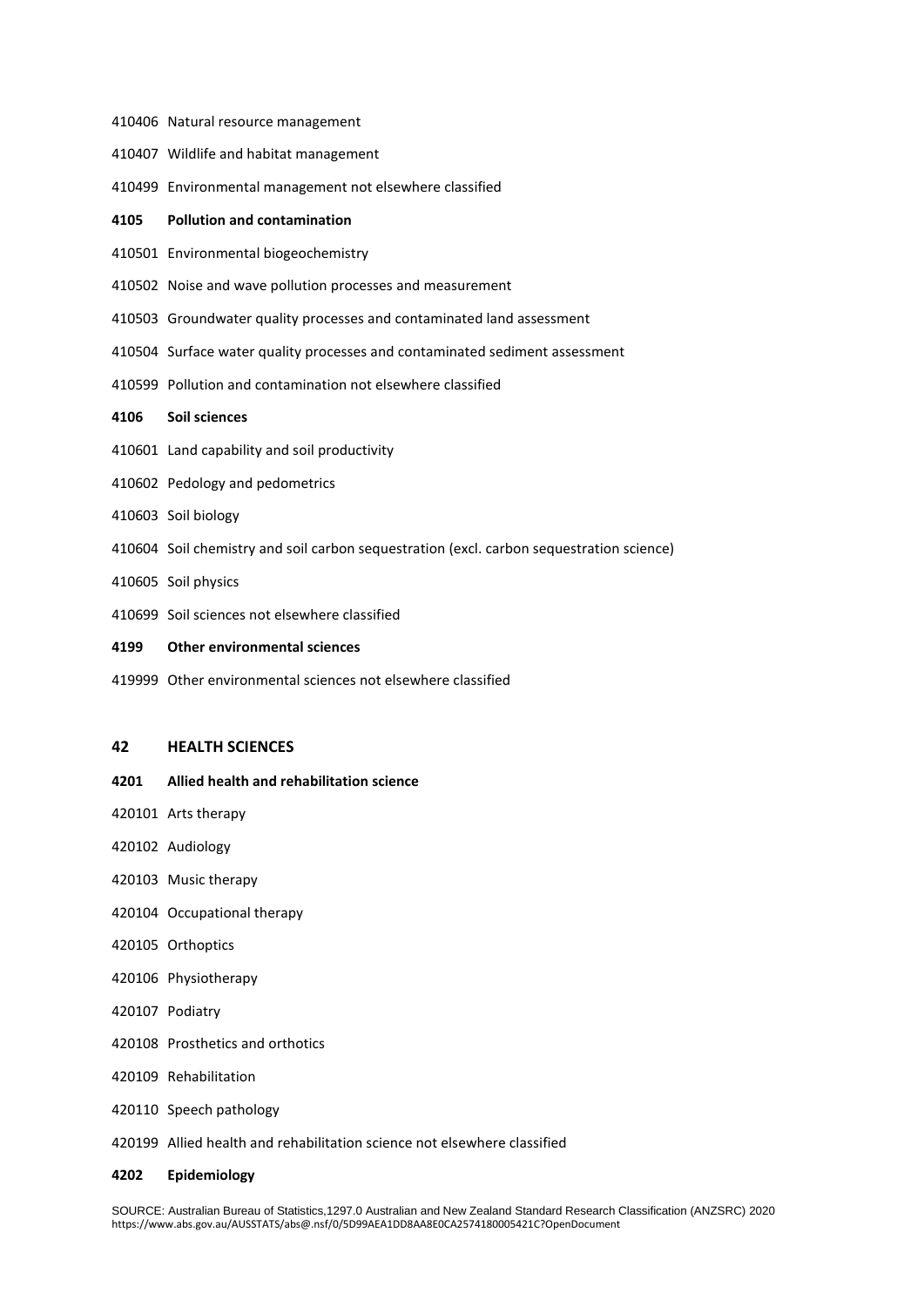- Behavioural epidemiology
- Disease surveillance
- Environmental epidemiology
- Epidemiological methods
- Epidemiological modelling
- Forensic epidemiology
- Major global burdens of disease
- Nutritional epidemiology
- Occupational epidemiology
- Social epidemiology
- Epidemiology not elsewhere classified

## **Health services and systems**

- Aged health care
- Digital health
- Family care
- General practice
- Health and community services
- Health care administration
- Health counselling
- Health informatics and information systems
- Health management
- Health surveillance
- Health systems
- Implementation science and evaluation
- Mental health services
- Multimorbidity
- One health
- Palliative care
- Patient safety
- People with disability
- Primary health care
- Residential client care
- Rural and remote health services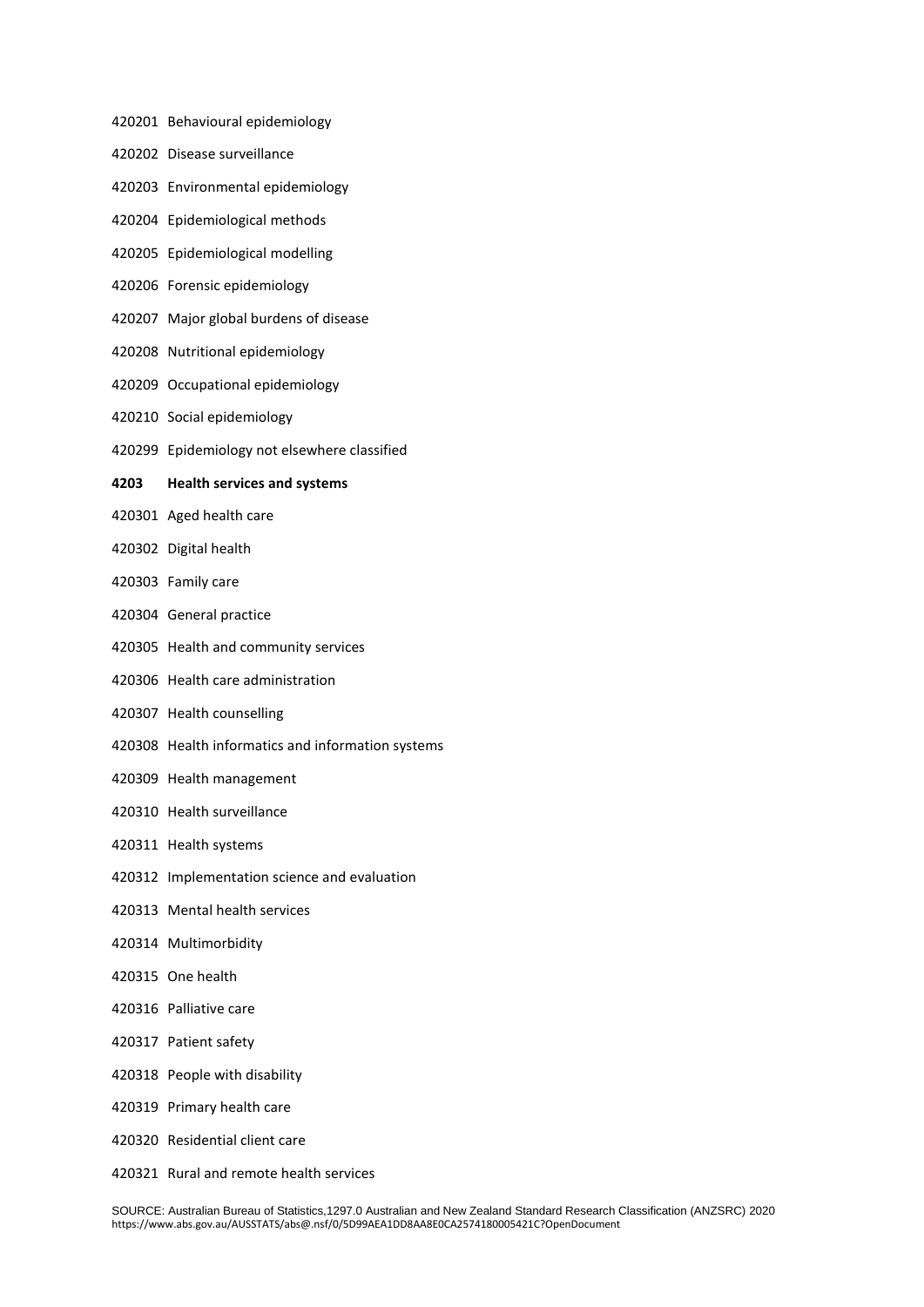- Health services and systems not elsewhere classified **Midwifery** Clinical midwifery Models of care and place of birth Psychosocial aspects of childbirth and perinatal mental health Midwifery not elsewhere classified **Nursing** Acute care Aged care nursing Community and primary care Mental health nursing Nursing workforce Sub-acute care Nursing not elsewhere classified **Public health** Community child health Health equity Health promotion Injury prevention Preventative health care Social determinants of health Public health not elsewhere classified **Sports science and exercise** Biomechanics Exercise physiology Motor control Sports science and exercise not elsewhere classified **Traditional, complementary and integrative medicine** Chiropractic Naturopathy
- Traditional Chinese medicine and treatments
- Traditional, complementary and integrative medicine not elsewhere classified
- **Other health sciences**

SOURCE: Australian Bureau of Statistics,1297.0 Australian and New Zealand Standard Research Classification (ANZSRC) 2020 https://www.abs.gov.au/AUSSTATS/abs@.nsf/0/5D99AEA1DD8AA8E0CA2574180005421C?OpenDocument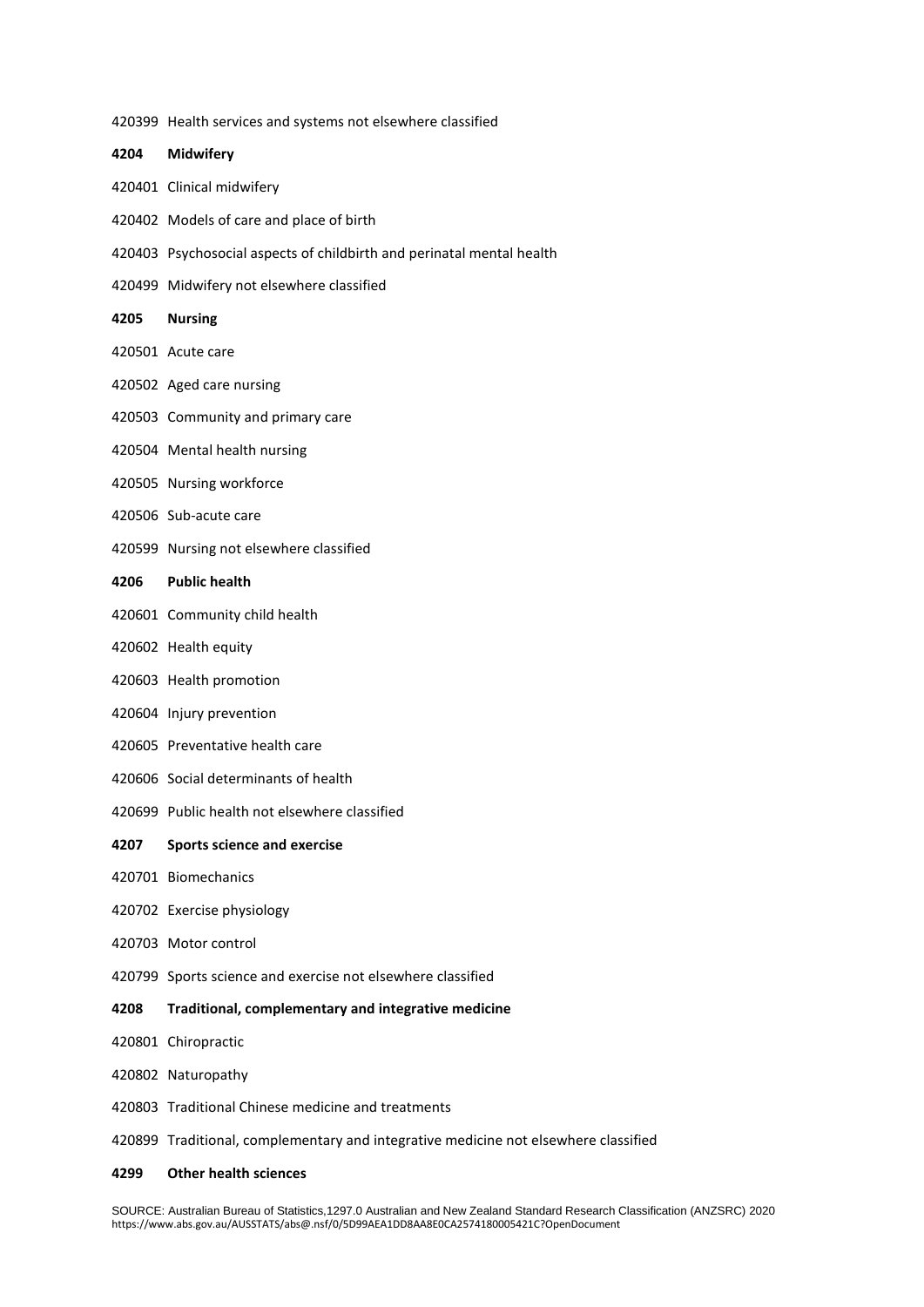Other health sciences not elsewhere classified

## **HISTORY, HERITAGE AND ARCHAEOLOGY**

#### **Archaeology**

- Archaeological science
- Archaeology of Asia, Africa and the Americas
- Archaeology of Australia (excl. Aboriginal and Torres Strait Islander)
- Archaeology of Europe, the Mediterranean and the Levant
- Archaeology of New Zealand (excl. Māori)
- Digital archaeology
- Historical archaeology (incl. industrial archaeology)
- Maritime archaeology
- Archaeology not elsewhere classified
- **Heritage, archive and museum studies**
- Archival, repository and related studies
- Critical heritage, museum and archive studies
- Cultural heritage management (incl. world heritage)
- Digital heritage
- Heritage and cultural conservation
- Heritage collections and interpretations
- Heritage tourism, visitor and audience studies
- Intangible heritage
- Materials conservation
- Heritage, archive and museum studies not elsewhere classified

## **Historical studies**

- Asian history
- Australian history
- Biography
- British history
- Classical Greek and Roman history
- Digital history
- Environmental history
- European history (excl. British, classical Greek and Roman)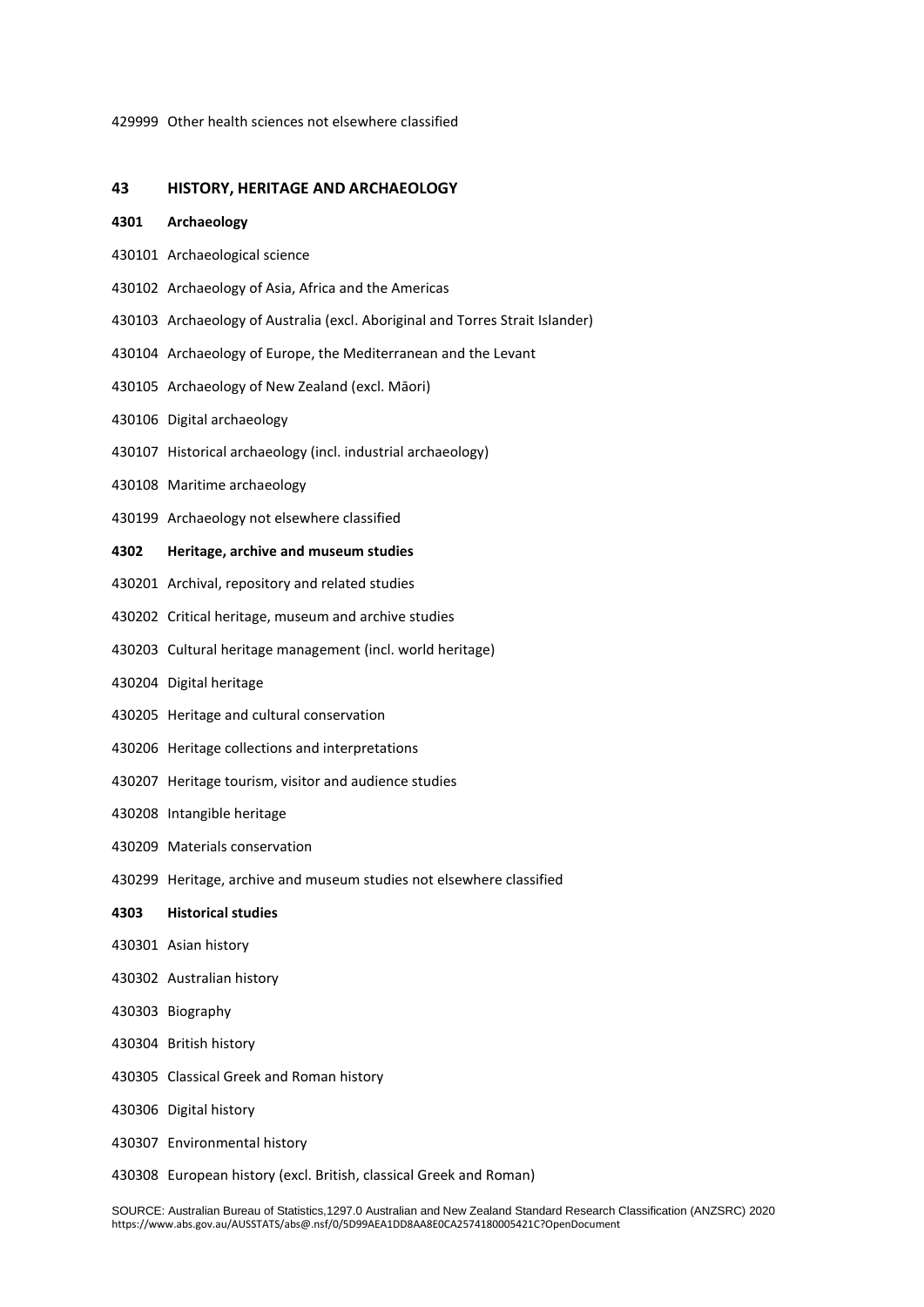- Gender history
- Global and world history
- Historical studies of crime
- Histories of race
- History of empires, imperialism and colonialism
- History of religion
- History of the pacific
- International history
- Latin and South American history
- Middle Eastern and North African history
- Migration history
- New Zealand history
- North American history
- Sub-Saharan African history
- Transnational history
- Historical studies not elsewhere classified
- **Other history, heritage and archaeology**
- Other history, heritage and archaeology not elsewhere classified

## **HUMAN SOCIETY**

- **Anthropology**
- Anthropology of development
- Anthropology of gender and sexuality
- Biological (physical) anthropology
- Environmental anthropology
- Linguistic anthropology
- Medical anthropology
- Social and cultural anthropology
- Anthropology not elsewhere classified

## **Criminology**

- Causes and prevention of crime
- Correctional theory, offender treatment and rehabilitation
- Courts and sentencing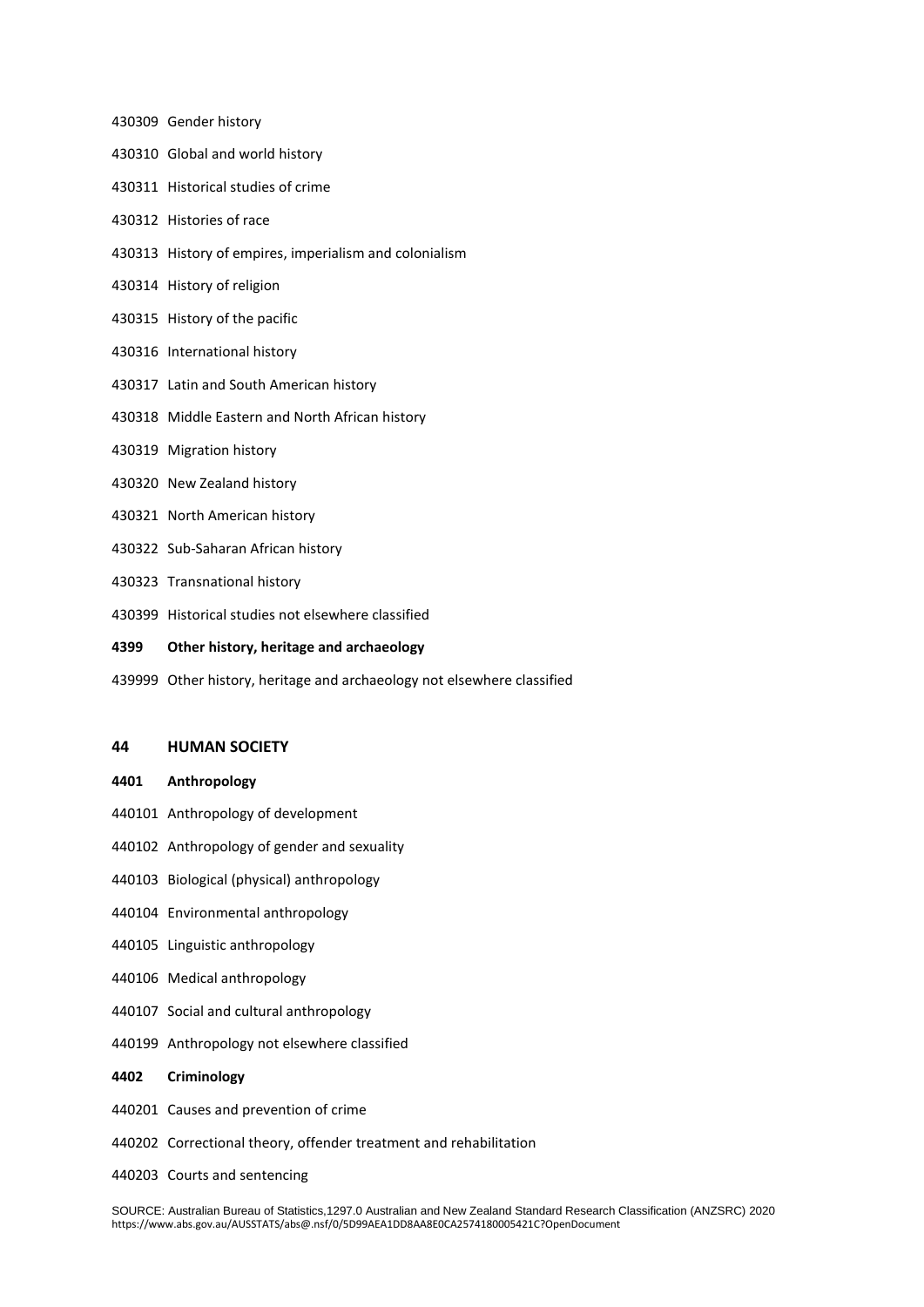- Crime and social justice
- Criminological theories
- Critical approaches to crime
- Cybercrime
- Environmental crime
- Gender and crime
- Organised crime
- Police administration, procedures and practice
- Private policing and security services
- Race/ethnicity and crime
- Sociological studies of crime
- State crime
- Technology, crime and surveillance
- Terrorism
- Victims
- White collar crime
- Criminology not elsewhere classified
- **Demography**
- Family and household studies
- Fertility
- Migration
- Mortality
- Population trends and policies
- Demography not elsewhere classified

## **Development studies**

- Development cooperation
- Humanitarian disasters, conflict and peacebuilding
- Labour, migration and development
- Political economy and social change
- Poverty, inclusivity and wellbeing
- Rural community development
- Socio-economic development
- Urban community development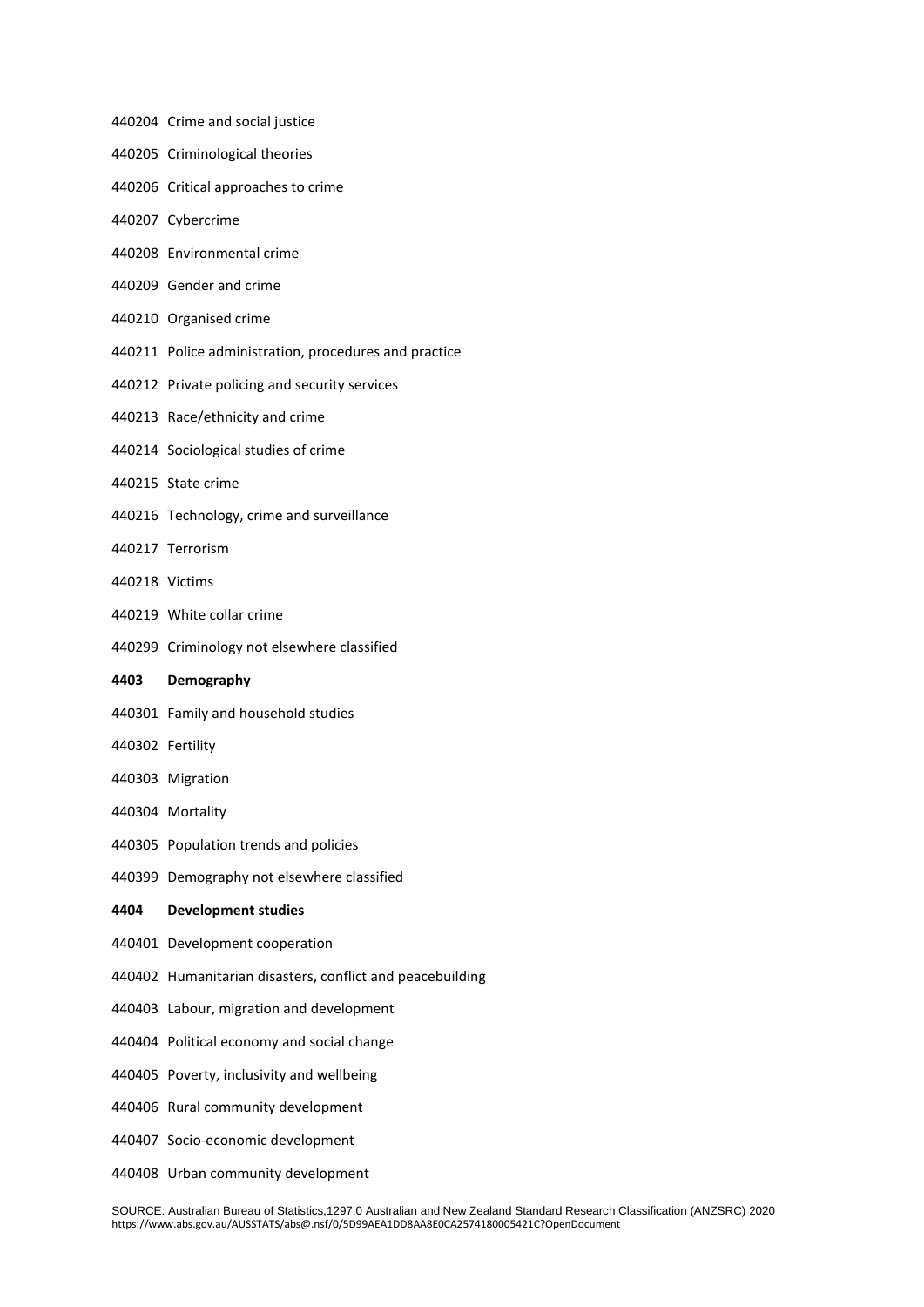here classified

| 440499 Development studies not elsewhere classifi |
|---------------------------------------------------|
| 4405 Gender studies                               |
| 440501 Feminist and queer theory                  |
| 440502 Feminist methodologies                     |
| 440503 Feminist theory                            |
| 440504 Gender relations                           |
| 440505 Intersectional studies                     |
| 440506 Sexualities                                |
| 440507 Studies of men and masculinities           |
| 440508 Transgender studies                        |
| 440509 Women's studies (incl. girls' studies)     |
| 440599 Gender studies not elsewhere classified    |
| 4406 Human geography                              |
| 440601 Cultural geography                         |
| 440602 Development geography                      |
| 440603 Economic geography                         |
| 440604 Environmental geography                    |
| 440605 Health geography                           |
| 440606 Political geography                        |
| 440607 Population geography                       |
| 440608 Recreation, leisure and tourism geography  |
| 440609 Rural and regional geography               |
| 440610 Social geography                           |
| 440611 Transport geography                        |
| 440612 Urban geography                            |
| 440699 Human geography not elsewhere classified   |
| 4407 Policy and administration                    |
| 440701 Communications and media policy            |
| 440702 Crime policy                               |
| 440703 Economic development policy                |

- Environment policy
- Gender, policy and administration
- Health policy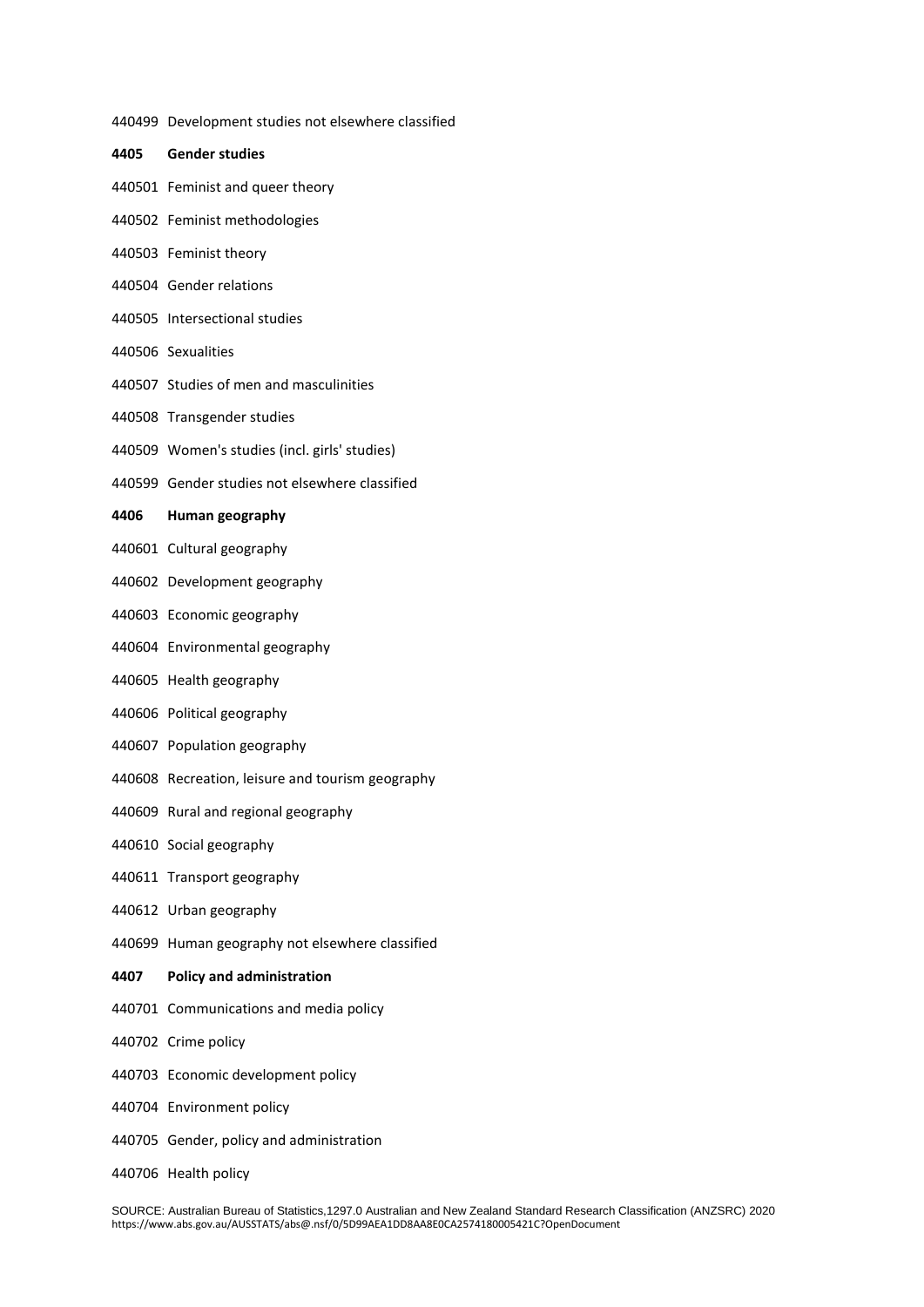Housing policy Public administration Public policy Research, science and technology policy Risk policy Social policy Tourism policy Urban policy Policy and administration not elsewhere classified **Political science** Australian government and politics Citizenship Comparative government and politics Defence studies Environmental politics Gender and politics Government and politics of Asia and the Pacific International relations New Zealand government and politics Peace studies Political theory and political philosophy Political science not elsewhere classified **Social work** Clinical social work practice Counselling, wellbeing and community services Social program evaluation Social work not elsewhere classified **Sociology** Applied sociology, program evaluation and social impact assessment Environmental sociology Rural sociology Social change Social theory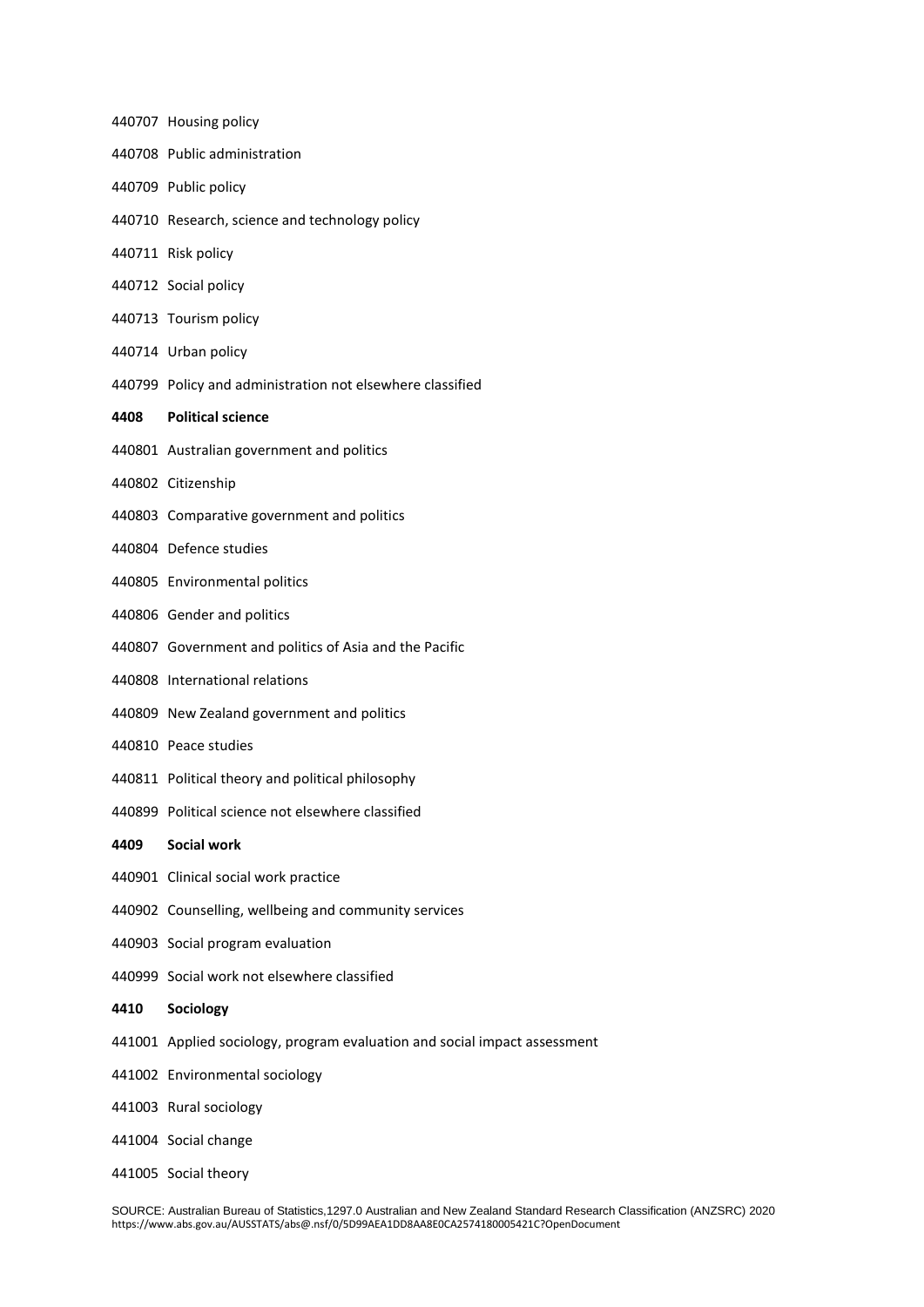- Sociological methodology and research methods
- Sociology and social studies of science and technology
- Sociology of culture
- Sociology of family and relationships
- Sociology of gender
- Sociology of health
- Sociology of inequalities
- Sociology of migration, ethnicity and multiculturalism
- Sociology of religion
- Sociology of the life course
- Urban sociology and community studies
- Sociology not elsewhere classified
- **Other human society**
- Studies of Asian society
- Other human society not elsewhere classified

#### **INDIGENOUS STUDIES**

- **Aboriginal and Torres Strait Islander culture, language and history**
- Aboriginal and Torres Strait Islander archaeology
- Aboriginal and Torres Strait Islander artefacts
- Aboriginal and Torres Strait Islander cultural history
- Aboriginal and Torres Strait Islander culture
- Aboriginal and Torres Strait Islander curatorial, archives and museum studies
- Aboriginal and Torres Strait Islander ethics
- Aboriginal and Torres Strait Islander history
- Aboriginal and Torres Strait Islander linguistics and languages
- Aboriginal and Torres Strait Islander literature, journalism and professional writing
- Aboriginal and Torres Strait Islander media, film, animation and photography
- Aboriginal and Torres Strait Islander music and performing arts
- Aboriginal and Torres Strait Islander philosophy
- Aboriginal and Torres Strait Islander religion and religious studies
- Aboriginal and Torres Strait Islander repatriation
- Aboriginal and Torres Strait Islander research methods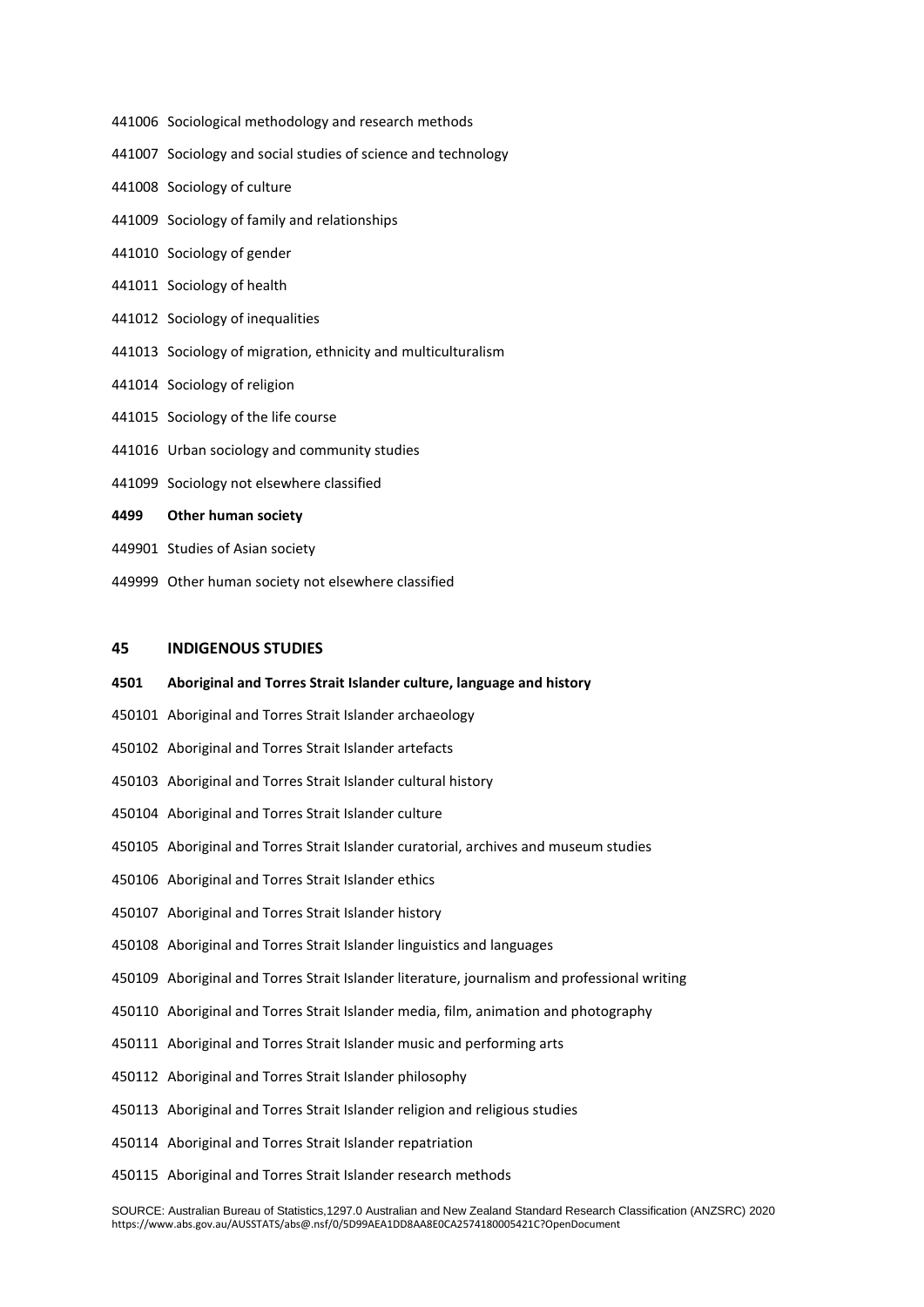- Aboriginal and Torres Strait Islander visual arts and crafts
- Aboriginal and Torres Strait Islander ways of knowing, being and doing
- Conservation of Aboriginal and Torres Strait Islander heritage
- Aboriginal and Torres Strait Islander culture, language and history not elsewhere classified

#### **Aboriginal and Torres Strait Islander education**

Aboriginal and Torres Strait Islander curriculum and pedagogy

Aboriginal and Torres Strait Islander early childhood education

Aboriginal and Torres Strait Islander educational methods

Aboriginal and Torres Strait Islander technical, further, continuing and community education

Aboriginal and Torres Strait Islander higher education

- Aboriginal and Torres Strait Islander language education
- Aboriginal and Torres Strait Islander men's education
- Aboriginal and Torres Strait Islander primary education
- Aboriginal and Torres Strait Islander secondary education
- Aboriginal and Torres Strait Islander student engagement and teaching
- Aboriginal and Torres Strait Islander women's education
- Cultural responsiveness and working with Aboriginal and Torres Strait Islander communities education

 Embedding Aboriginal and Torres Strait Islander knowledges, histories, culture, country, perspectives and ethics in education

Aboriginal and Torres Strait Islander education not elsewhere classified

#### **Aboriginal and Torres Strait Islander environmental knowledges and management**

Aboriginal and Torres Strait Islander agriculture and forestry

Aboriginal and Torres Strait Islander earth sciences

Aboriginal and Torres Strait Islander environmental conservation

Aboriginal and Torres Strait Islander environmental knowledges

Aboriginal and Torres Strait Islander fisheries and customary fisheries

Aboriginal and Torres Strait Islander land and water management

Aboriginal and Torres Strait Islander marine environment science

 Aboriginal and Torres Strait Islander environmental knowledges and management not elsewhere classified

#### **Aboriginal and Torres Strait Islander health and wellbeing**

Aboriginal and Torres Strait Islander and disability

Aboriginal and Torres Strait Islander biomedical and clinical sciences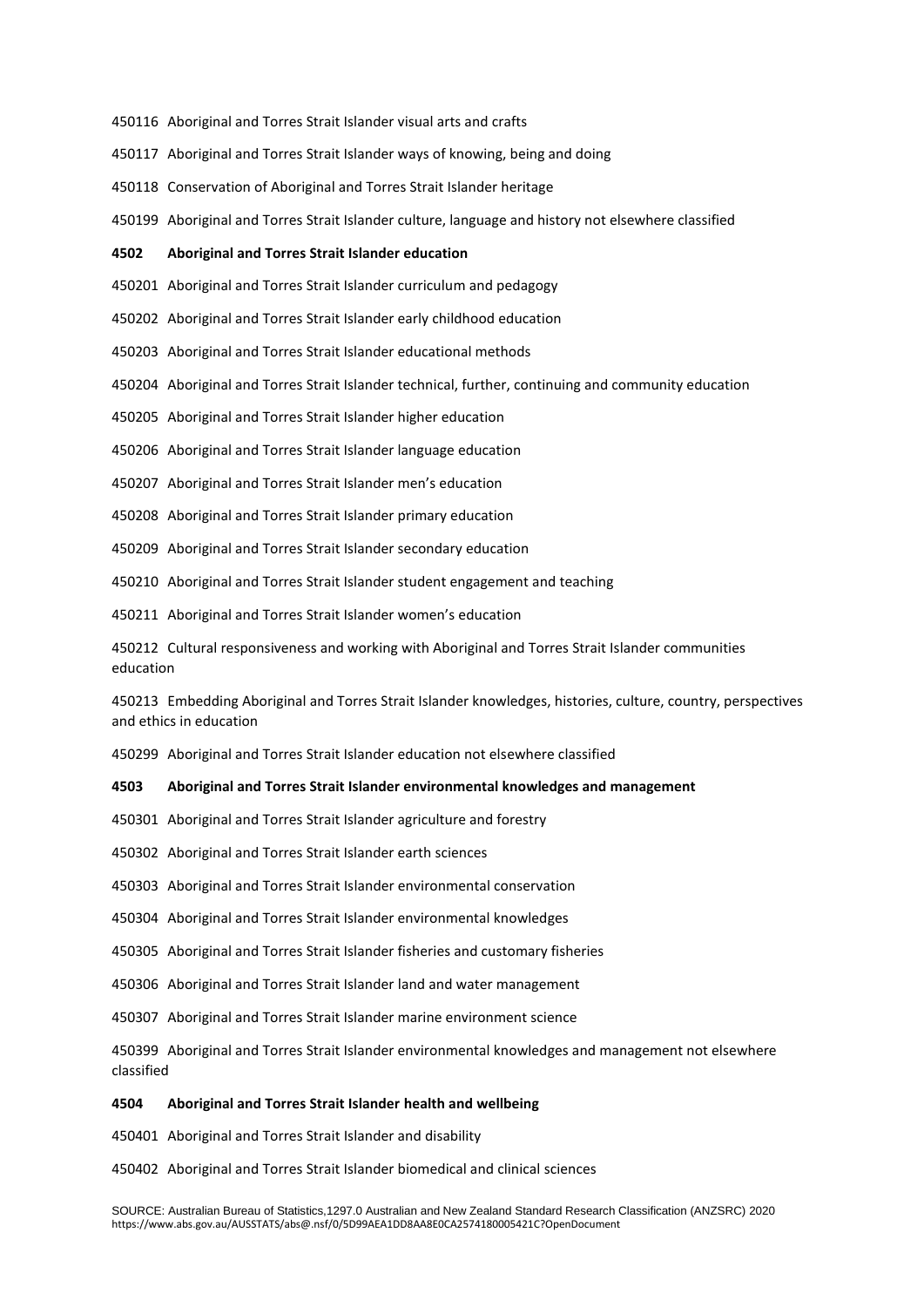- Aboriginal and Torres Strait Islander child health and wellbeing
- Aboriginal and Torres Strait Islander cultural determinants of health
- Aboriginal and Torres Strait Islander diet and nutrition
- Aboriginal and Torres Strait Islander epidemiology
- Aboriginal and Torres Strait Islander health policy
- Aboriginal and Torres Strait Islander health promotion
- Aboriginal and Torres Strait Islander health services
- Aboriginal and Torres Strait Islander lifecourse
- Aboriginal and Torres Strait Islander medicine and treatments
- Aboriginal and Torres Strait Islander men's health and wellbeing
- Aboriginal and Torres Strait Islander midwifery and paediatrics
- Aboriginal and Torres Strait Islander mothers and babies health and wellbeing
- Aboriginal and Torres Strait Islander nursing
- Aboriginal and Torres Strait Islander psychology
- Aboriginal and Torres Strait Islander public health and wellbeing
- Aboriginal and Torres Strait Islander remote health
- Aboriginal and Torres Strait Islander social determinants of health
- Aboriginal and Torres Strait Islander social, emotional, cultural and spiritual wellbeing
- Aboriginal and Torres Strait Islander sport and physical activity
- Aboriginal and Torres Strait Islander theory of change models for health
- Aboriginal and Torres Strait Islander youth and family social and emotional wellbeing
- Aboriginal and Torres Strait Islander health and wellbeing not elsewhere classified
- **Aboriginal and Torres Strait Islander peoples, society and community**
- Aboriginal and Torres Strait Islander accounting
- Aboriginal and Torres Strait Islander anthropology
- Aboriginal and Torres Strait Islander architecture
- Aboriginal and Torres Strait Islander commerce
- Aboriginal and Torres Strait Islander community and regional development
- Aboriginal and Torres Strait Islander community governance and decision making
- Aboriginal and Torres Strait Islander community-based research
- Aboriginal and Torres Strait Islander criminology
- Aboriginal and Torres Strait Islander customary law
- Aboriginal and Torres Strait Islander design practice and management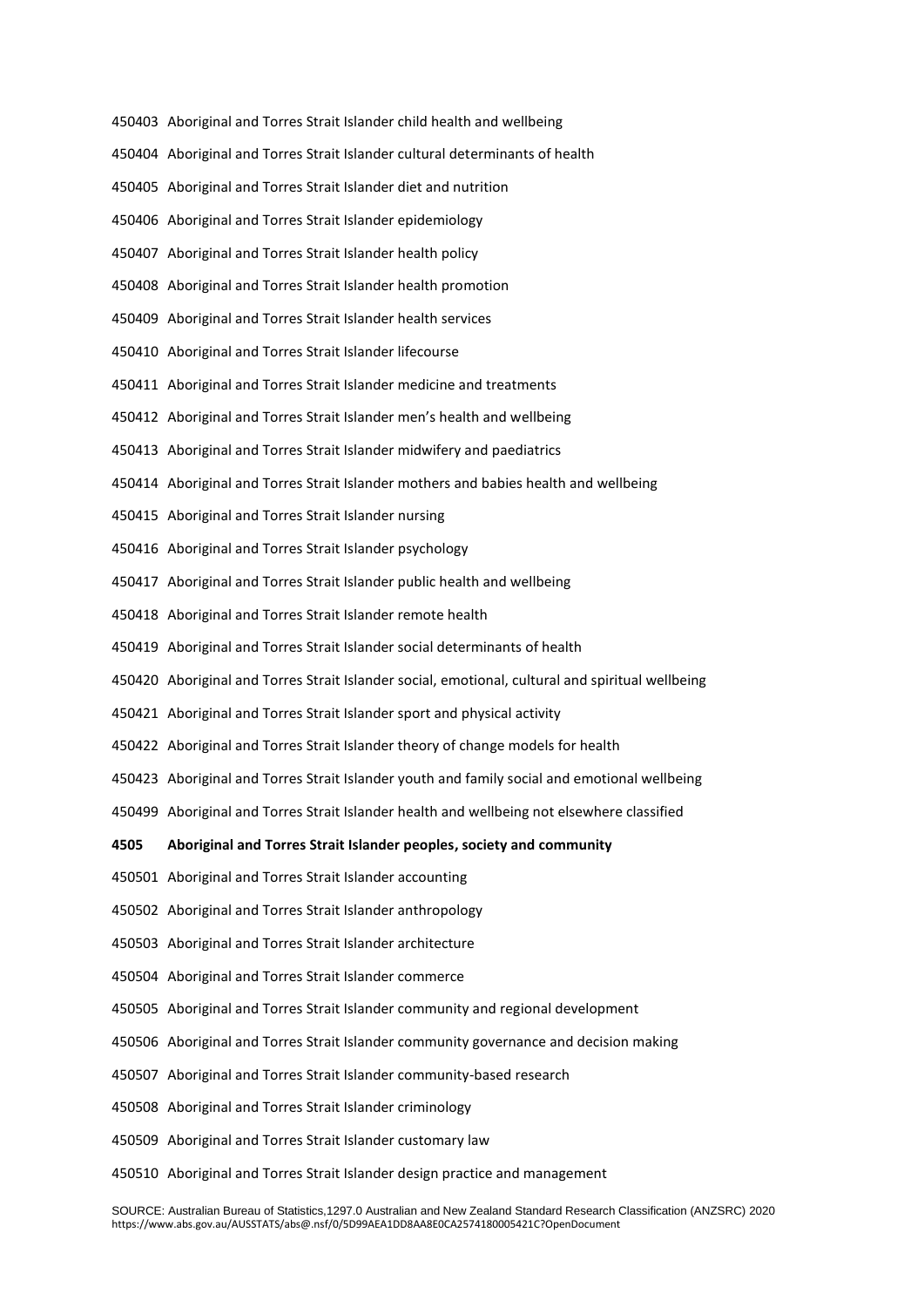- Aboriginal and Torres Strait Islander economics
- Aboriginal and Torres Strait Islander finance
- Aboriginal and Torres Strait Islander human geography and demography
- Aboriginal and Torres Strait Islander legislation
- Aboriginal and Torres Strait Islander management
- Aboriginal and Torres Strait Islander marketing
- Aboriginal and Torres Strait Islander not-for-profit social enterprises
- Aboriginal and Torres Strait Islander peoples and the law
- Aboriginal and Torres Strait Islander perspectives
- Aboriginal and Torres Strait Islander political participation and representation
- Aboriginal and Torres Strait Islander politics
- Aboriginal and Torres Strait Islander social impact and program evaluation
- Aboriginal and Torres Strait Islander social work and social justice
- Aboriginal and Torres Strait Islander sociological studies
- Aboriginal and Torres Strait Islander sociology
- Aboriginal and Torres Strait Islander tourism
- Aboriginal and Torres Strait Islander urban and regional planning
- Aboriginal and Torres Strait Islander peoples, society and community not elsewhere classified

#### **Aboriginal and Torres Strait Islander sciences**

- Aboriginal and Torres Strait Islander astronomy and cosmology
- Aboriginal and Torres Strait Islander biological sciences
- Aboriginal and Torres Strait Islander computing technology use and design
- Aboriginal and Torres Strait Islander engineering
- Aboriginal and Torres Strait Islander genomics
- Aboriginal and Torres Strait Islander information and knowledge management systems
- Aboriginal and Torres Strait Islander innovation
- Aboriginal and Torres Strait Islander knowledge management methods

 Aboriginal and Torres Strait Islander mathematical, physical and chemical sciences (excl. astronomy and cosmology)

Aboriginal and Torres Strait Islander sciences not elsewhere classified

## **Te ahurea, reo me te hītori o te Māori (Māori culture, language and history)**

- Te whāomoomo i te tuku ihotanga Māori (conservation of Māori heritage)
- Te mana wahine (female status)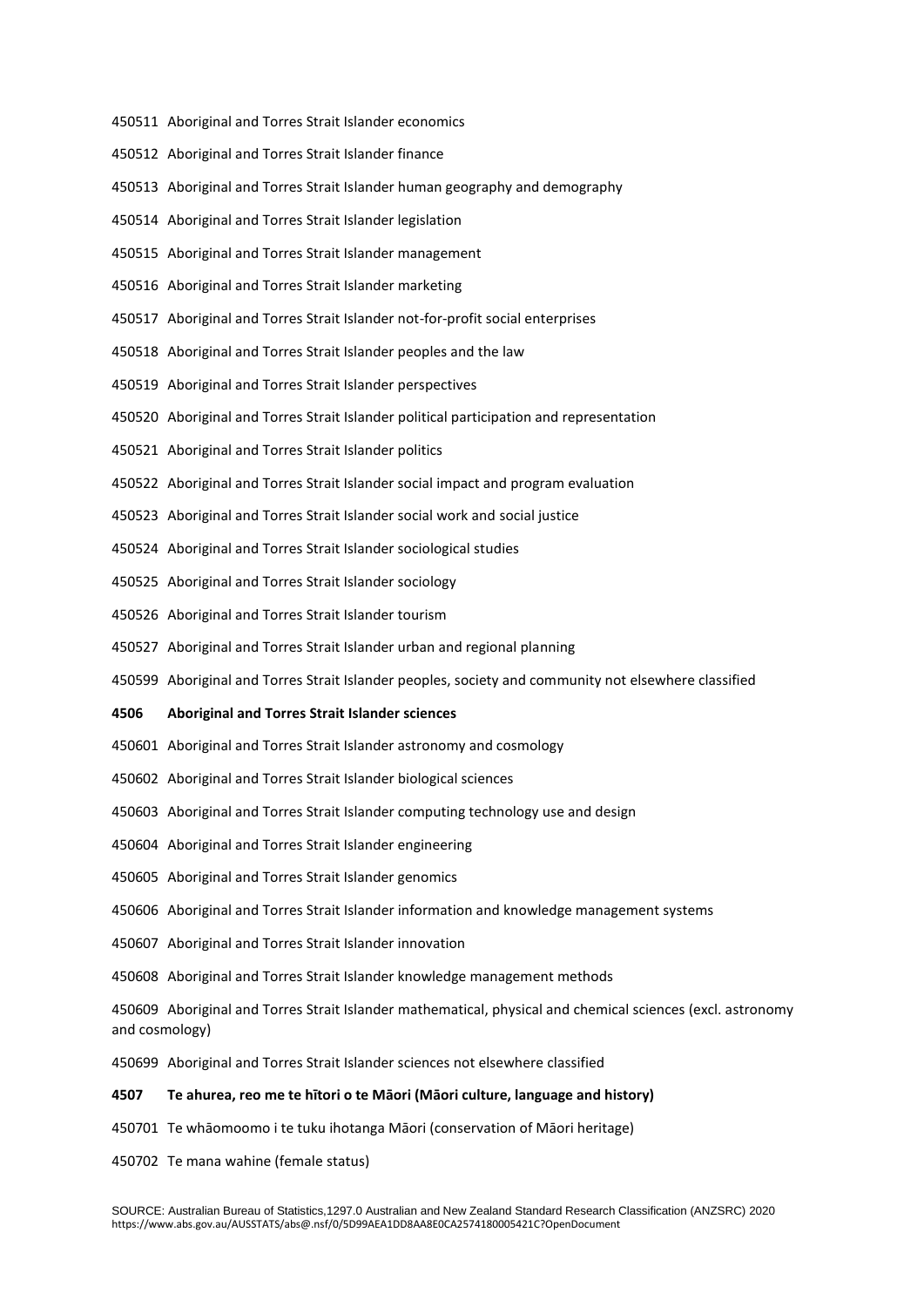Te mana tāne (male status)

Te mātai whaipara Māori (Māori archaeology)

Ngā taonga Māori nō mua (Māori artefacts)

Te hītori ahurea Māori (Māori cultural history)

Te ahurea Māori (Māori culture)

 Ngā mātai kaitiaki, pūranga me ngā whare tongarewa o te Māori (Māori curatorial, archives and museum studies)

Ngā matatika o te Māori (Māori ethics)

Te hītori Māori (Māori history)

Te whenua, ahurea me te tuakiri o te Māori (Māori land, culture and identity)

Te mātai i te reo Māori me te reo Māori (Māori linguistics and languages)

 Te mātākōrero, te kawe kōrero me te tuhituhi ngaio o te Māori (Māori literature, journalism and professional writing)

 Ngā arapāho, ngā kiriata, te hākoritanga me te hopu whakaahua o te Māori (Māori media, film, animation and photography)

Te puoro me ngā mahi a te rēhia o te Māori (Māori music and performing arts)

Te rapunga whakaaro o te Māori (Māori philosophy)

Ngā Kaupapa Māori (Māori projects)

Te whakapono me te mātai whakapono o te Māori (Māori religion and religious studies)

Te whakahoki taonga a te Māori ki te kāinga (Māori repatriation)

Ngā tikanga rangahau o te Māori (Māori research methods)

Ngā toi ataata ngā mahi ā-rehe o te Māori (Māori visual arts and crafts)

 Te ahurea, reo, me te hītori o te Māori kāore anō kia whakarōpūtia i wāhi kē (Māori culture, language and history not elsewhere classified)

## **Mātauranga Māori (Māori education)**

Ngā kōhanga reo (Māori curriculum and pedagogy)

Te Whāriki - te mātauranga kōhungahunga Māori (Māori early childhood education)

Ngā tikanga mātauranga o te Māori (Māori educational methods)

Te mātauranga kura tuatoru Māori (Māori higher education)

Te mātauranga reo Māori (Māori language education)

Ngā kura kaupapa Māori (Māori primary education)

Te urupare me te whai wāhi Māori ki te mātauranga (Māori responsiveness and engaged education)

Te mātauranga kura tuarua Māori (Māori secondary education)

Te whai wāhi ākonga me ngā mahi whakaako o te Māori (Māori student engagement and teaching)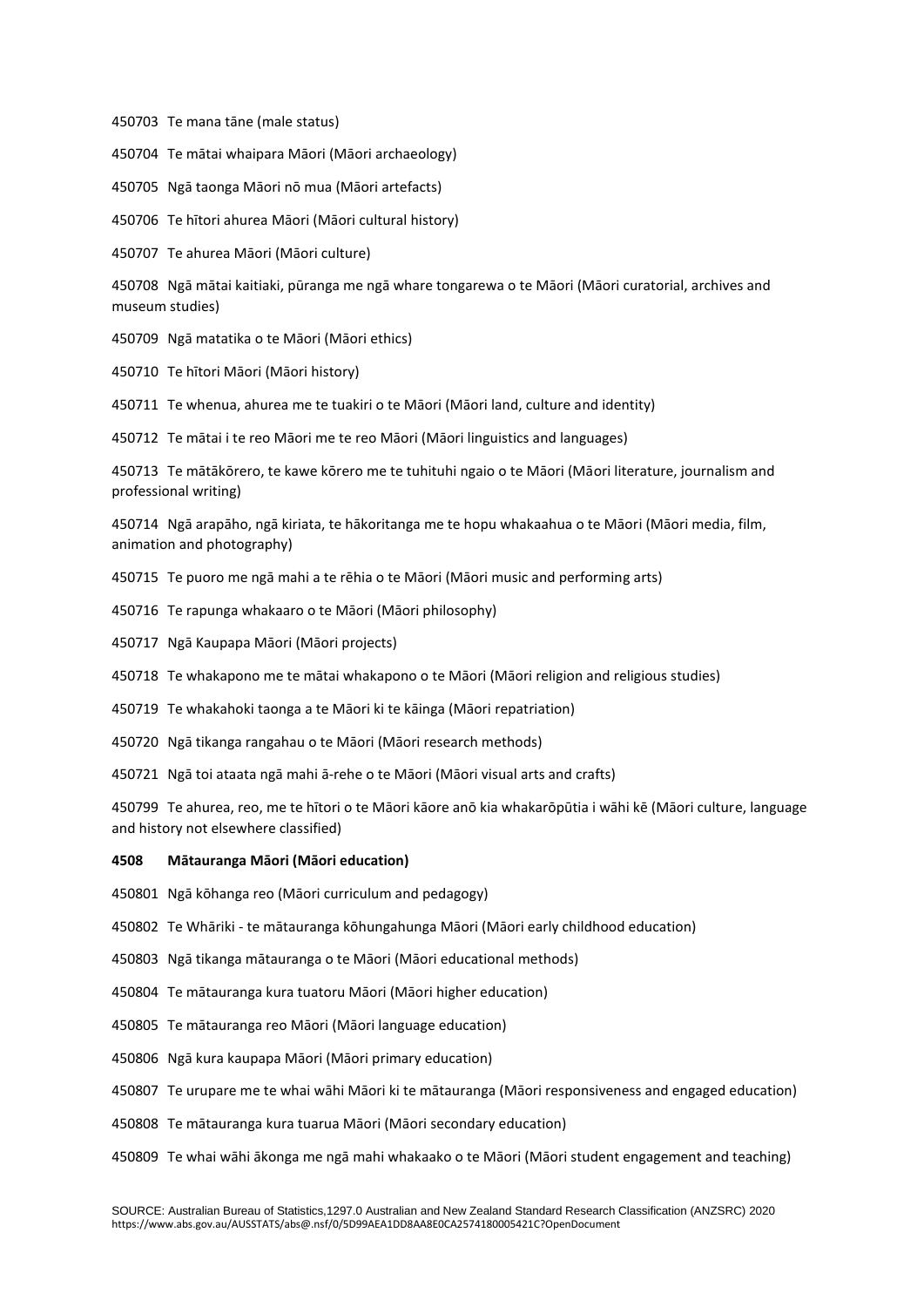Tō te Māori mātauranga hangarau, mātauranga atu anō, mātauranga haere tonu, me te mātauranga hapori (Māori technical, further, continuing and community education)

Te mātauranga Māori i roto i te mātauranga (Mātauranga Māori in education)

 Te mātauranga Māori kāore anō kia whakarōpūtia i wāhi kē (Māori education not elsewhere classified)

## **Ngā mātauranga taiao o te Māori (Māori environmental knowledges)**

Te ahuwhenua me ngā mahi ngahere o te Māori (Māori agriculture and forestry)

Ngā pūtaiao-ā-nuku o te Māori (Māori earth sciences)

Te whāomoomo taiao o te Māori (Māori environmental conservation)

Ngā mātauranga taiao o te Māori (Māori environmental knowledges)

Te ahumoana me te ahumoana tuku iho o te Māori (Māori fisheries and customary fisheries)

Te whakahaere whenua me te wai o te Māori (Māori land and water management)

Te pūtaiao taiao moana o te Māori (Māori marine environment science)

 Ngā mātauranga taiao o te Māori kāore anō kia whakarōpūtia i wāhi kē (Māori environmental knowledges not elsewhere classified)

#### **Te hauora me te oranga o te Māori (Māori health and wellbeing)**

Te whaikaha me te Māori (Māori and disability)

Ngā pūtaiao koiora-hauora, haumanu hoki o te Māori (Māori biomedical and clinical sciences)

Ngā tokoingoa ahurea o te hauora o te Māori (Māori cultural determinants of health)

Te horakai me ngā kai o te Māori (Māori diet and nutrition)

Te mātai tahumaero o te Māori (Māori epidemiology)

Ngā kaupapahere hauora o te Māori (Māori health policy)

Te whakatairanga hauora o te Māori (Māori health promotion)

Ngā wāhanga ora o te Māori (Māori life course)

Ngā rongoā me ngā whakamaimoa o te Māori (Māori medicine and treatments)

Ngā kaiwhakawhānau me te mātai mate tamariki o te Māori (Māori midwifery and paediatrics)

Te hauora me te oranga ā-whaea, ā-pēpi o te Māori (Māori mothers and babies health and wellbeing)

- Te mahi tapuhi o te Māori (Māori nursing)
- Mātauranga hinengaro kaupapa Māori (Māori psychology)
- Ngā pūnaha mātauranga hinengaro o te Māori (Māori psychology knowledge systems)

Te hauora me te oranga tūmatanui o te Māori (Māori public health and wellbeing)

Te hauora mamao o te Māori (Māori remote health)

 Te oranga ā-pāpori, ā-hinengaro, ā-ahurea, ā-wairua o te Māori (Māori social, cultural, emotional and spiritual wellbeing)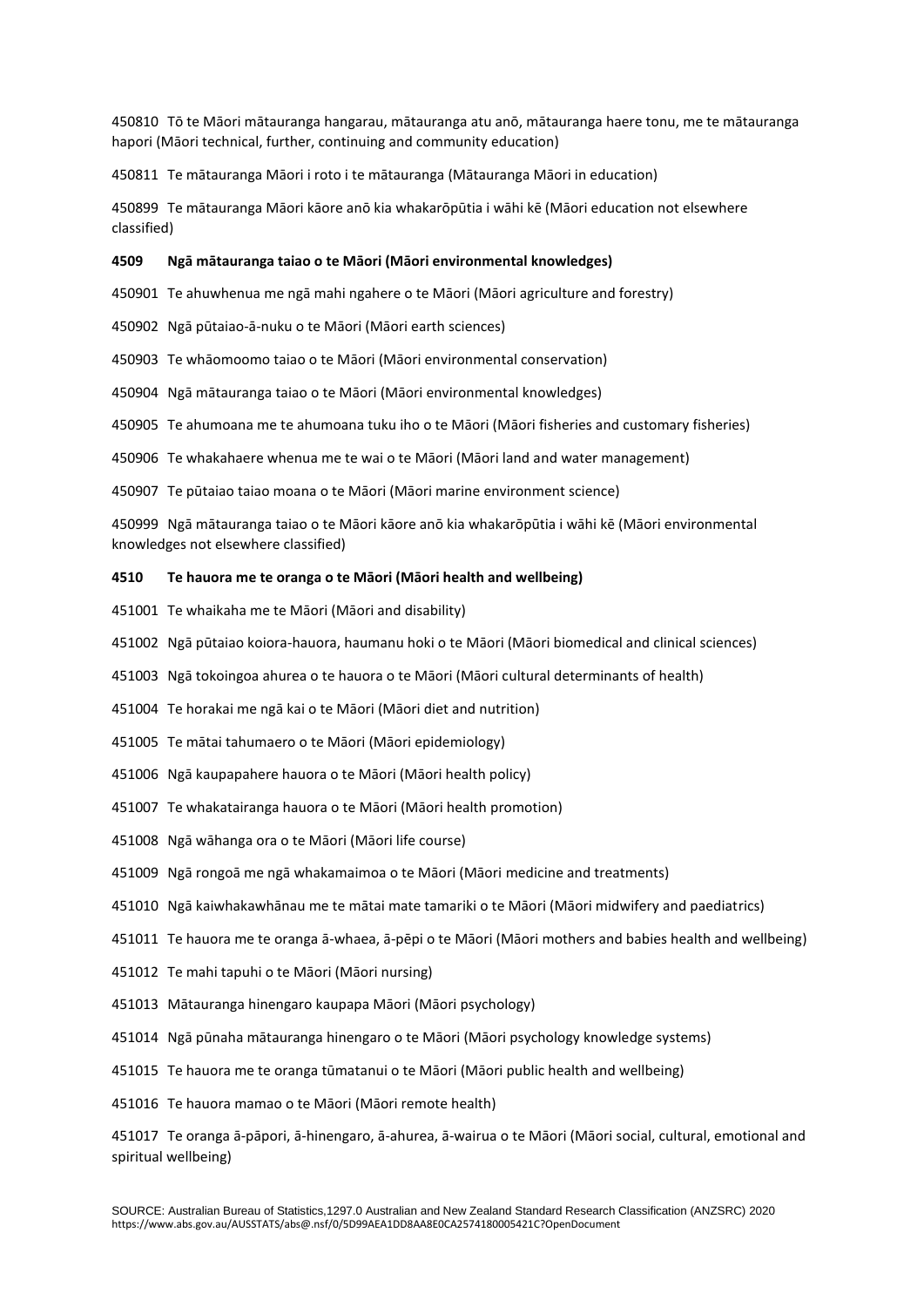Ngā tokoingoa pāpori o te hauora o te Māori (Māori social determinants of health)

Ngā hākinakina me te korikori tinana o te Māori (Māori sport and physical activity)

Te ariā o ngā tauira panoni hauora o te Māori (Māori theory of change models for health)

Ngā taiohi me ngā whānau Māori (Māori youth and family)

 Te hauora me te oranga o te Māori kāore anō kia whakarōpūhia i wāhi kē (Māori health and wellbeing not elsewhere classified)

#### **Ngā tāngata, te porihanga me ngā hapori o te Māori (Māori peoples, society and community)**

Te mahi kaute o te Māori (Māori accounting)

Te mātauranga tikanga Māori (Māori anthropology)

Te hoahoanga whare o te Māori (Māori architecture)

Ngā mahi tauhokohoko o te Māori (Māori commerce)

Te whanaketanga ā-hapori, ā-rohe o te Māori (Māori community and regional development)

Te rangahau kei rō hapori o te Māori (Māori community-based research)

 Te kāwana ā-hapori, whakatau take hoki o te Māori (Māori community governance and decision making)

Te mātauranga taihara Māori (Māori criminology)

Ngā tikanga Māori (Māori customary law)

Te whakaharatau me te whakahaere hoahoa o te Māori (Māori design practice and management)

Te mātauranga ōhanga o te Māori (Māori economics)

Te ahumoni Māori (Māori finance)

 Te mātauranga matawhenua ā-iwi me te tatauranga ā-iwi o te Māori (Māori human geography and demography)

Te ture Whenua (Māori land law)

Te ture me te tika Māori (Māori law and justice)

Ngā ture Māori (Māori legislation)

Te whakahaere o te Māori (Māori management)

Te whakamākete o te Māori (Māori marketing)

Ngā hinonga pāpori kaupapa atawhai o te Māori (Māori not-for-profit social enterprises)

Ngā iwi Māori me te ture (Māori peoples and the law)

Ngā tirohanga Māori (Māori perspectives)

 Te whai wāhi me te whakakanohi taha tōrāngapū o te Māori (Māori political participation and representation)

Ngā mahi tōrangapū Māori (Māori politics)

Ngā ture rawa Māori (Māori resource law)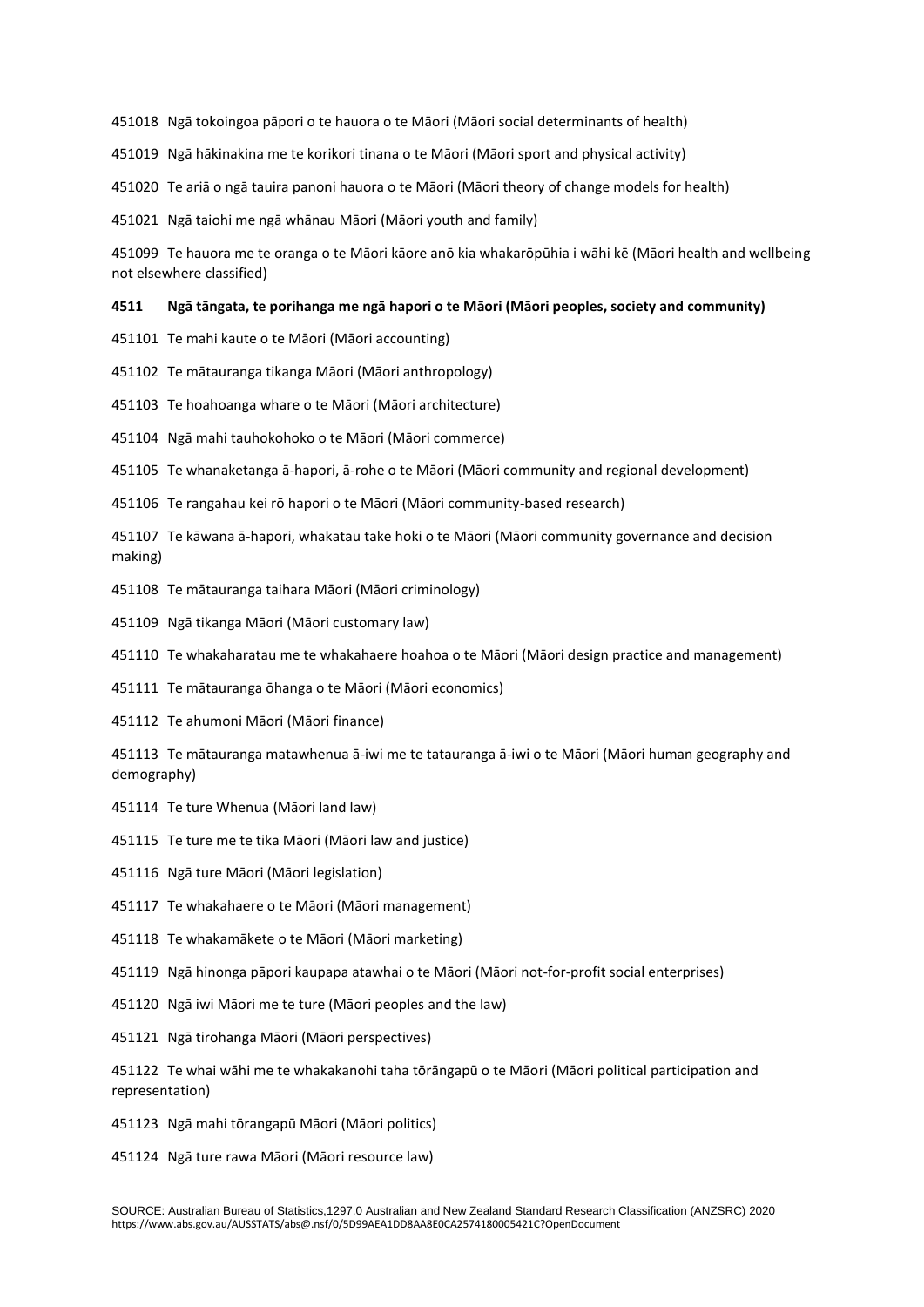Te pāpātanga pāpori me te aromātai hōtaka o te Māori (Māori social impact and program evaluation)

Ngā mahi tauwhiro me te tika pāpori o te Māori (Māori social work and social justice)

Ngā mātai tikanga ā-iwi o te Māori (Māori sociological studies)

Te mātauranga pāpori o te Māori (Māori sociology)

Te mahi tāpoi Māori (Māori tourism)

Te Tiriti o Waitangi (The Treaty of Waitangi)

Te whakamahere ā-tāone, ā-rohe o te Māori (Māori urban and regional planning)

 Ngā tāngata, te porihanga me ngā hapori o te Māori kāore anō kia whakarōpūtia i wāhi kē (Māori peoples, society and community not elsewhere classified)

#### **Ngā pūtaiao Māori (Māori sciences)**

Te mātai arorangi me te mātai tuarangi o te Māori (Māori astronomy and cosmology)

Ngā pūtaiao koiora o te Māori (Māori biological sciences)

 Te whakamahi me te hoahoa o te hangarau rorohiko o te Māori (Māori computing technology use and design)

Te mana motuhake o ngā raraunga Māori (Māori data sovereignty)

Te mātauranga pūkaha o te Māori (Māori engineering)

Te mātai huingaira o te Māori (Māori genomics)

 Ngā pūnaha whakahaere mōhiohio me te mātauranga o te Māori (Māori information and knowledge management systems)

Te wairua auaha o te Māori (Māori innovation)

Ngā tikanga whakahaere mōhiotanga Māori (Māori knowledge management methods)

 Ngā pūtaiao pāngarau, ōkiko, matū hoki - hāunga te mātai arorangi me te mātai tuarangi o te Māori (Māori mathematical, physical and chemical sciences - excl. astronomy and cosmology)

Te tukatuka reo noa o te Māori (Māori natural language processing)

Ngā pūtaiao Māori kāore anō kia whakarōpūhia i wāhi kē (Māori sciences not elsewhere classified)

## **Pacific Peoples culture, language and history**

Archaeology of New Guinea and Pacific Islands (excl. New Zealand)

Conservation of Pacific Peoples heritage

Pacific Peoples artefacts

Pacific Peoples cultural history

Pacific Peoples culture

Pacific Peoples curatorial, archives and museum studies

Pacific Peoples ethics

Pacific Peoples history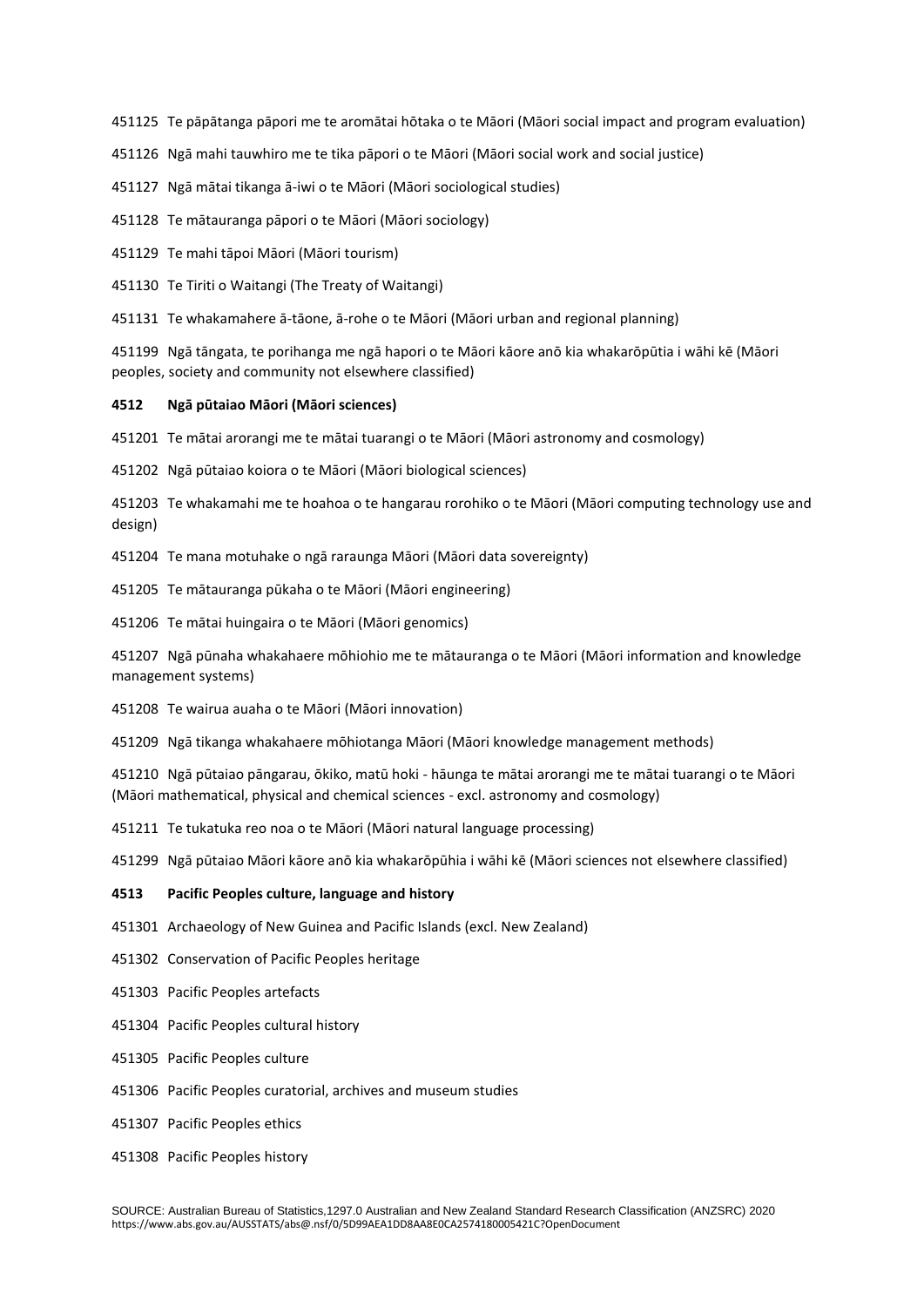- Pacific Peoples land, culture and identity
- Pacific Peoples linguistics and languages
- Pacific Peoples literature, journalism and professional writing
- Pacific Peoples media, film, animation and photography
- Pacific Peoples music and performing arts
- Pacific Peoples philosophy
- Pacific Peoples religion and religious studies
- Pacific Peoples repatriation
- Pacific Peoples research methods
- Pacific Peoples visual arts and crafts
- Pacific Peoples ways of knowing, being and doing
- Pacific Peoples culture, language and history not elsewhere classified

#### **Pacific Peoples education**

- Cultural responsiveness and working with Pacific Peoples communities education
- Embedding Pacific Peoples knowledges, histories, culture, country, perspectives and ethics in education
- Pacific Peoples curriculum and pedagogy
- Pacific Peoples early childhood education
- Pacific Peoples educational methods
- Pacific Peoples technical, further, continuing and community education
- Pacific Peoples higher education
- Pacific Peoples language education
- Pacific Peoples men's education
- Pacific Peoples primary education
- Pacific Peoples secondary education
- Pacific Peoples student engagement and teaching
- Pacific Peoples women's education
- Pacific Peoples education not elsewhere classified

#### **Pacific Peoples environmental knowledges**

- Pacific Peoples agriculture and forestry
- Pacific Peoples earth sciences
- Pacific Peoples environmental conservation
- Pacific Peoples environmental knowledges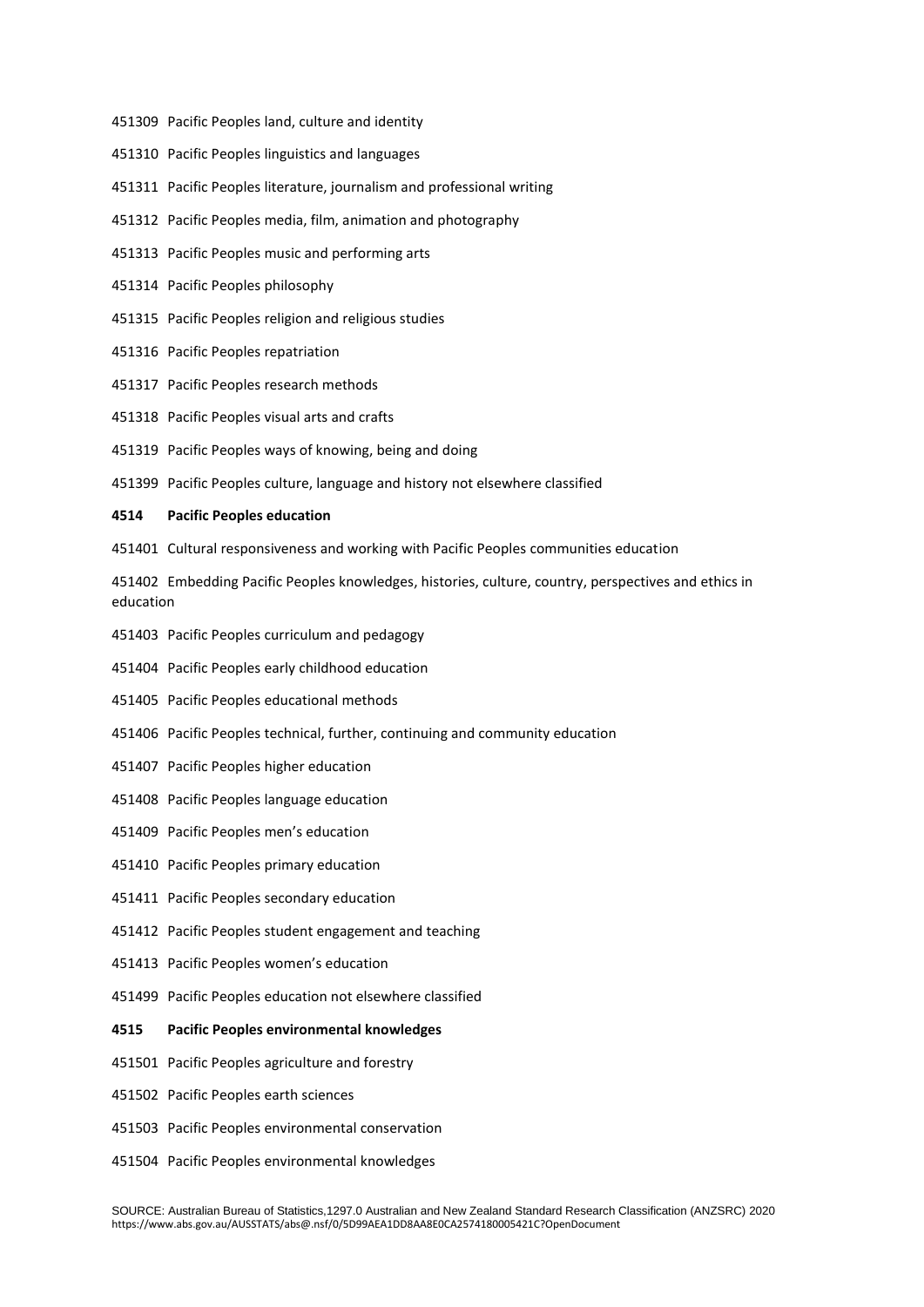- Pacific Peoples fisheries and customary fisheries
- Pacific Peoples land and water management
- Pacific Peoples marine environment science
- Pacific Peoples environmental knowledges not elsewhere classified

#### **Pacific Peoples health and wellbeing**

- Pacific Peoples and disability
- Pacific Peoples biomedical and clinical science
- Pacific Peoples cultural determinants of health
- Pacific Peoples diet and nutrition
- Pacific Peoples epidemiology
- Pacific Peoples health policy
- Pacific Peoples health promotion
- Pacific Peoples life course
- Pacific Peoples medicine and treatments
- Pacific Peoples midwifery and paediatrics
- Pacific Peoples mothers and babies health and wellbeing
- Pacific Peoples nursing
- Pacific Peoples psychology
- Pacific Peoples public health and wellbeing
- Pacific Peoples remote health
- Pacific Peoples social determinants of health
- Pacific Peoples social, cultural, emotional and spiritual wellbeing
- Pacific Peoples sport and physical activity
- Pacific Peoples theory of change models for health
- Pacific Peoples youth and family
- Pacific Peoples health and wellbeing not elsewhere classified
- **Pacific Peoples sciences**
- Pacific Peoples astronomy and cosmology
- Pacific Peoples biological sciences
- Pacific Peoples computing technology use and design
- Pacific Peoples engineering
- Pacific Peoples genomics
- Pacific Peoples information and knowledge management systems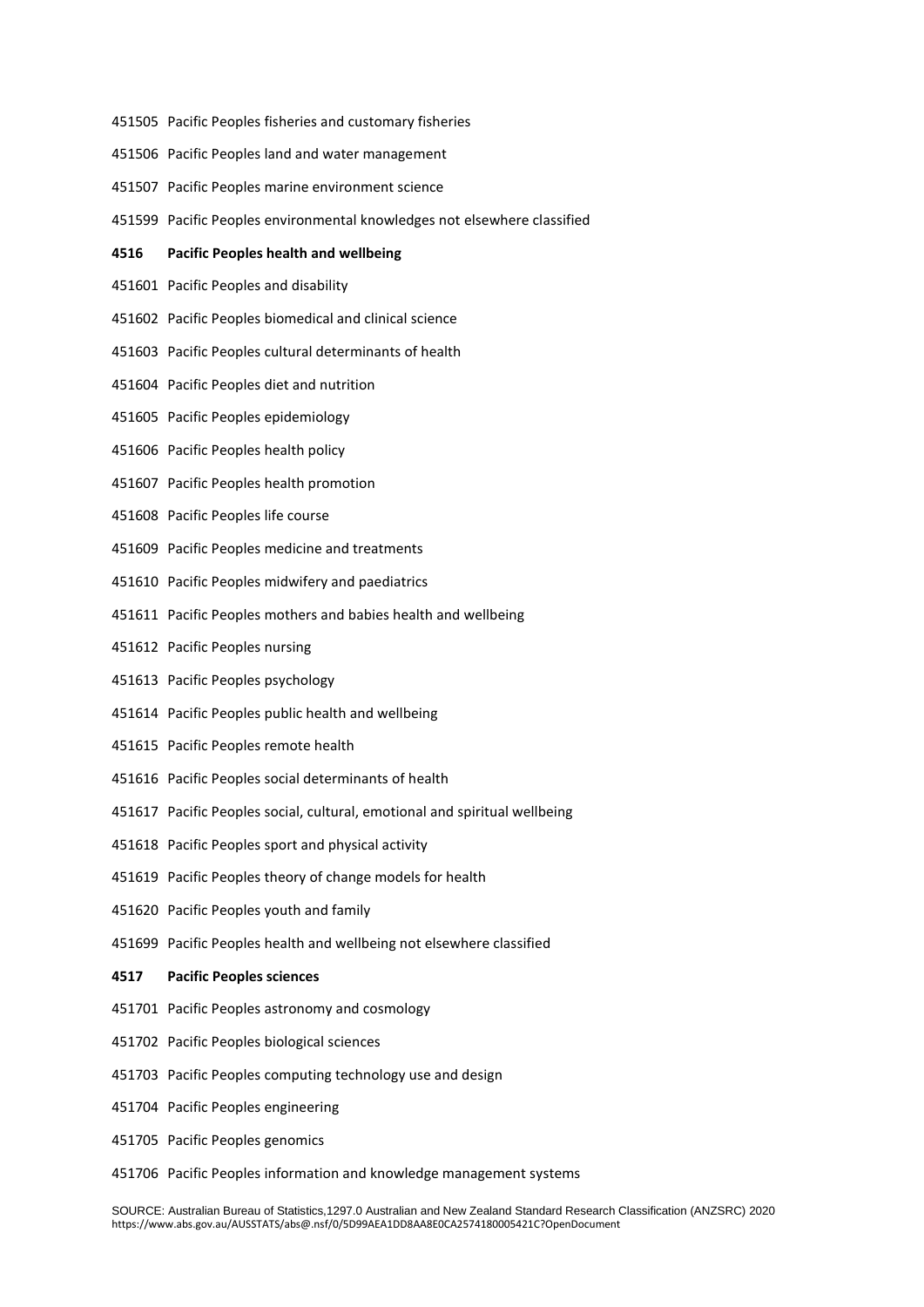#### Pacific Peoples innovation

- Pacific Peoples knowledge management methods
- Pacific Peoples mathematical, physical and chemical sciences (excl. astronomy and cosmology)
- Pacific Peoples sciences not elsewhere classified

#### **Pacific Peoples society and community**

- Pacific Peoples and the law
- Pacific Peoples anthropology
- Pacific Peoples architecture
- Pacific Peoples commerce
- Pacific Peoples community and regional development
- Pacific Peoples community governance and decision making
- Pacific Peoples community-based research
- Pacific Peoples criminology
- Pacific Peoples customary law
- Pacific Peoples design practice and management
- Pacific Peoples economics
- Pacific Peoples finance
- Pacific Peoples human geography and demography
- Pacific Peoples legislation
- Pacific Peoples management
- Pacific Peoples marketing
- Pacific Peoples not-for-profit social enterprises
- Pacific Peoples perspectives
- Pacific Peoples political participation and representation
- Pacific Peoples politics
- Pacific Peoples social impact and program evaluation
- Pacific Peoples social work and social justice
- Pacific Peoples sociological studies
- Pacific Peoples sociology
- Pacific Peoples tourism
- Pacific Peoples urban and regional planning
- Pacific Peoples, society and community not elsewhere classified

#### **Other Indigenous data, methodologies and global Indigenous studies**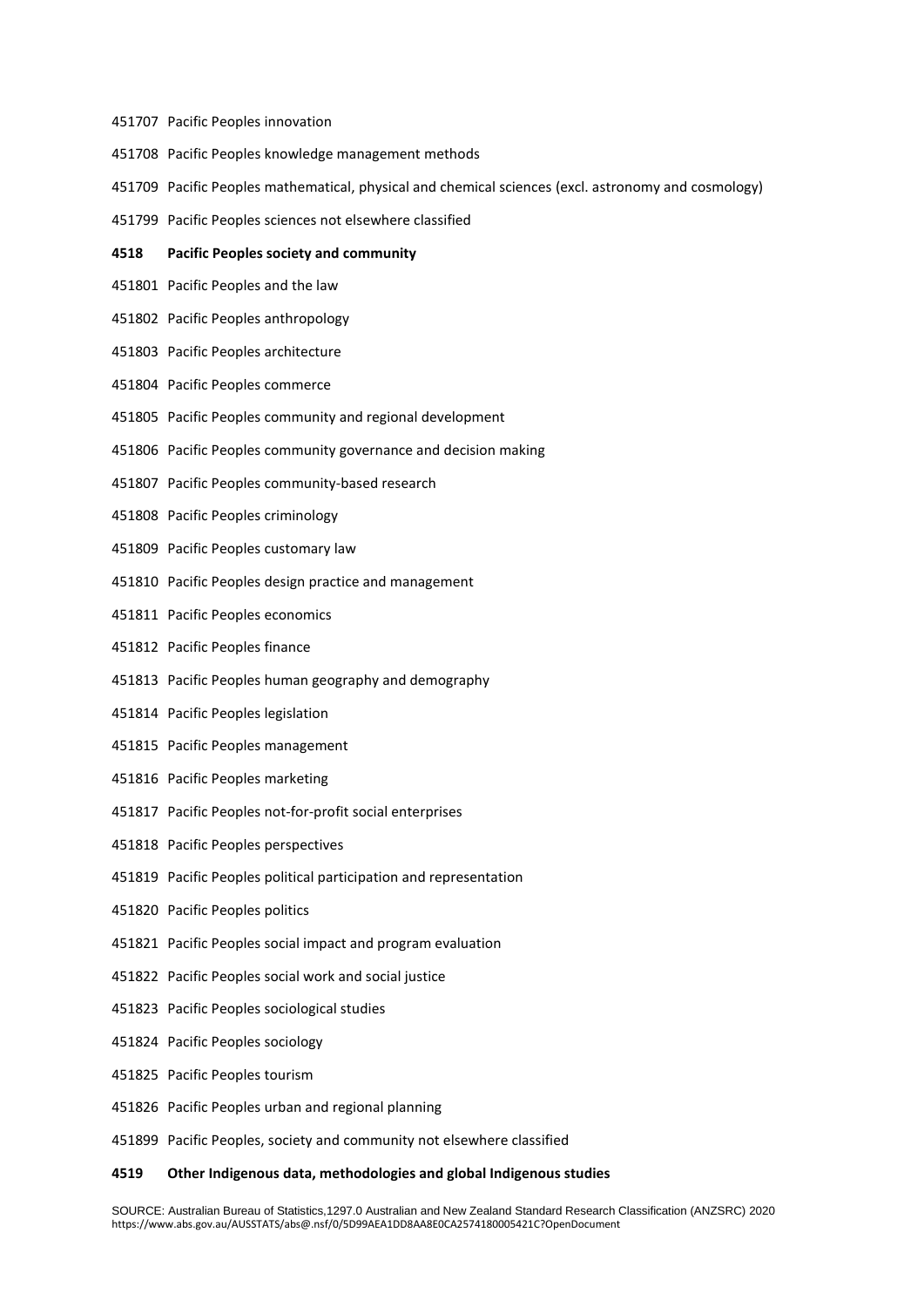- Global Indigenous studies culture, language and history
- Global Indigenous studies environmental knowledges and management
- Global Indigenous studies health and wellbeing
- Global Indigenous studies peoples, society and community
- Global Indigenous studies sciences
- Indigenous data and data technologies
- Indigenous methodologies
- Other Indigenous data, methodologies and global Indigenous studies not elsewhere classified
- **Other Indigenous studies**
- Other Indigenous studies not elsewhere classified

## **INFORMATION AND COMPUTING SCIENCES**

## **Applied computing**

- Applications in arts and humanities
- Applications in health
- Applications in life sciences
- Applications in physical sciences
- Applications in social sciences and education
- Spatial data and applications
- Applied computing not elsewhere classified

## **Artificial intelligence**

- Artificial life and complex adaptive systems
- Autonomous agents and multiagent systems
- Evolutionary computation
- Fuzzy computation
- Intelligent robotics
- Knowledge representation and reasoning
- Modelling and simulation
- Natural language processing
- Planning and decision making
- Satisfiability and optimisation
- Speech production
- Speech recognition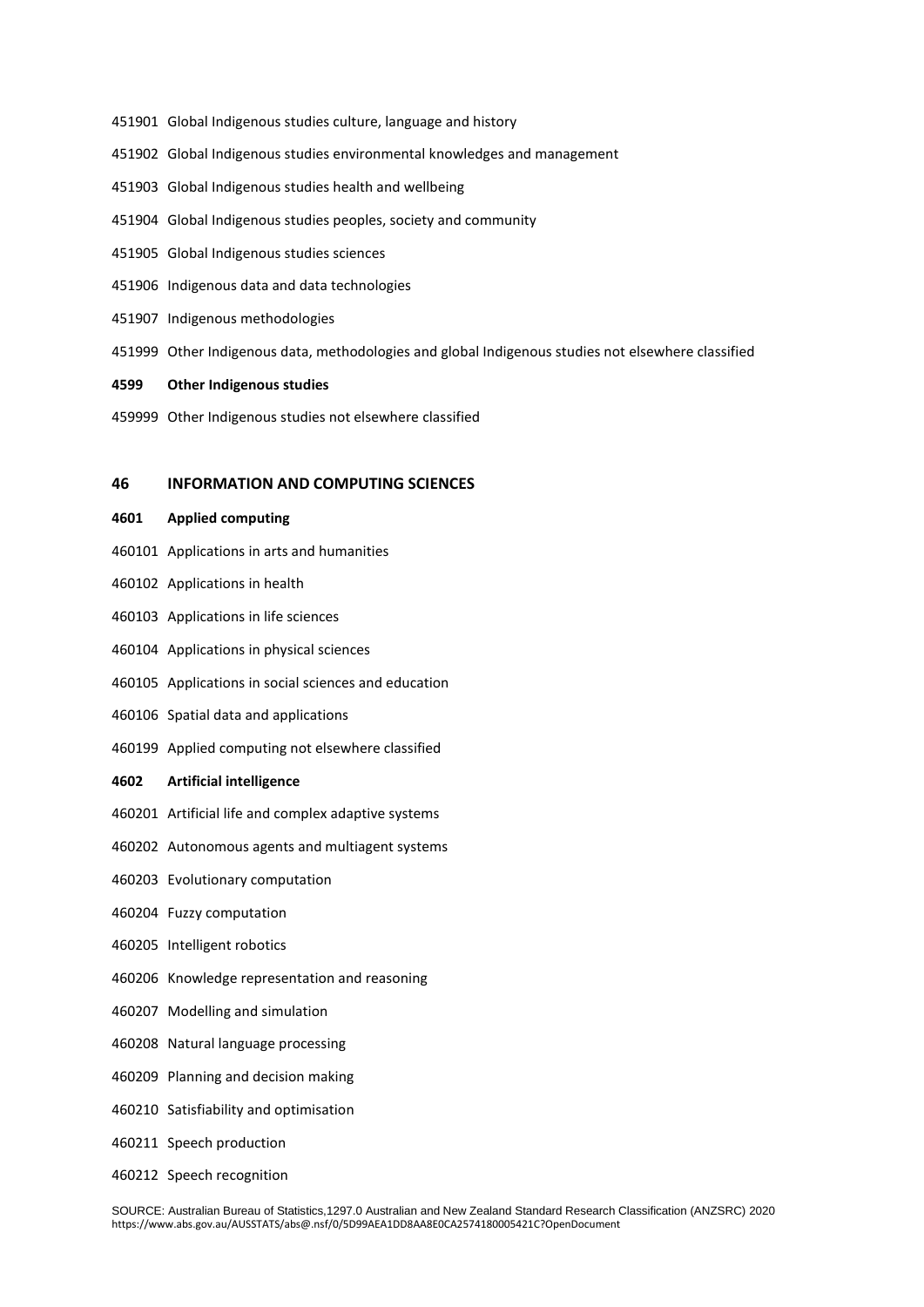Artificial intelligence not elsewhere classified

## **Computer vision and multimedia computation**

- Active sensing
- Audio processing
- Computational imaging
- Computer vision
- Image and video coding
- Image processing
- Multimodal analysis and synthesis
- Pattern recognition
- Video processing
- Computer vision and multimedia computation not elsewhere classified

## **Cybersecurity and privacy**

- Cryptography
- Data and information privacy
- Data security and protection
- Digital forensics
- Hardware security
- Software and application security
- System and network security
- Cybersecurity and privacy not elsewhere classified

## **Data management and data science**

- Data engineering and data science
- Data mining and knowledge discovery
- Data models, storage and indexing
- Data quality
- Database systems
- Graph, social and multimedia data
- Information extraction and fusion
- Information retrieval and web search
- Query processing and optimisation
- Recommender systems
- Stream and sensor data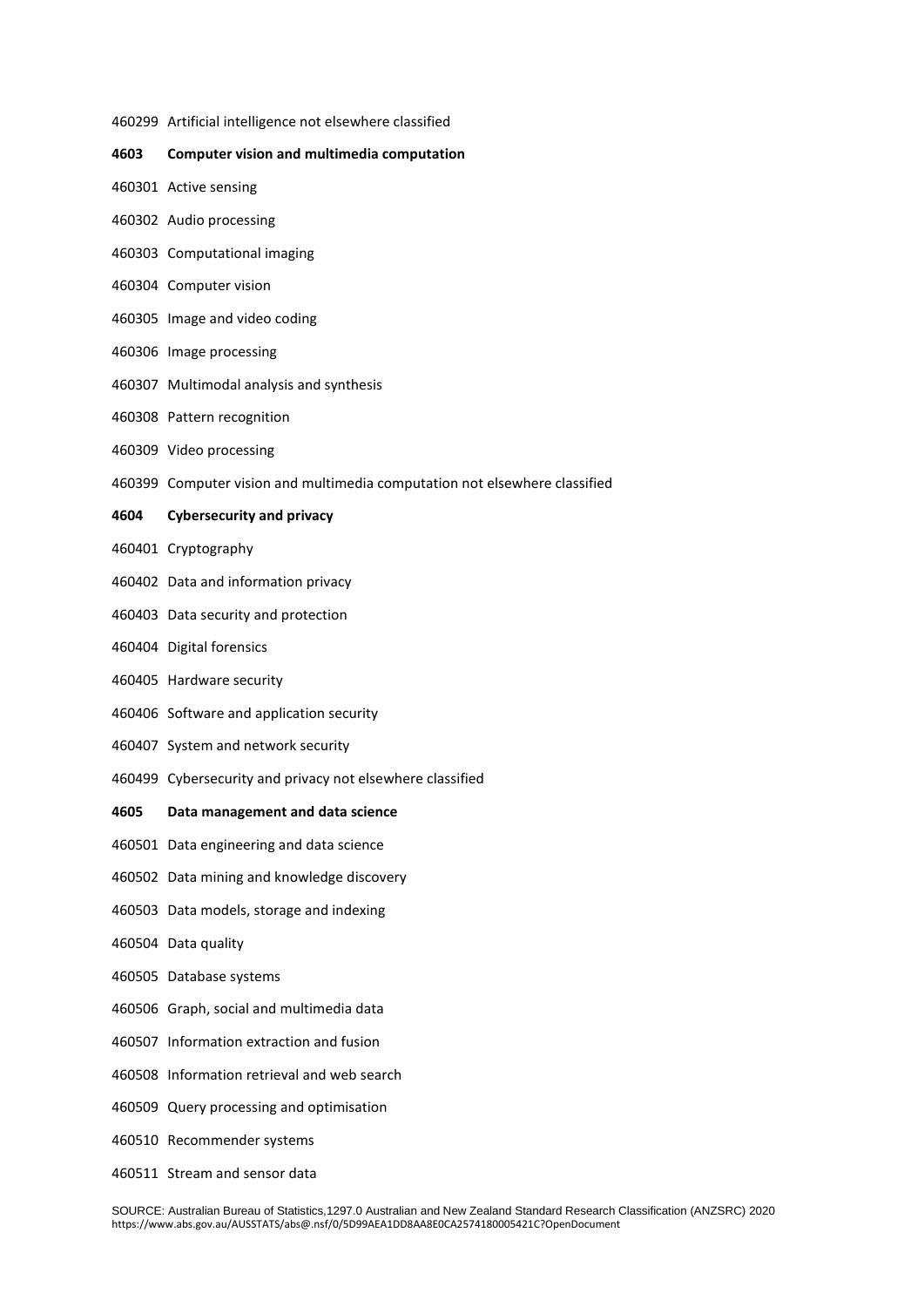Data management and data science not elsewhere classified

## **Distributed computing and systems software**

- Cloud computing
- Concurrent/parallel systems and technologies
- Cyberphysical systems and internet of things
- Dependable systems
- Distributed systems and algorithms
- Energy-efficient computing
- High performance computing
- Mobile computing
- Networking and communications
- Operating systems
- Performance evaluation
- Service oriented computing
- Distributed computing and systems software not elsewhere classified

#### **Graphics, augmented reality and games**

- Computer aided design
- Computer graphics
- Entertainment and gaming
- Interactive narrative
- Procedural content generation
- Serious games
- Sound and music computing
- Virtual and mixed reality
- Graphics, augmented reality and games not elsewhere classified

## **Human-centred computing**

- Accessible computing
- Affective computing
- Collaborative and social computing
- Computing education
- Fairness, accountability, transparency, trust and ethics of computer systems
- Human-computer interaction
- Information visualisation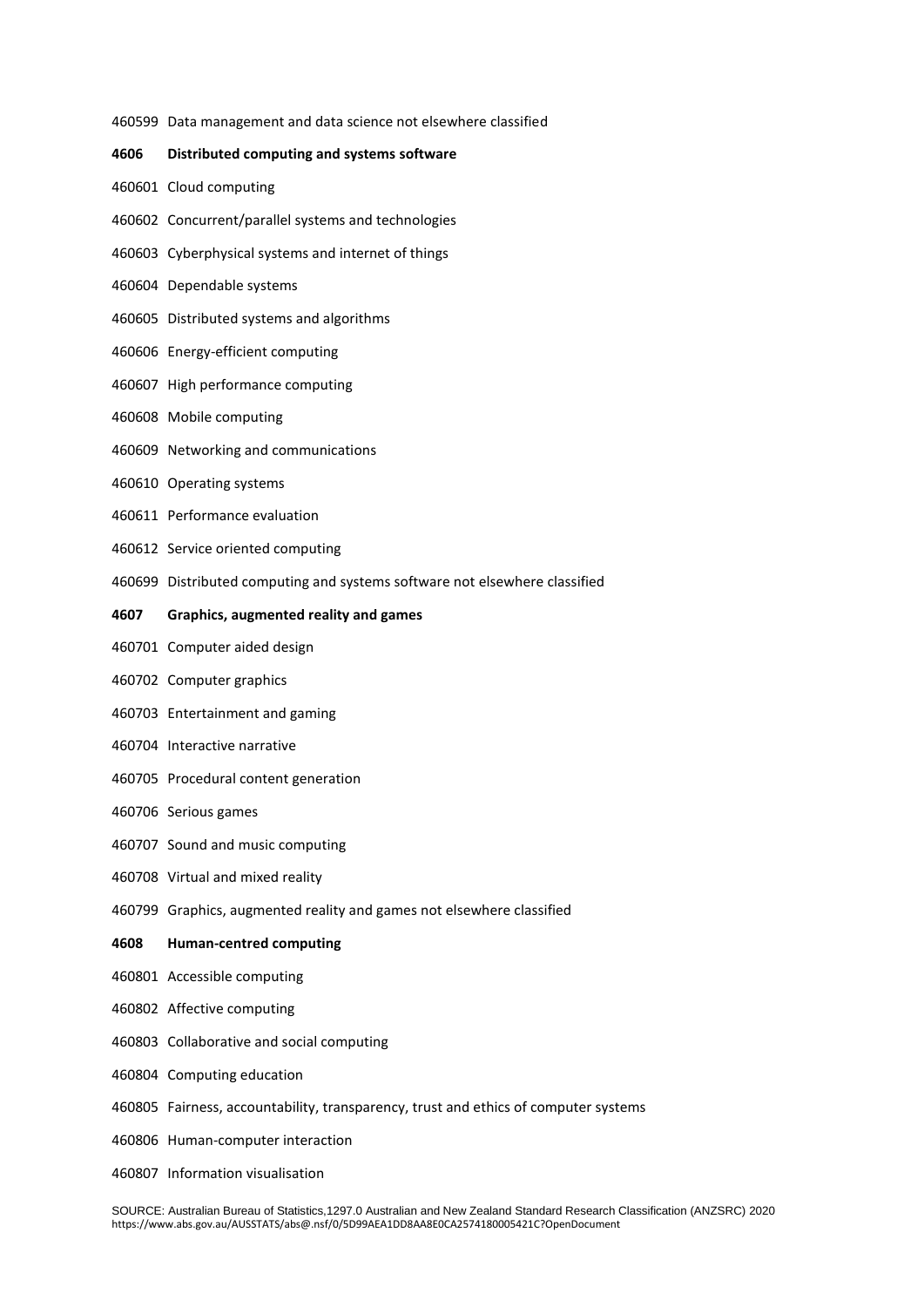Pervasive computing Social robotics Human-centred computing not elsewhere classified **Information systems** Business process management Decision support and group support systems Information modelling, management and ontologies Information security management Information systems development methodologies and practice Information systems education Information systems for sustainable development and the public good Information systems organisation and management Information systems philosophy, research methods and theory Information systems user experience design and development Inter-organisational, extra-organisational and global information systems Knowledge and information management Information systems not elsewhere classified **Library and information studies**  Digital curation and preservation Human information behaviour Human information interaction and retrieval Information governance, policy and ethics Informetrics Library studies Open access Organisation of information and knowledge resources Recordkeeping informatics Social and community informatics Library and information studies not elsewhere classified **Machine learning** Adversarial machine learning

Mixed initiative and human-in-the-loop

Context learning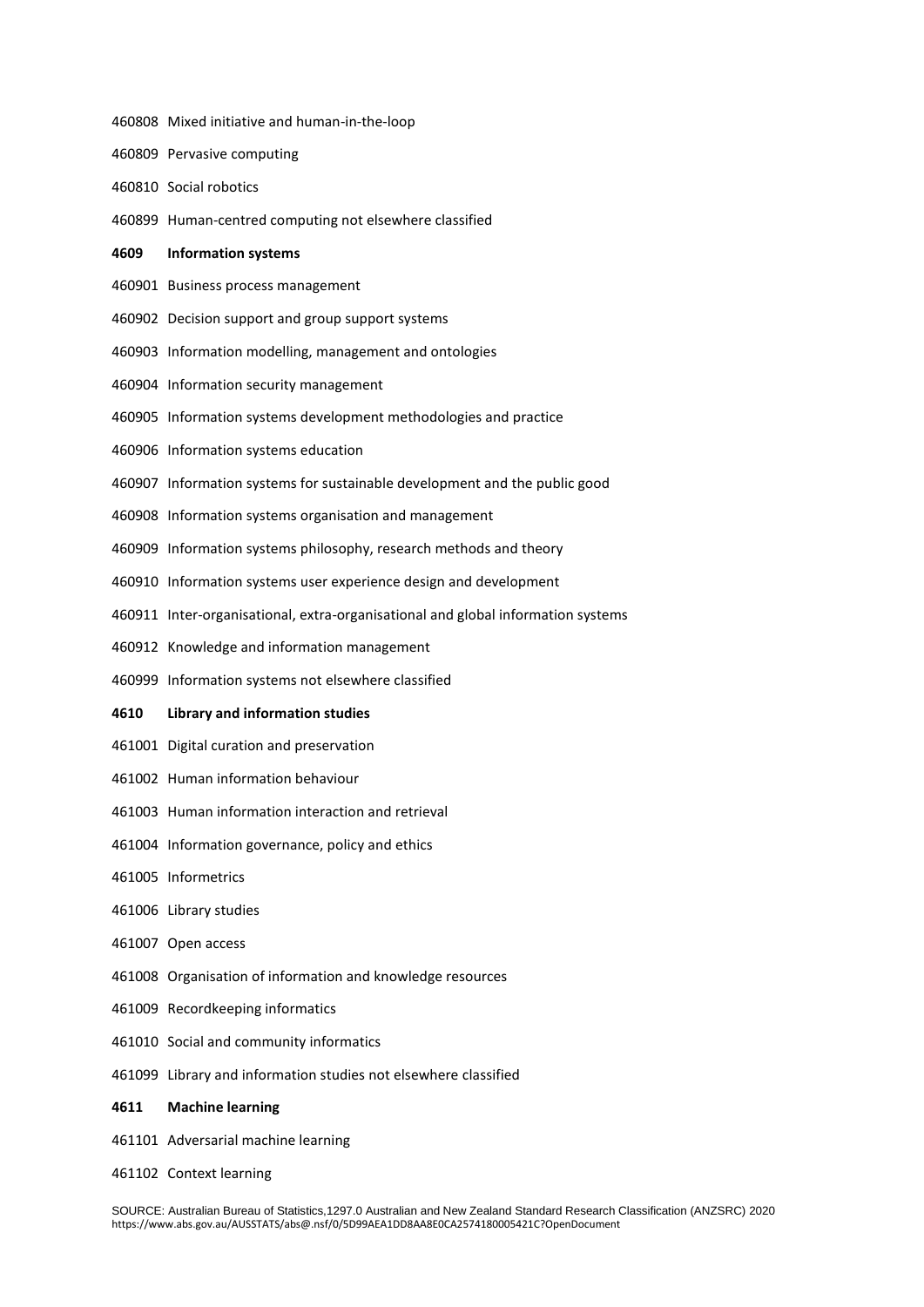- Deep learning Neural networks Reinforcement learning Semi- and unsupervised learning Machine learning not elsewhere classified **Software engineering** Automated software engineering Empirical software engineering Formal methods for software
- Programming languages
- Requirements engineering
- Software architecture
- Software quality, processes and metrics
- Software testing, verification and validation
- Software engineering not elsewhere classified

#### **Theory of computation**

- Coding, information theory and compression
- Computational complexity and computability
- Computational logic and formal languages
- Concurrency theory
- Data structures and algorithms
- Numerical computation and mathematical software
- Quantum computation
- Theory of computation not elsewhere classified

## **Other information and computing sciences**

Other information and computing sciences not elsewhere classified

## **LANGUAGE, COMMUNICATION AND CULTURE**

## **Communication and media studies**

- Communication studies
- Communication technology and digital media studies
- Environmental communication
- International and development communication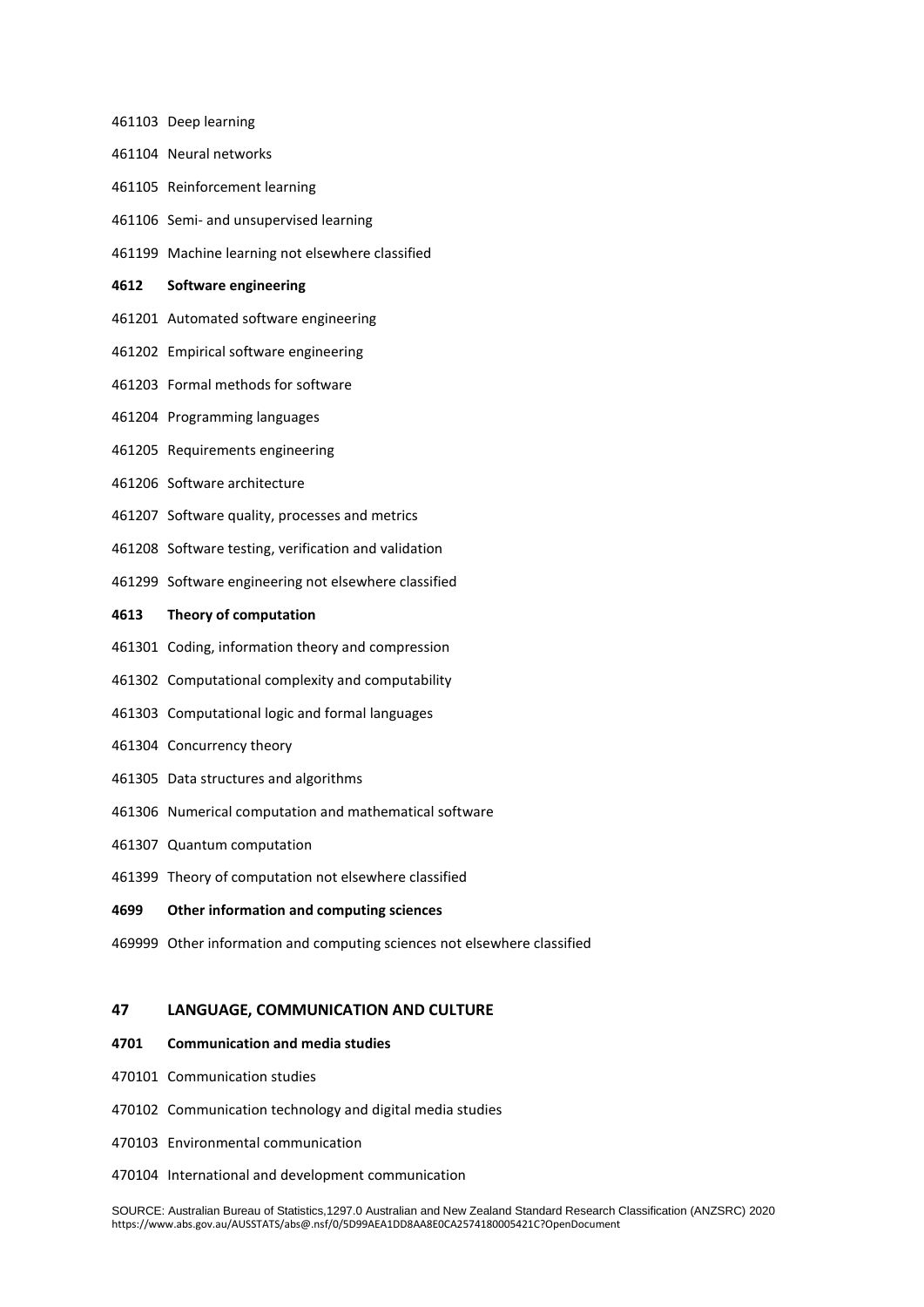- Journalism studies
- Media industry studies
- Media studies
- Organisational, interpersonal and intercultural communication
- Communication and media studies not elsewhere classified
- **Cultural studies**
- Arts and cultural policy
- Asian cultural studies
- Consumption and everyday life
- Cultural and creative industries
- Cultural studies of agriculture, food and wine
- Cultural studies of nation and region
- Cultural theory
- Culture, representation and identity
- Environment and culture
- Globalisation and culture
- Migrant cultural studies
- Multicultural, intercultural and cross-cultural studies
- Postcolonial studies
- Screen and media culture
- Cultural studies not elsewhere classified

#### **Language studies**

- African languages
- Central and Eastern European languages (incl. Russian)
- Chinese languages
- Comparative language studies
- Early English languages
- English as a second language
- English language
- French language
- German language
- Iberian languages
- Indian languages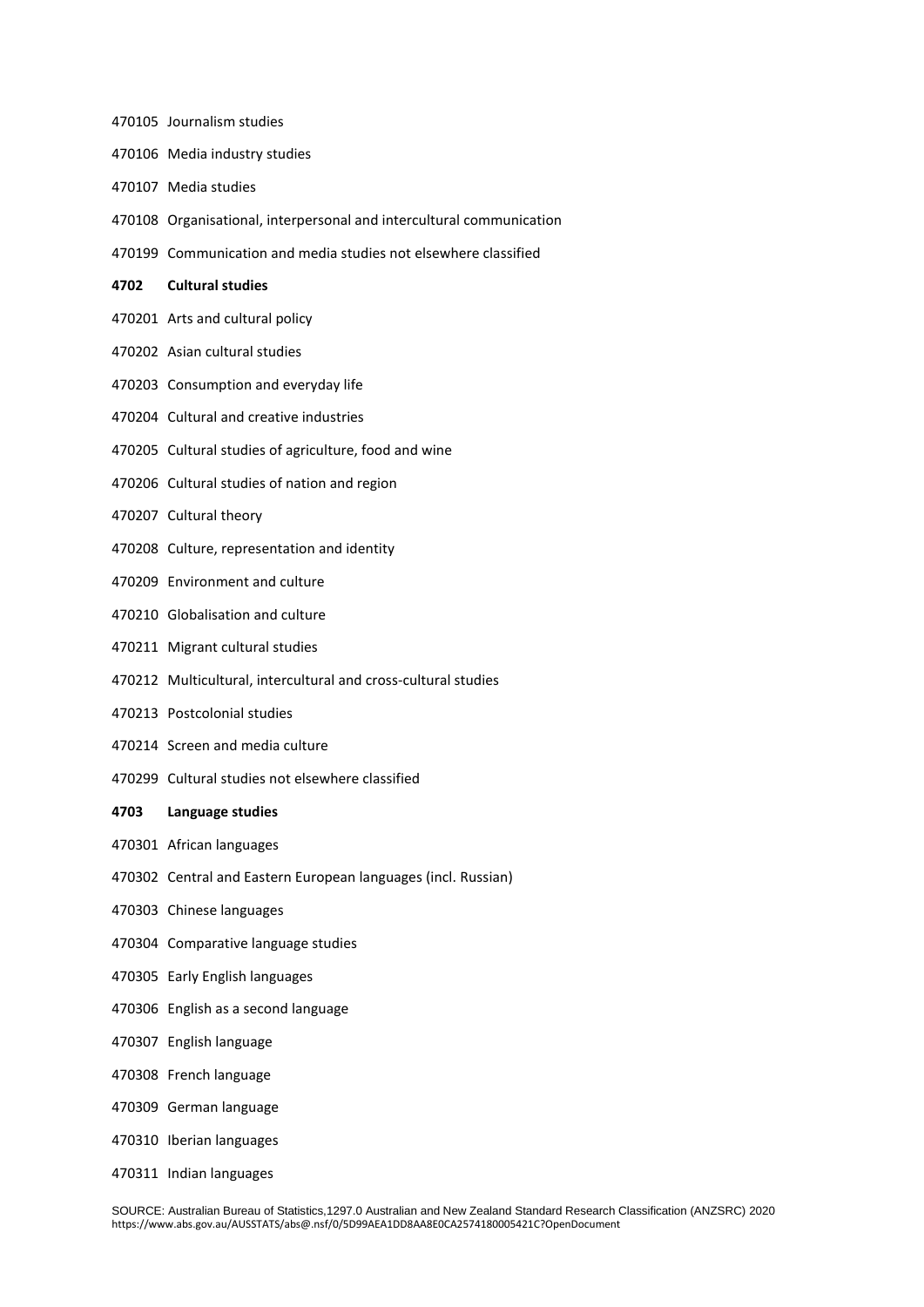Indonesian languages Italian language Japanese language Korean language Latin and classical Greek languages Middle Eastern languages Other Asian languages (excl. South-East Asian) Other European languages South-East Asian languages (excl. Indonesian) Translation and interpretation studies Language studies not elsewhere classified **Linguistics** Applied linguistics and educational linguistics Child language acquisition Computational linguistics Corpus linguistics Discourse and pragmatics Historical, comparative and typological linguistics Language documentation and description Lexicography and semantics Linguistic structures (incl. phonology, morphology and syntax) Phonetics and speech science Sociolinguistics Linguistics not elsewhere classified **Literary studies** African literature Australian literature (excl. Aboriginal and Torres Strait Islander literature) Book history British and Irish literature Central and Eastern European literature (incl. Russian) Children's literature Comparative and transnational literature Digital literature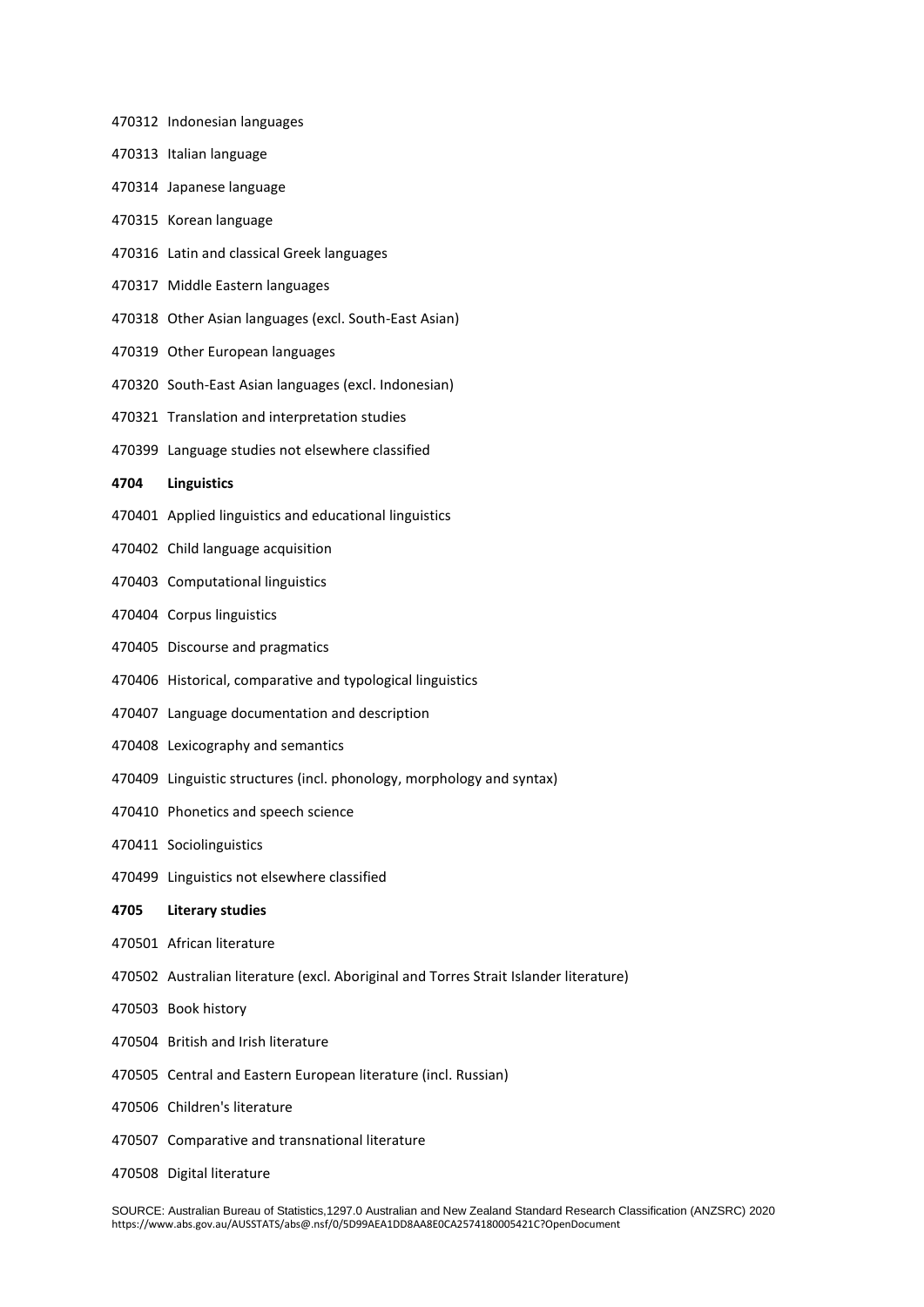- Ecocriticism Indian literature Indonesian literature Korean literature Latin and classical Greek literature Literary theory Literature in Chinese Literature in French Literature in German Literature in Italian
- Literature in Japanese
- Literature in Spanish and Portuguese
- Middle Eastern literature
- New Zealand literature (excl. Māori literature)
- North American literature
- Other Asian literature (excl. South-East Asian)
- Other European literature
- Other literatures in English
- Popular and genre literature
- Print culture
- South-East Asian literature (excl. Indonesian)
- Stylistics and textual analysis
- Young adult literature
- Literary studies not elsewhere classified

## **Other language, communication and culture**

Other language, communication and culture not elsewhere classified

## **LAW AND LEGAL STUDIES**

- **Commercial law**
- Banking, finance and securities law
- Commercial law
- Corporations and associations law
- Labour law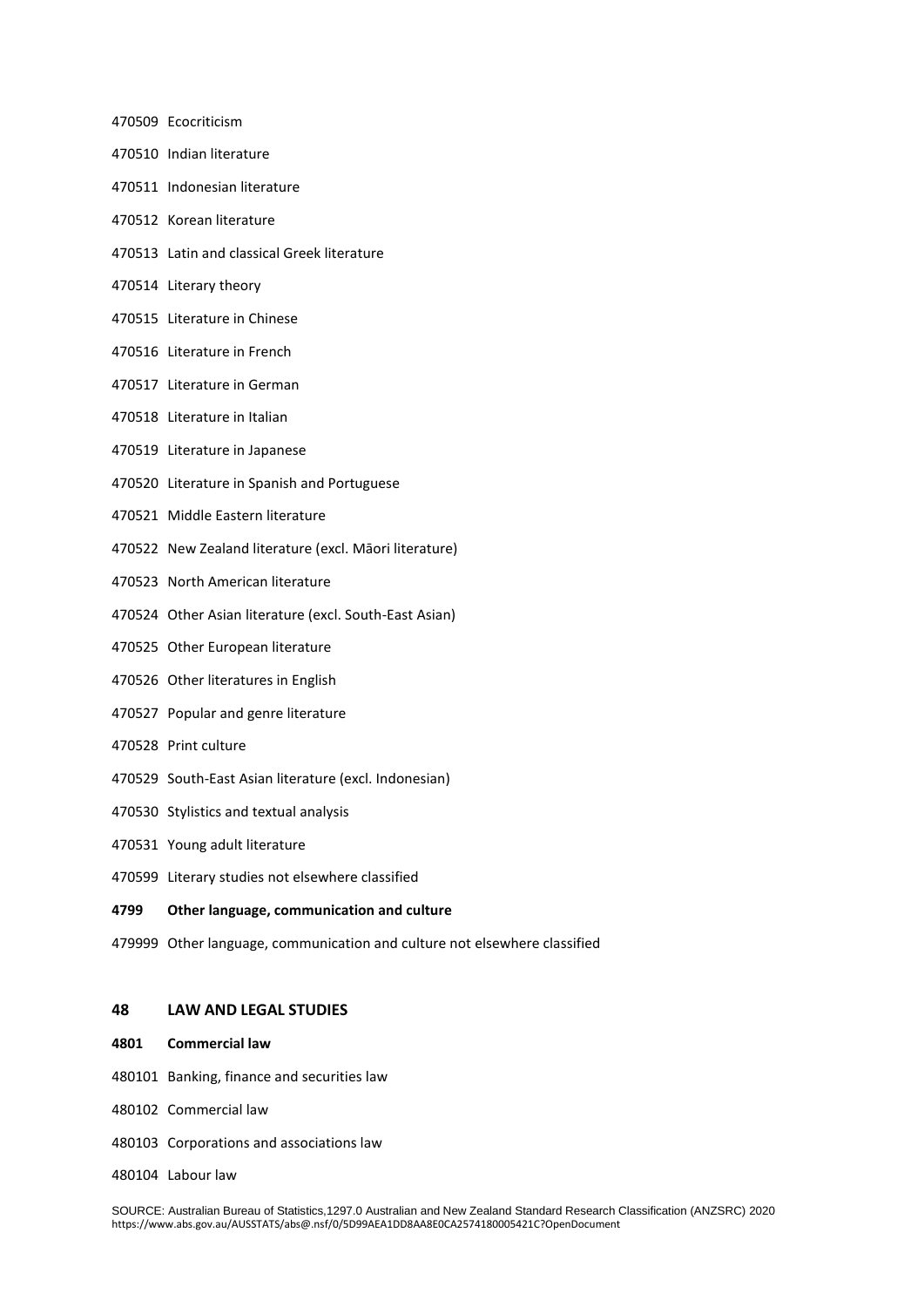- Not-for-profit law Taxation law
- Commercial law not elsewhere classified
- **Environmental and resources law**
- Animal law
- Climate change law
- Environmental law
- Mining, energy and natural resources law
- Environmental and resources law not elsewhere classified

## **International and comparative law**

- Asian and Pacific law
- Comparative law
- Conflict of laws (incl. private international law)
- European Union law
- International arbitration
- International criminal law
- International humanitarian and human rights law
- International trade and investment law
- Ocean law and governance
- Public international law
- Space, maritime and aviation law
- International and comparative law not elsewhere classified
- **Law in context**
- Criminal law
- Family law
- Law and humanities
- Law and religion
- Law and society and socio-legal research
- Law reform
- Law, gender and sexuality (incl. feminist legal scholarship)
- Law, science and technology
- Legal education
- Legal theory, jurisprudence and legal interpretation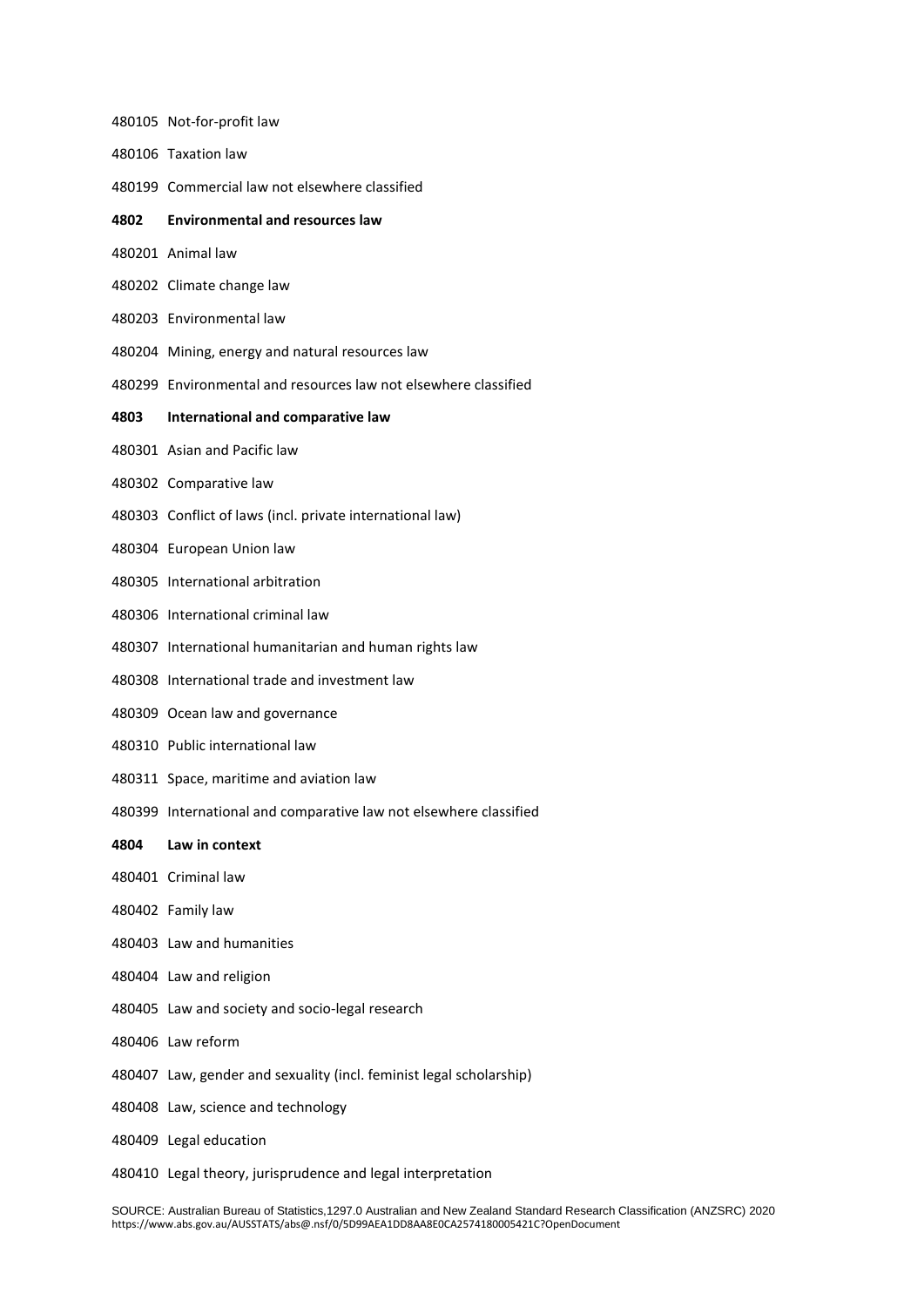|      | 480411 Media and communication law                                |
|------|-------------------------------------------------------------------|
|      | 480412 Medical and health law                                     |
|      | 480413 Race, ethnicity and law                                    |
|      | 480414 Sports law                                                 |
|      | 480499 Law in context not elsewhere classified                    |
| 4805 | Legal systems                                                     |
|      | 480501 Access to justice                                          |
|      | 480502 Civil procedure                                            |
|      | 480503 Criminal procedure                                         |
|      | 480504 Legal institutions (incl. courts and justice systems)      |
|      | 480505 Legal practice, lawyering and the legal profession         |
|      | 480506 Litigation, adjudication and dispute resolution            |
|      | 480507 Youth justice                                              |
|      | 480599 Legal systems not elsewhere classified                     |
| 4806 | Private law and civil obligations                                 |
|      | 480601 Contract law                                               |
|      | 480602 Equity and trusts law                                      |
|      | 480603 Intellectual property law                                  |
|      | 480604 Property law (excl. intellectual property law)             |
|      | 480605 Tort law                                                   |
|      | 480699 Private law and civil obligations not elsewhere classified |
| 4807 | <b>Public law</b>                                                 |
|      | 480701 Administrative law                                         |
|      | 480702 Constitutional law                                         |
|      | 480703 Domestic human rights law                                  |
|      | 480704 Migration, asylum and refugee law                          |
|      | 480705 Military law and justice                                   |
|      | 480706 Privacy and data rights                                    |
|      | 480707 Welfare, insurance, disability and social security law     |
|      | 480799 Public law not elsewhere classified                        |
| 4899 | Other law and legal studies                                       |

Other law and legal studies not elsewhere classified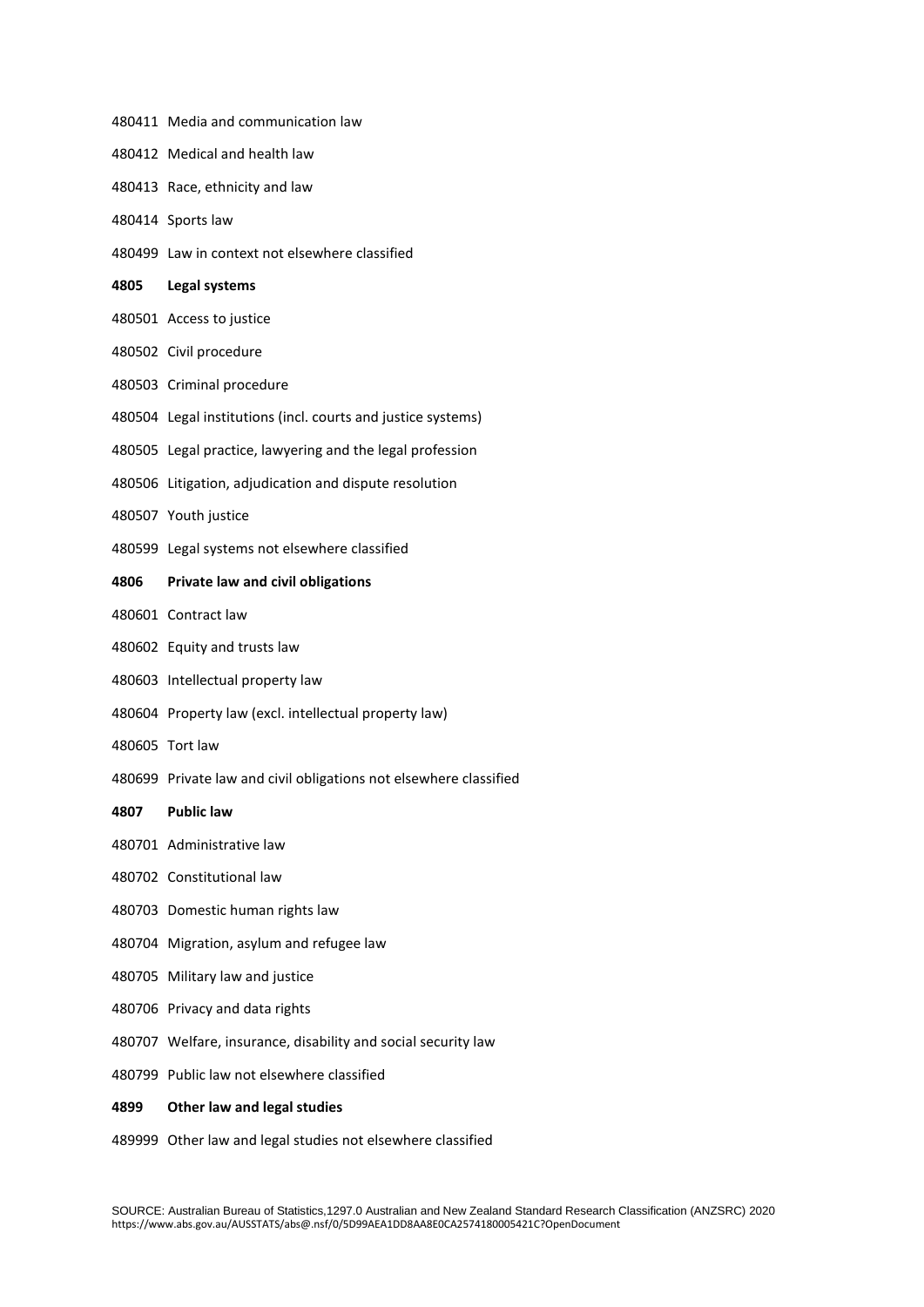#### **MATHEMATICAL SCIENCES**

#### **Applied mathematics**

- Approximation theory and asymptotic methods
- Biological mathematics
- Calculus of variations, mathematical aspects of systems theory and control theory
- Complex systems
- Dynamical systems in applications
- Financial mathematics
- Mathematical methods and special functions
- Operations research
- Theoretical and applied mechanics
- Applied mathematics not elsewhere classified

#### **Mathematical physics**

- Algebraic structures in mathematical physics
- Integrable systems (classical and quantum)
- Mathematical aspects of classical mechanics, quantum mechanics and quantum information theory
- Mathematical aspects of general relativity
- Mathematical aspects of quantum and conformal field theory, quantum gravity and string theory
- Statistical mechanics, physical combinatorics and mathematical aspects of condensed matter
- Mathematical physics not elsewhere classified

#### **Numerical and computational mathematics**

- Experimental mathematics
- Numerical analysis
- Numerical solution of differential and integral equations
- Optimisation
- Numerical and computational mathematics not elsewhere classified

## **Pure mathematics**

- Algebra and number theory
- Algebraic and differential geometry
- Category theory, k theory, homological algebra
- Combinatorics and discrete mathematics (excl. physical combinatorics)
- Group theory and generalisations
- Lie groups, harmonic and Fourier analysis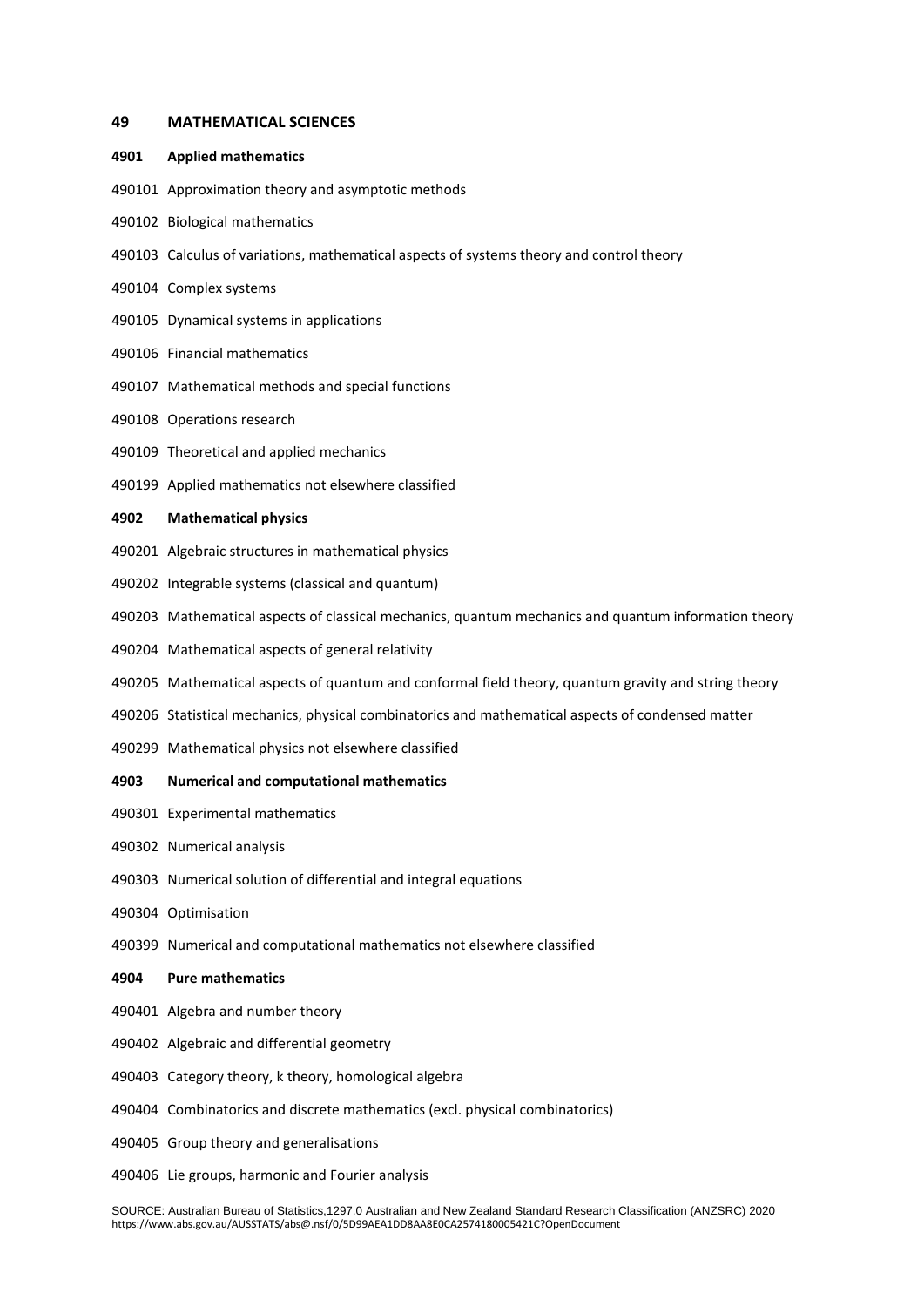- Mathematical logic, set theory, lattices and universal algebra
- Operator algebras and functional analysis
- Ordinary differential equations, difference equations and dynamical systems
- Partial differential equations
- Real and complex functions (incl. several variables)
- Topology
- Pure mathematics not elsewhere classified
- **Statistics**
- Applied statistics
- Biostatistics
- Computational statistics
- Forensic evaluation, inference and statistics
- Large and complex data theory
- Probability theory
- Spatial statistics
- Statistical data science
- Statistical theory
- Stochastic analysis and modelling
- Time series and spatial modelling
- Statistics not elsewhere classified
- **Other mathematical sciences**
- Other mathematical sciences not elsewhere classified

## **PHILOSOPHY AND RELIGIOUS STUDIES**

- **Applied ethics**
- Bioethics
- Business ethics
- Ethical use of new technology
- Human rights and justice issues (excl. law)
- Legal ethics
- Medical ethics
- Professional ethics
- Applied ethics not elsewhere classified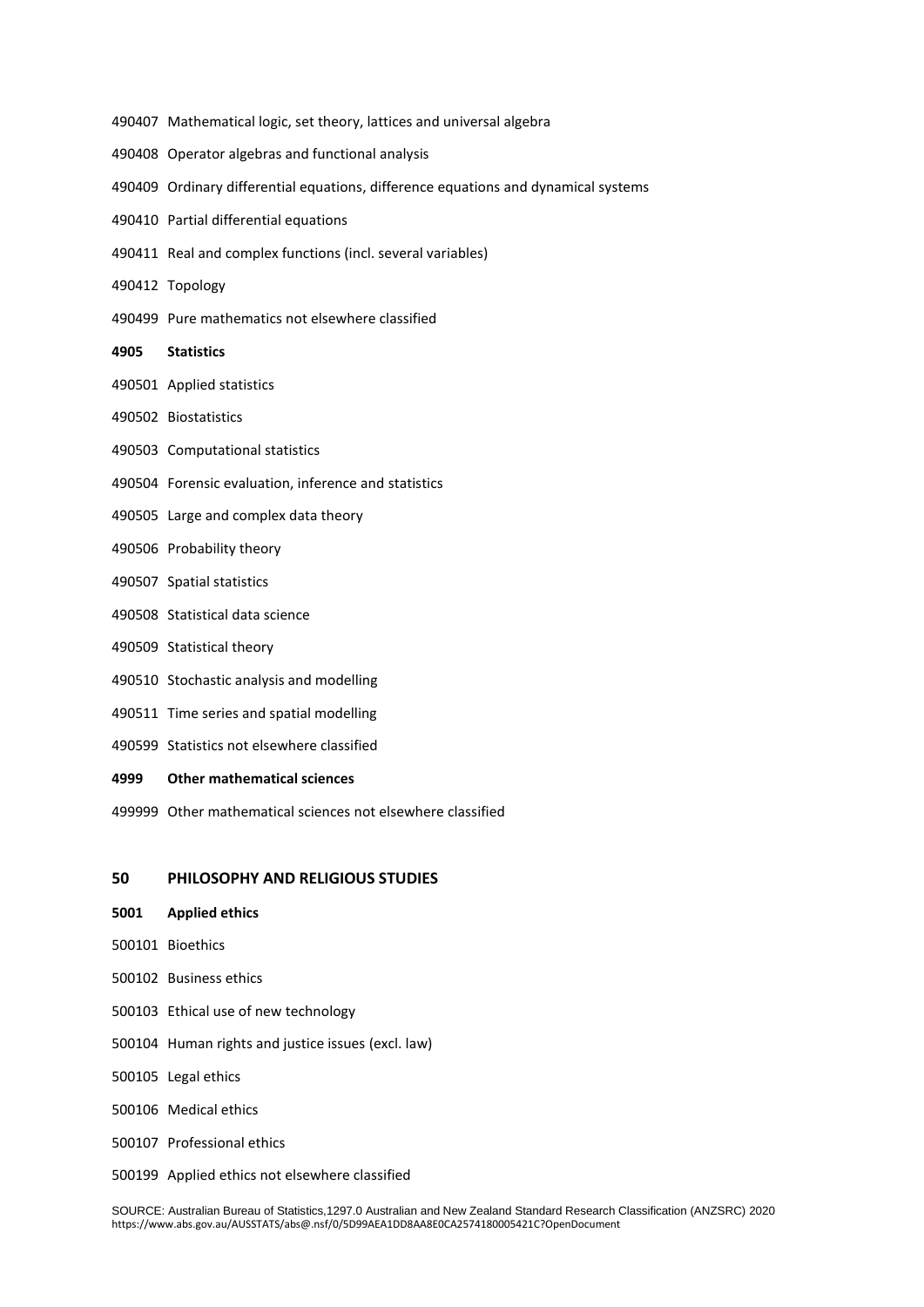#### **History and philosophy of specific fields**

- History and philosophy of engineering and technology History and philosophy of law and justice History and philosophy of medicine History and philosophy of science History and philosophy of the humanities History and philosophy of the social sciences History of ideas History of philosophy History and philosophy of specific fields not elsewhere classified **Philosophy** Aesthetics Critical theory Decision theory Environmental philosophy Epistemology Ethical theory
- Hermeneutics
- Logic
- Metaphysics
- Phenomenology
- Philosophical psychology (incl. moral psychology and philosophy of action)
- Philosophy of cognition
- Philosophy of gender
- Philosophy of language
- Philosophy of mind (excl. cognition)
- Philosophy of religion
- Philosophy of science (excl. history and philosophy of specific fields)
- Philosophy of specific cultures (incl. comparative philosophy)
- Poststructuralism
- Psychoanalytic philosophy
- Social and political philosophy
- Philosophy not elsewhere classified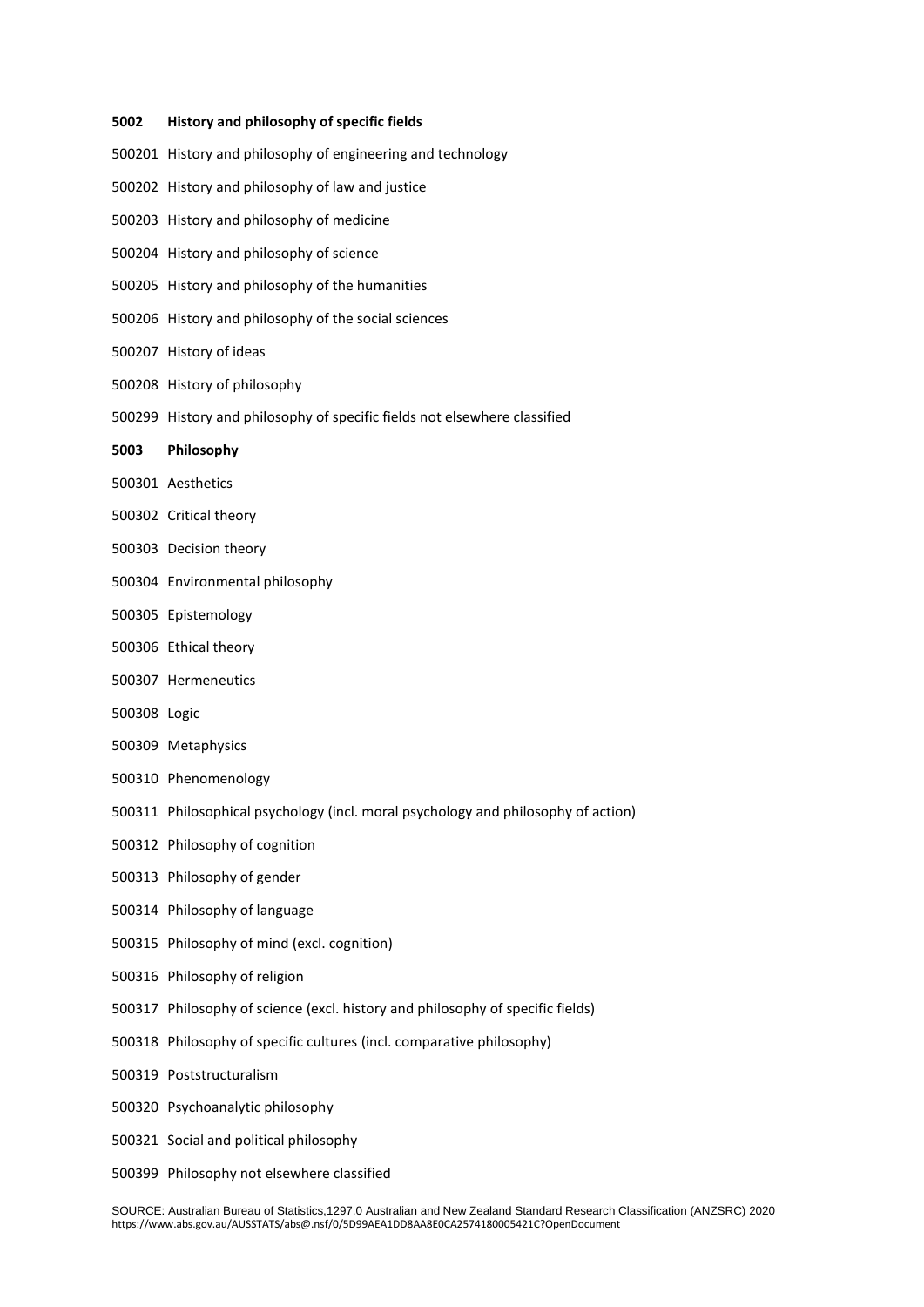#### **Religious studies**

- Christian studies
- Comparative religious studies
- Islamic studies
- Jewish studies
- Religion, society and culture
- Studies in eastern religious traditions
- Studies in religious traditions (excl. Eastern, Jewish, Christian and Islamic traditions)
- Religious studies not elsewhere classified
- **Theology**
- Theology
- Theology not elsewhere classified
- **Other philosophy and religious studies**
- Other philosophy and religious studies not elsewhere classified

## **PHYSICAL SCIENCES**

#### **Astronomical sciences**

- Astrobiology
- Astronomical instrumentation
- Cosmology and extragalactic astronomy
- Galactic astronomy
- General relativity and gravitational waves
- High energy astrophysics and galactic cosmic rays
- Planetary science (excl. solar system and planetary geology)
- Solar physics
- Stellar astronomy and planetary systems
- Astronomical sciences not elsewhere classified

## **Atomic, molecular and optical physics**

- Atomic and molecular physics
- Lasers and quantum electronics
- Nonlinear optics and spectroscopy
- Photonics, optoelectronics and optical communications
- Terahertz physics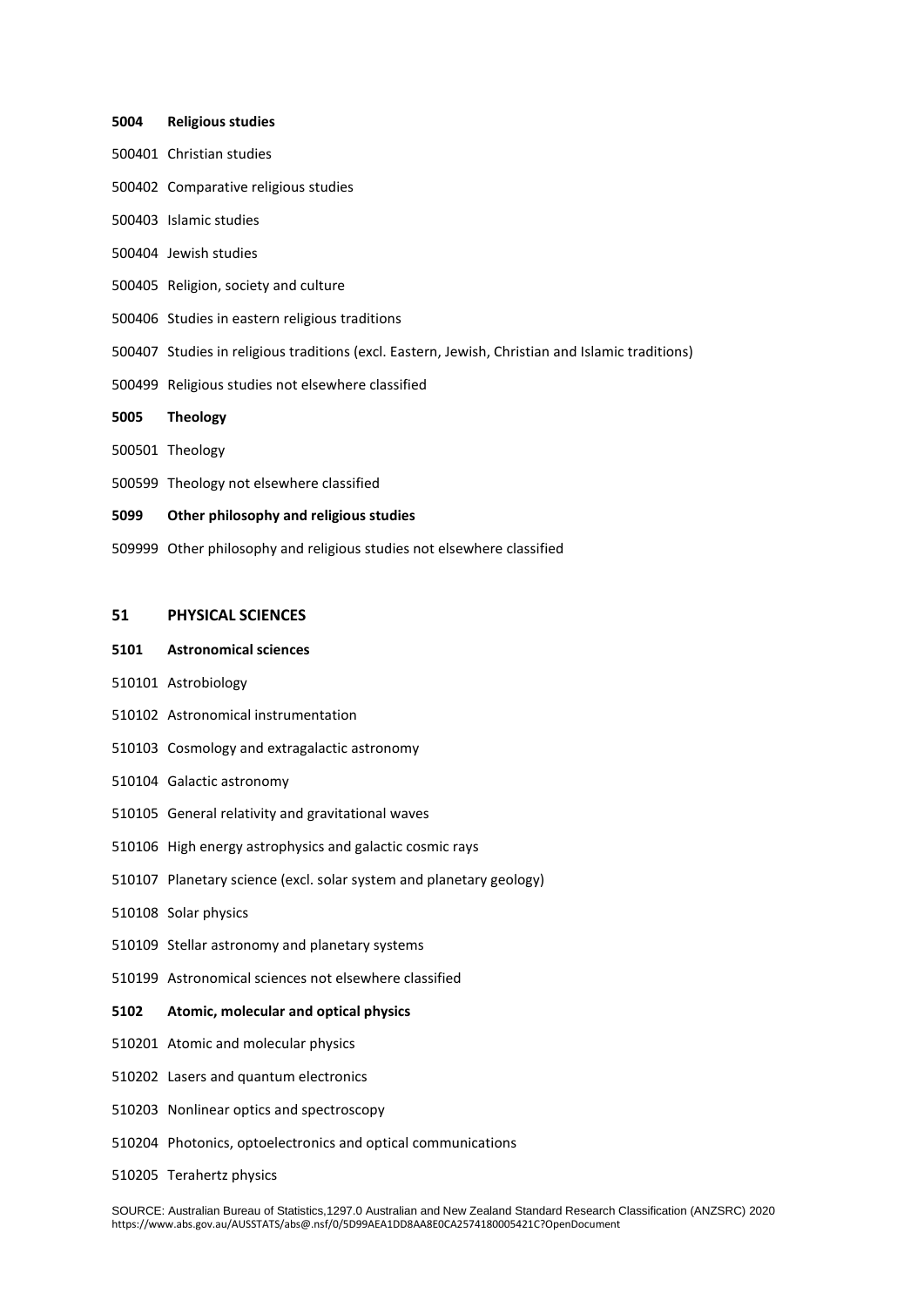Atomic, molecular and optical physics not elsewhere classified

#### **Classical physics**

- Acoustics and acoustical devices; waves
- Classical and physical optics
- Electrostatics and electrodynamics
- Thermodynamics and statistical physics
- Classical physics not elsewhere classified

#### **Condensed matter physics**

- Condensed matter characterisation technique development
- Condensed matter imaging
- Condensed matter modelling and density functional theory
- Electronic and magnetic properties of condensed matter; superconductivity
- Soft condensed matter
- Structural properties of condensed matter
- Surface properties of condensed matter
- Condensed matter physics not elsewhere classified

#### **Medical and biological physics**

- Biological physics
- Medical physics
- Medical and biological physics not elsewhere classified

#### **Nuclear and plasma physics**

- Nuclear physics
- Plasma physics; fusion plasmas; electrical discharges
- Nuclear and plasma physics not elsewhere classified

## **Particle and high energy physics**

- Astroparticle physics and particle cosmology
- Field theory and string theory
- Particle physics
- Particle and high energy physics not elsewhere classified

#### **Quantum physics**

- Degenerate quantum gases and atom optics
- Foundations of quantum mechanics
- Quantum information, computation and communication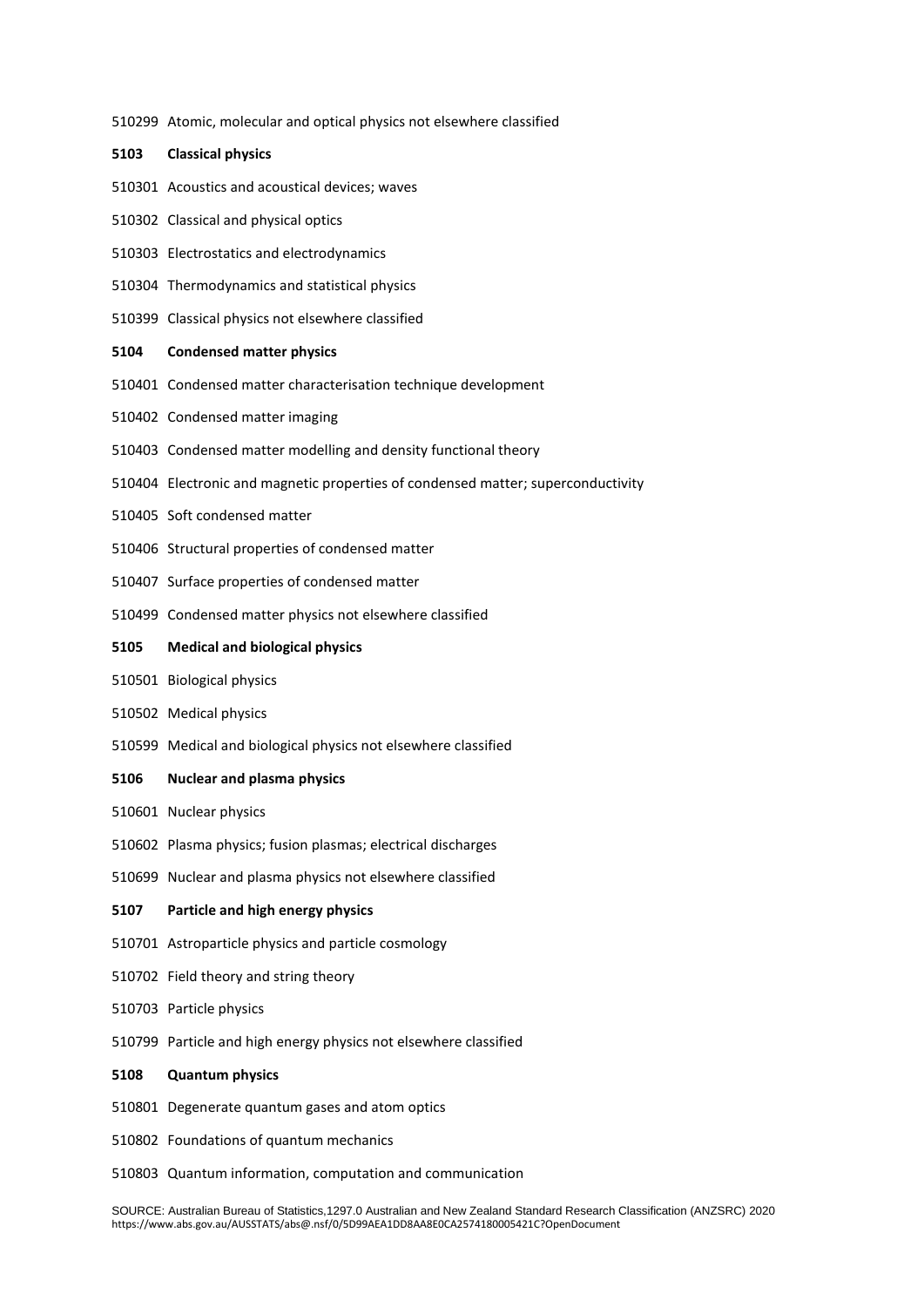- Quantum optics and quantum optomechanics
- Quantum technologies
- Quantum physics not elsewhere classified

## **Space sciences**

- Astrodynamics and space situational awareness
- Heliophysics and space weather
- Mesospheric, thermospheric, ionospheric and magnetospheric physics
- Solar system energetic particles
- Solar system planetary science (excl. planetary geology)
- Space instrumentation
- Space sciences not elsewhere classified

## **Synchrotrons and accelerators**

- Accelerators
- Instruments and techniques
- Synchrotrons
- Synchrotrons and accelerators not elsewhere classified

#### **Other physical sciences**

- Complex physical systems
- Other physical sciences not elsewhere classified

## **PSYCHOLOGY**

#### **Applied and developmental psychology**

- Child and adolescent development
- Educational psychology
- Forensic psychology
- Industrial and organisational psychology (incl. human factors)
- Psychological methodology, design and analysis
- Psychology of ageing
- Sport and exercise psychology
- Testing, assessment and psychometrics
- Applied and developmental psychology not elsewhere classified

## **Biological psychology**

Behavioural genetics